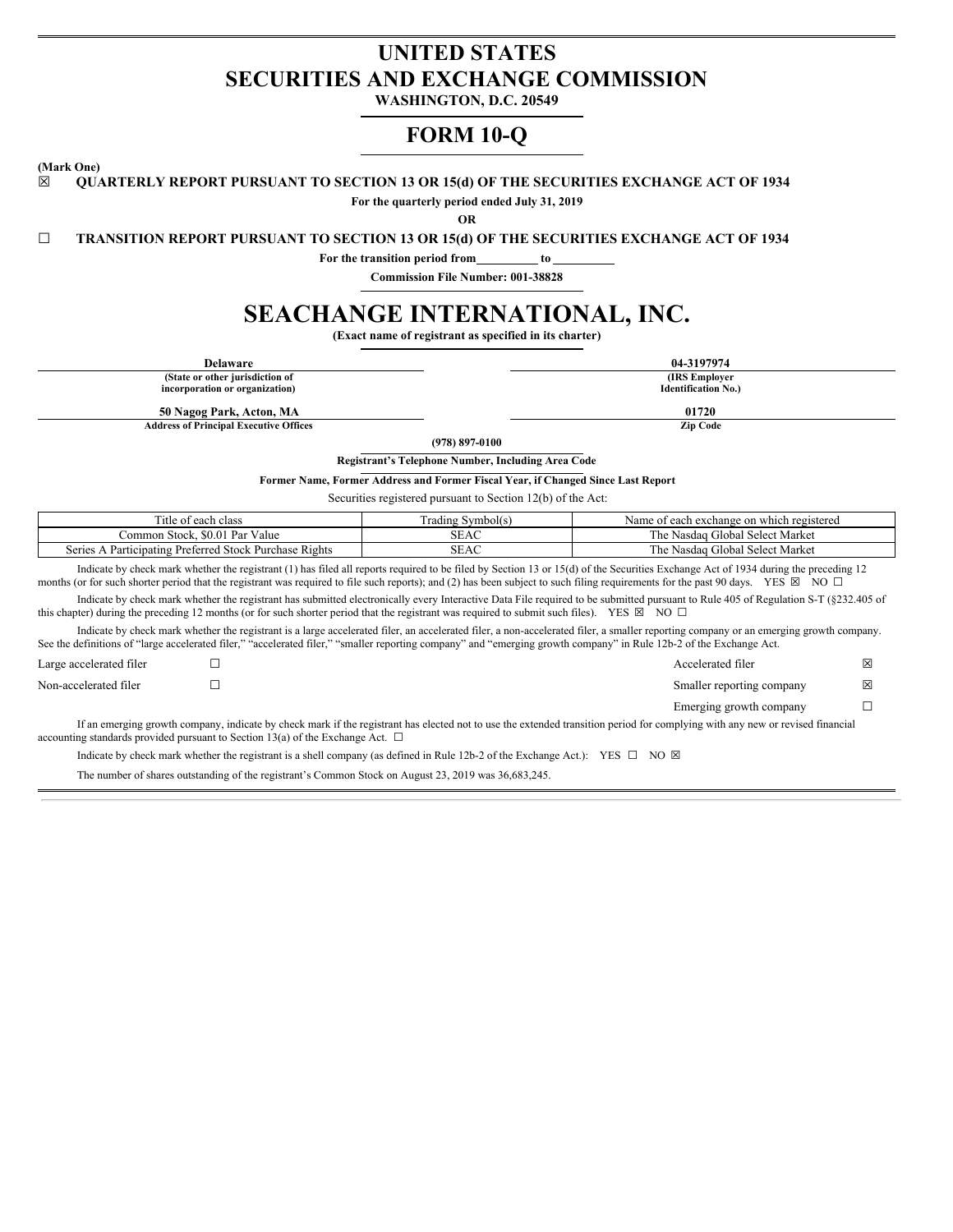# **SEACHANGE INTERNATIONAL, INC.**

## **Table of Contents**

**Page**

# **PART I. FINANCIAL [INFORMATION](#page-2-0)**

| Item 1.           | <b>Financial Statements</b>                                                           |                |
|-------------------|---------------------------------------------------------------------------------------|----------------|
|                   | <b>Consolidated Balance Sheets</b>                                                    | $\overline{2}$ |
|                   | <b>Consolidated Statements of Operations and Comprehensive Loss</b>                   | 3              |
|                   | <b>Consolidated Statements of Stockholders' Equity</b>                                | $\overline{4}$ |
|                   | <b>Consolidated Statements of Cash Flows</b>                                          | 5              |
|                   | <b>Notes to Consolidated Financial Statements</b>                                     | 6              |
| Item 2.           | Management's Discussion and Analysis of Financial Condition and Results of Operations | 23             |
| Item 3.           | Quantitative and Qualitative Disclosures About Market Risk                            | 30             |
| Item 4.           | <b>Controls and Procedures</b>                                                        | 30             |
|                   | <b>PART II. OTHER INFORMATION</b>                                                     |                |
| Item 1.           | <b>Legal Proceedings</b>                                                              | 31             |
| Item 1A.          | <b>Risk Factors</b>                                                                   | 31             |
| Item 2.           | Unregistered Sales of Equity Securities and Use of Proceeds                           | 31             |
| Item 6.           | <b>Exhibits</b>                                                                       | 32             |
| <b>SIGNATURES</b> |                                                                                       | 33             |
|                   |                                                                                       |                |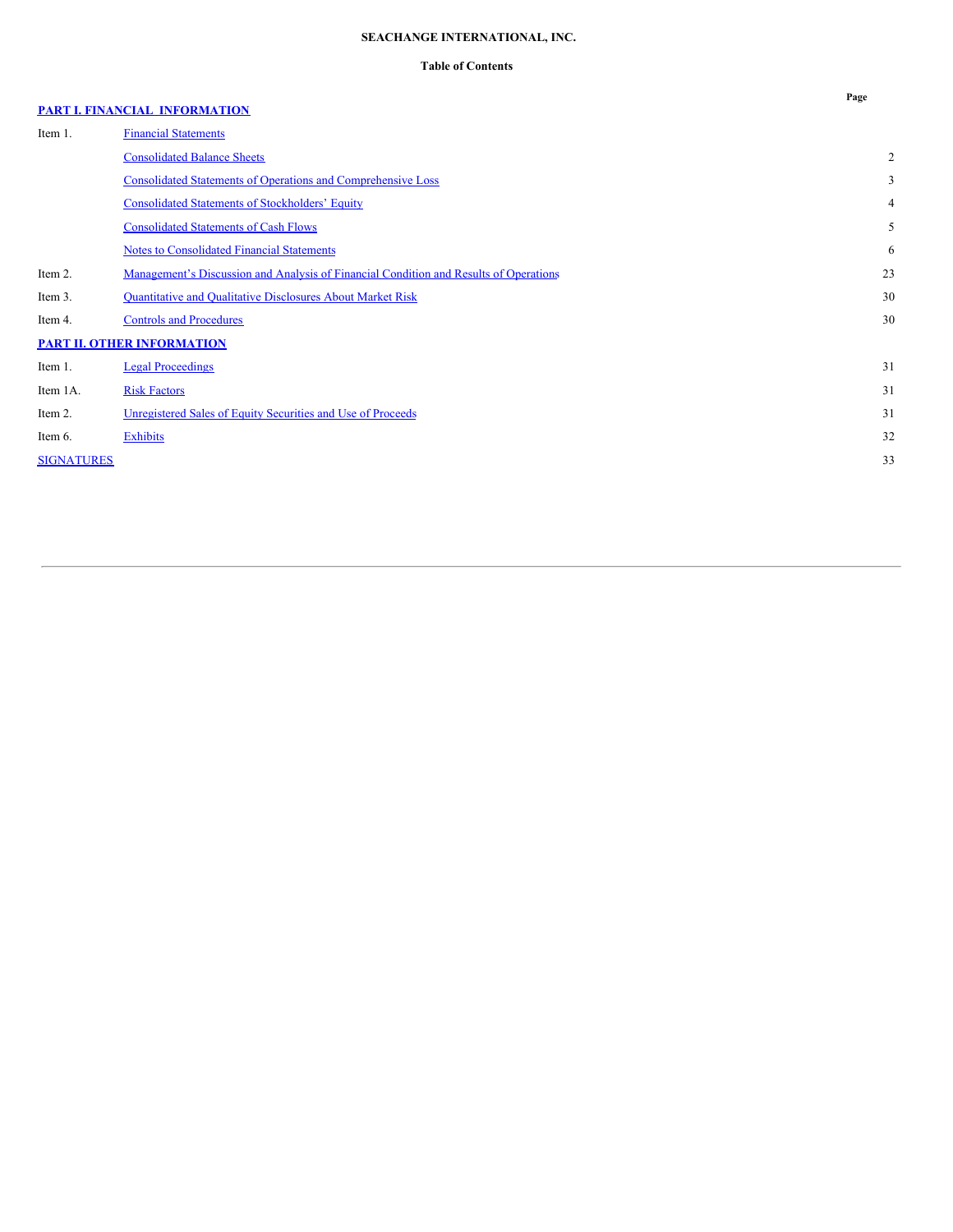## <span id="page-2-2"></span><span id="page-2-1"></span><span id="page-2-0"></span>**ITEM 1. Financi al Statements**

#### **SEACHANGE INTERNATIONAL, INC. CONSOLIDATED BALANCE SHEETS** *(Unaudited, amounts in thousands, except share data)*

|                                                                                                                                                                                                                                                                    |              | <b>July 31,</b><br>2019 |              | January 31,<br>2019 |
|--------------------------------------------------------------------------------------------------------------------------------------------------------------------------------------------------------------------------------------------------------------------|--------------|-------------------------|--------------|---------------------|
| <b>Assets</b>                                                                                                                                                                                                                                                      |              |                         |              |                     |
| Current assets:                                                                                                                                                                                                                                                    |              |                         |              |                     |
| Cash and cash equivalents                                                                                                                                                                                                                                          | $\mathbb{S}$ | 9,202                   | \$           | 20,317              |
| Marketable securities                                                                                                                                                                                                                                              |              | 2,746                   |              | 4,020               |
| Accounts receivable, net of allowance for doubtful accounts of \$575 and                                                                                                                                                                                           |              |                         |              |                     |
| \$577 at July 31, 2019 and January 31, 2019, respectively                                                                                                                                                                                                          |              | 11,019                  |              | 19,267              |
| Unbilled receivables                                                                                                                                                                                                                                               |              | 9,002                   |              | 5,448               |
| Inventory                                                                                                                                                                                                                                                          |              | 198                     |              | 924                 |
| Prepaid expenses and other current assets                                                                                                                                                                                                                          |              | 6,087                   |              | 6,033               |
| Total current assets                                                                                                                                                                                                                                               |              | 38,254                  |              | 56,009              |
| Property and equipment, net                                                                                                                                                                                                                                        |              | 6,888                   |              | 7,192               |
| Operating lease right-of-use assets                                                                                                                                                                                                                                |              | 1,745                   |              |                     |
| Marketable securities, long-term                                                                                                                                                                                                                                   |              | 6,843                   |              | 6,339               |
| Intangible assets, net                                                                                                                                                                                                                                             |              | 2,977                   |              |                     |
| Goodwill                                                                                                                                                                                                                                                           |              | 9,783                   |              | 8,753               |
| Unbilled receivables, long-term                                                                                                                                                                                                                                    |              | 3,066                   |              |                     |
| Other assets                                                                                                                                                                                                                                                       |              | 636                     |              | 450                 |
| Total assets                                                                                                                                                                                                                                                       | \$           | 70,192                  | \$           | 78,743              |
| <b>Liabilities and Stockholders' Equity</b>                                                                                                                                                                                                                        |              |                         |              |                     |
| Current liabilities:                                                                                                                                                                                                                                               |              |                         |              |                     |
| Accounts payable                                                                                                                                                                                                                                                   | \$           | 6,564                   | \$           | 4,503               |
| Accrued expenses                                                                                                                                                                                                                                                   |              | 6,417                   |              | 7,762               |
| Deferred revenue                                                                                                                                                                                                                                                   |              | 7,142                   |              | 8,104               |
| Total current liabilities                                                                                                                                                                                                                                          |              | 20,123                  |              | 20,369              |
| Deferred revenue, long-term                                                                                                                                                                                                                                        |              | 2,014                   |              | 2,642               |
| Operating lease liabilities, long-term                                                                                                                                                                                                                             |              | 1,222                   |              |                     |
| Taxes payable, long-term                                                                                                                                                                                                                                           |              | 418                     |              | 429                 |
| Deferred tax liabilities, long-term                                                                                                                                                                                                                                |              |                         |              | 203                 |
| <b>Total liabilities</b>                                                                                                                                                                                                                                           |              | 23,777                  |              | 23,643              |
| Commitments and contingencies (Note 7)                                                                                                                                                                                                                             |              |                         |              |                     |
| Stockholders' equity:                                                                                                                                                                                                                                              |              |                         |              |                     |
| Common stock, \$0.01 par value; 100,000,000 shares authorized at<br>July 31, 2019 and January 31, 2019; 36,811,061 shares issued and<br>36,670,571 shares outstanding at July 31, 2019, 35,946,100 shares<br>issued and 35,905,610 outstanding at January 31, 2019 |              |                         |              |                     |
|                                                                                                                                                                                                                                                                    |              | 367                     |              | 359                 |
| Additional paid-in capital                                                                                                                                                                                                                                         |              | 243,514                 |              | 242,442             |
| Treasury stock, at cost; 140,490 shares at July 31, 2019 and 40,490<br>shares at January 31, 2019                                                                                                                                                                  |              | (147)                   |              | (5)                 |
| Accumulated other comprehensive loss                                                                                                                                                                                                                               |              | (1,993)                 |              | (3,393)             |
| Accumulated deficit                                                                                                                                                                                                                                                |              | (195, 326)              |              | (184, 303)          |
| Total stockholders' equity                                                                                                                                                                                                                                         |              | 46,415                  |              | 55,100              |
| Total liabilities and stockholders' equity                                                                                                                                                                                                                         | \$           | 70,192                  | $\mathbb{S}$ | 78,743              |

The accompanying notes are an integral part of these unaudited, consolidated financial statements.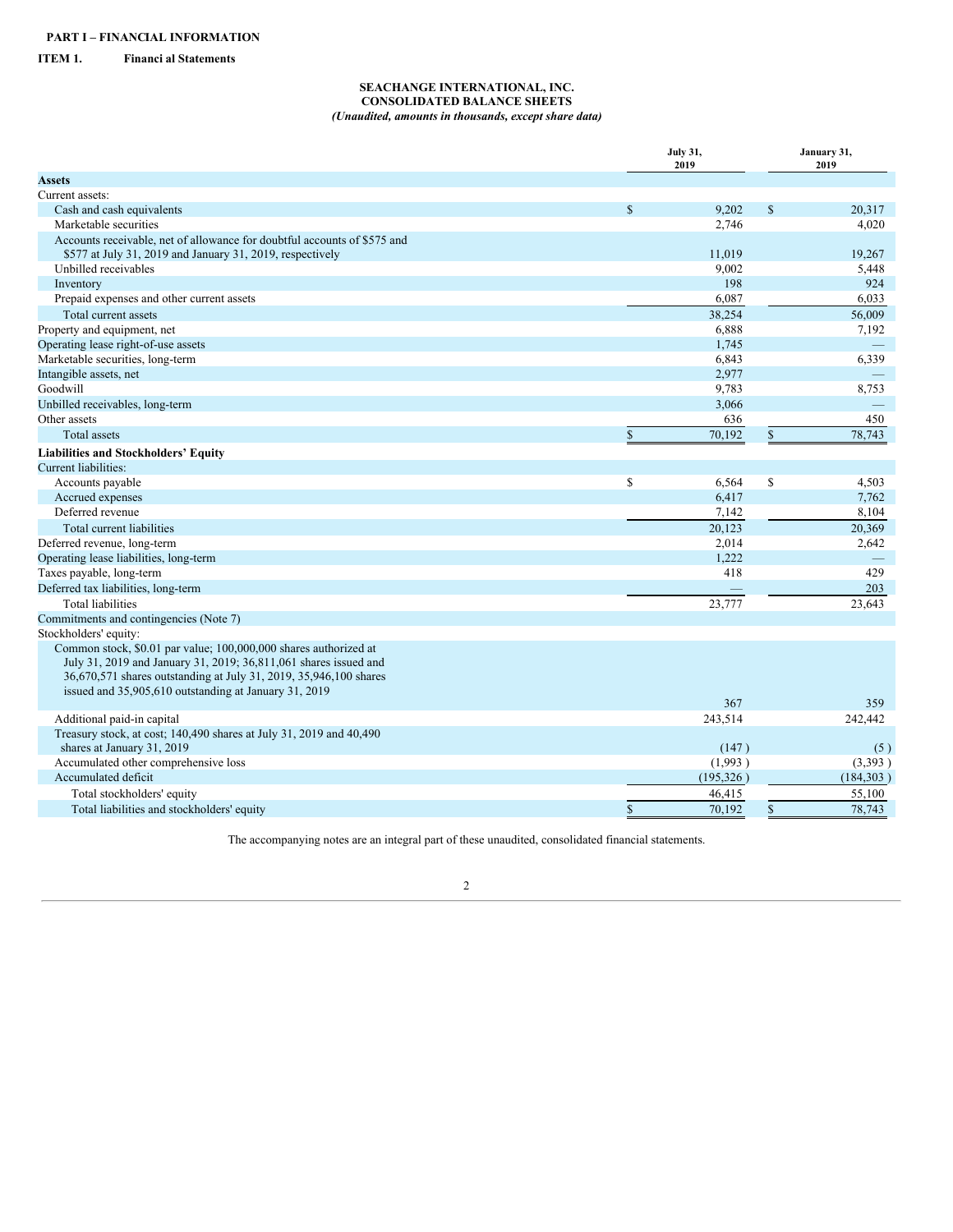## <span id="page-3-0"></span>**SEACHANGE INTERNATIONAL, INC. CONSOLIDATED STATEMENTS OF OPERATIONS AND COMPREHENSIVE LOSS** *(Unaudited, amounts in thousands, except per share data)*

|                                                               | For the Three Months<br>Ended July 31, |        |              |           |              |           | For the Six Months<br>Ended July 31,<br>2018 |           |  |  |
|---------------------------------------------------------------|----------------------------------------|--------|--------------|-----------|--------------|-----------|----------------------------------------------|-----------|--|--|
|                                                               |                                        | 2019   |              | 2018      |              | 2019      |                                              |           |  |  |
| Revenue:                                                      |                                        |        |              |           |              |           |                                              |           |  |  |
| Product                                                       | <sup>\$</sup>                          | 11,968 | \$           | 1,462     | \$           | 13,147    | \$                                           | 4,553     |  |  |
| Service                                                       |                                        | 6,844  |              | 10,439    |              | 14,150    |                                              | 22,283    |  |  |
| Total revenue                                                 |                                        | 18,812 |              | 11,901    |              | 27,297    |                                              | 26,836    |  |  |
| Cost of revenue:                                              |                                        |        |              |           |              |           |                                              |           |  |  |
| Product                                                       |                                        | 3,039  |              | 490       |              | 3,948     |                                              | 816       |  |  |
| Service                                                       |                                        | 4,885  |              | 5,125     |              | 9,553     |                                              | 10,828    |  |  |
| Total cost of revenue                                         |                                        | 7,924  |              | 5,615     |              | 13,501    |                                              | 11,644    |  |  |
| Gross profit                                                  |                                        | 10,888 |              | 6,286     |              | 13,796    |                                              | 15,192    |  |  |
| Operating expenses:                                           |                                        |        |              |           |              |           |                                              |           |  |  |
| Research and development                                      |                                        | 3,775  |              | 5,185     |              | 8,027     |                                              | 10,914    |  |  |
| Selling and marketing                                         |                                        | 2,963  |              | 3,932     |              | 5,815     |                                              | 7,599     |  |  |
| General and administrative                                    |                                        | 4,150  |              | 4,903     |              | 8,399     |                                              | 9,475     |  |  |
| Severance and restructuring costs                             |                                        | 659    |              | 536       |              | 870       |                                              | 590       |  |  |
| Total operating expenses                                      |                                        | 11,547 |              | 14,556    |              | 23,111    |                                              | 28,578    |  |  |
| Loss from operations                                          |                                        | (659)  |              | (8,270)   |              | (9,315)   |                                              | (13,386)  |  |  |
| Other expense, net                                            |                                        | (78)   |              | (1,962)   |              | (1,869)   |                                              | (2,811)   |  |  |
| Loss before income taxes                                      |                                        | (737)  |              | (10, 232) |              | (11, 184) |                                              | (16, 197) |  |  |
| Income tax benefit                                            |                                        | (563)  |              | (1,152)   |              | (161)     |                                              | (1,646)   |  |  |
| Net loss                                                      | \$                                     | (174)  | \$           | (9,080)   | S            | (11,023)  | S                                            | (14, 551) |  |  |
| Net loss per share, basic and diluted                         | $\mathbf S$                            |        | $\mathbb{S}$ | (0.26)    | \$           | (0.30)    | S                                            | (0.41)    |  |  |
| Weighted average common shares outstanding, basic and diluted |                                        | 36,602 |              | 35,649    |              | 36,532    |                                              | 35,628    |  |  |
|                                                               |                                        |        |              |           |              |           |                                              |           |  |  |
| Comprehensive loss:                                           |                                        |        |              |           |              |           |                                              |           |  |  |
| Net loss                                                      | $\mathbf S$                            | (174)  | \$           | (9,080)   | $\mathbb{S}$ | (11,023)  | $\mathbb{S}$                                 | (14, 551) |  |  |
| Other comprehensive income, net of tax:                       |                                        |        |              |           |              |           |                                              |           |  |  |
| Foreign currency translation adjustment                       |                                        | 133    |              | 856       |              | 1,340     |                                              | 1,431     |  |  |
| Unrealized gains (losses) on marketable securities            |                                        | 25     |              | 11        |              | 60        |                                              | (18)      |  |  |
| Total other comprehensive income                              |                                        | 158    |              | 867       |              | 1,400     |                                              | 1,413     |  |  |
| Comprehensive loss                                            | \$                                     | (16)   | \$           | (8,213)   | \$           | (9,623)   | \$                                           | (13, 138) |  |  |

The accompanying notes are an integral part of these unaudited, consolidated financial statements.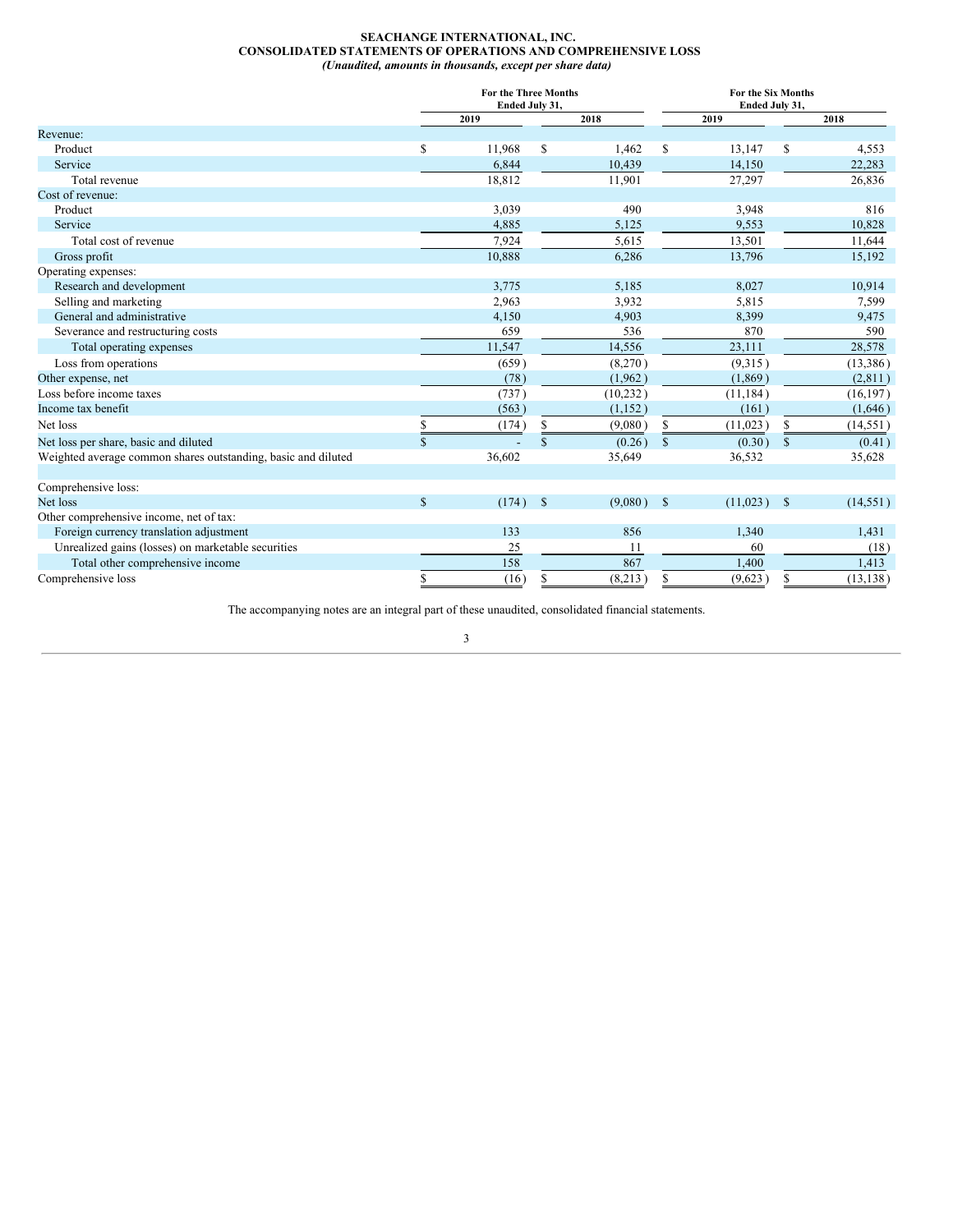## <span id="page-4-0"></span>**SEACHANGE INTERNATIONAL, INC. CONSOLIDATED STATEMENTS OF STOCKHOLDERS' EQUITY** *(Unaudited, amounts in thousands except share data)*

|                                                                |                            | <b>Common Stock</b><br><b>Additional</b> |                          |                          | Accumulated<br>Other     |                            |                         |  |
|----------------------------------------------------------------|----------------------------|------------------------------------------|--------------------------|--------------------------|--------------------------|----------------------------|-------------------------|--|
|                                                                | Number of<br><b>Shares</b> | Par Value                                | Paid-in<br>Capital       | Treasury<br><b>Stock</b> | Comprehensive<br>Loss    | Accumulated<br>Deficit     | Stockholders'<br>Equity |  |
| <b>Balances at January 31, 2019</b>                            | 35,946,100                 | 359<br>$\mathcal{S}$                     | 242,442<br>S             | (5)<br>\$.               | (3,393)<br><sup>\$</sup> | (184, 303)<br><sup>S</sup> | 55,100                  |  |
| Issuance of common stock pursuant to<br>acquisition of Xstream | 541,738                    | 5                                        | 869                      |                          |                          |                            | 874                     |  |
| Issuance of common stock pursuant to                           |                            |                                          |                          |                          |                          |                            |                         |  |
| vesting of restricted stock units                              | 57,368                     |                                          | (1)                      |                          |                          |                            |                         |  |
| Issuance of common stock pursuant to<br>ESPP purchases         | 7,819                      |                                          | 9                        |                          |                          |                            | 9                       |  |
| Stock-based compensation expense                               |                            |                                          | (434)                    |                          |                          |                            | (434)                   |  |
| Unrealized gains on marketable securities                      |                            |                                          |                          |                          | 35                       |                            | 35                      |  |
| Foreign currency translation adjustment                        | $\overline{\phantom{a}}$   | $-$                                      | $\overline{\phantom{a}}$ |                          | 1,207                    |                            | 1,207                   |  |
| Net loss                                                       |                            |                                          |                          |                          |                          | (10, 849)                  | (10, 849)               |  |
| Balances at April 30, 2019                                     | 36,553,025                 | 365                                      | 242,885                  | (5)                      | (2,151)                  | (195, 152)                 | 45,942                  |  |
| Issuance of common stock pursuant to                           |                            |                                          |                          |                          |                          |                            |                         |  |
| vesting of restricted stock units                              | 258,036                    | 2                                        | (2)                      |                          |                          |                            |                         |  |
| Stock-based compensation expense                               |                            |                                          | 631                      |                          |                          |                            | 631                     |  |
| Repurchases of common stock                                    | $\overline{\phantom{a}}$   |                                          |                          | (142)                    | $\overline{\phantom{a}}$ |                            | (142)                   |  |
| Unrealized gains on marketable securities                      |                            |                                          |                          |                          | 25                       |                            | 25                      |  |
| Foreign currency translation adjustment                        | $\overline{\phantom{a}}$   |                                          |                          |                          | 133                      |                            | 133                     |  |
| Net loss                                                       |                            |                                          |                          |                          |                          | (174)                      | (174)                   |  |
| Balances at July 31, 2019                                      | 36,811,061                 | 367                                      | 243,514                  | (147)                    | (1,993)                  | (195, 326)                 | 46,415                  |  |

|                                                                           |                            | <b>Common Stock</b> |    |                    |                          | Accumulated<br>Other          |                             |              | <b>Total</b>            |
|---------------------------------------------------------------------------|----------------------------|---------------------|----|--------------------|--------------------------|-------------------------------|-----------------------------|--------------|-------------------------|
|                                                                           | Number of<br><b>Shares</b> | Par Value           |    | Paid-in<br>Capital | Treasury<br><b>Stock</b> | Comprehensive<br>Loss         | Accumulated<br>Deficit      |              | Stockholders'<br>Equity |
| <b>Balances at January 31, 2018</b>                                       | 35,634,984                 | $\mathbb{S}$<br>356 | \$ | 239,423            | (5)<br>$\mathbb{S}$      | $(5,434)$ \$<br><sup>\$</sup> | (148, 620)                  | $\mathbb{S}$ | 85,720                  |
| Adjustment resulting from the adoption<br>of ASC $606$                    |                            |                     |    |                    |                          |                               | 2,319                       |              | 2,319                   |
| Issuance of common stock pursuant to                                      |                            |                     |    |                    |                          |                               |                             |              |                         |
| exercise of stock options                                                 | 5,875                      |                     |    | 17                 |                          |                               |                             |              | 17                      |
| Issuance of common stock pursuant to<br>vesting of restricted stock units | 8,356                      |                     |    |                    |                          |                               |                             |              |                         |
| Issuance of common stock pursuant to                                      |                            |                     |    |                    |                          |                               |                             |              |                         |
| <b>ESPP</b> purchases                                                     | 9,421                      |                     |    | 21                 |                          |                               |                             |              | 22                      |
| Stock-based compensation expense                                          |                            |                     |    | 879                |                          |                               |                             |              | 879                     |
| Unrealized losses on marketable securities                                |                            |                     |    |                    |                          | (29)                          |                             |              | (29)                    |
| Foreign currency translation adjustment                                   |                            |                     |    |                    |                          | 575                           |                             |              | 575                     |
| Net loss                                                                  |                            |                     |    |                    |                          |                               | (5, 471)                    |              | (5, 471)                |
| Balances at April 30, 2018                                                | 35,658,636                 | 357                 |    | 240,340            | (5)                      | (4,888)                       | (151,772)                   |              | 84,032                  |
| Issuance of common stock pursuant to                                      |                            |                     |    |                    |                          |                               |                             |              |                         |
| exercise of stock options                                                 | 15,062                     |                     |    | 39                 |                          |                               |                             |              | 39                      |
| Issuance of common stock pursuant to                                      |                            |                     |    |                    |                          |                               |                             |              |                         |
| vesting of restricted stock units                                         | 97,353                     |                     |    | (1)                |                          |                               |                             |              |                         |
| Adjustment to common stock pursuant to<br><b>ESPP</b> purchases           | (1,604)                    |                     |    | (4)                |                          |                               |                             |              | (4)                     |
| Stock-based compensation expense                                          |                            |                     |    | 923                |                          |                               |                             |              | 923                     |
| Unrealized losses on marketable securities                                |                            |                     |    |                    |                          | 11                            | –                           |              | <sup>11</sup>           |
| Foreign currency translation adjustment                                   |                            |                     |    |                    |                          | 856                           |                             |              | 856                     |
| Net loss                                                                  |                            |                     |    |                    |                          |                               | (9,080)                     |              | (9,080)                 |
| <b>Balances at July 31, 2018</b>                                          | 35,769,447                 | 358<br>S            | S  | 241,297            | (5)<br>S                 | (4,021)<br>S                  | (160, 852)<br><sup>\$</sup> | S            | 76,777                  |

The accompanying notes are an integral part of these unaudited, consolidated financial statements.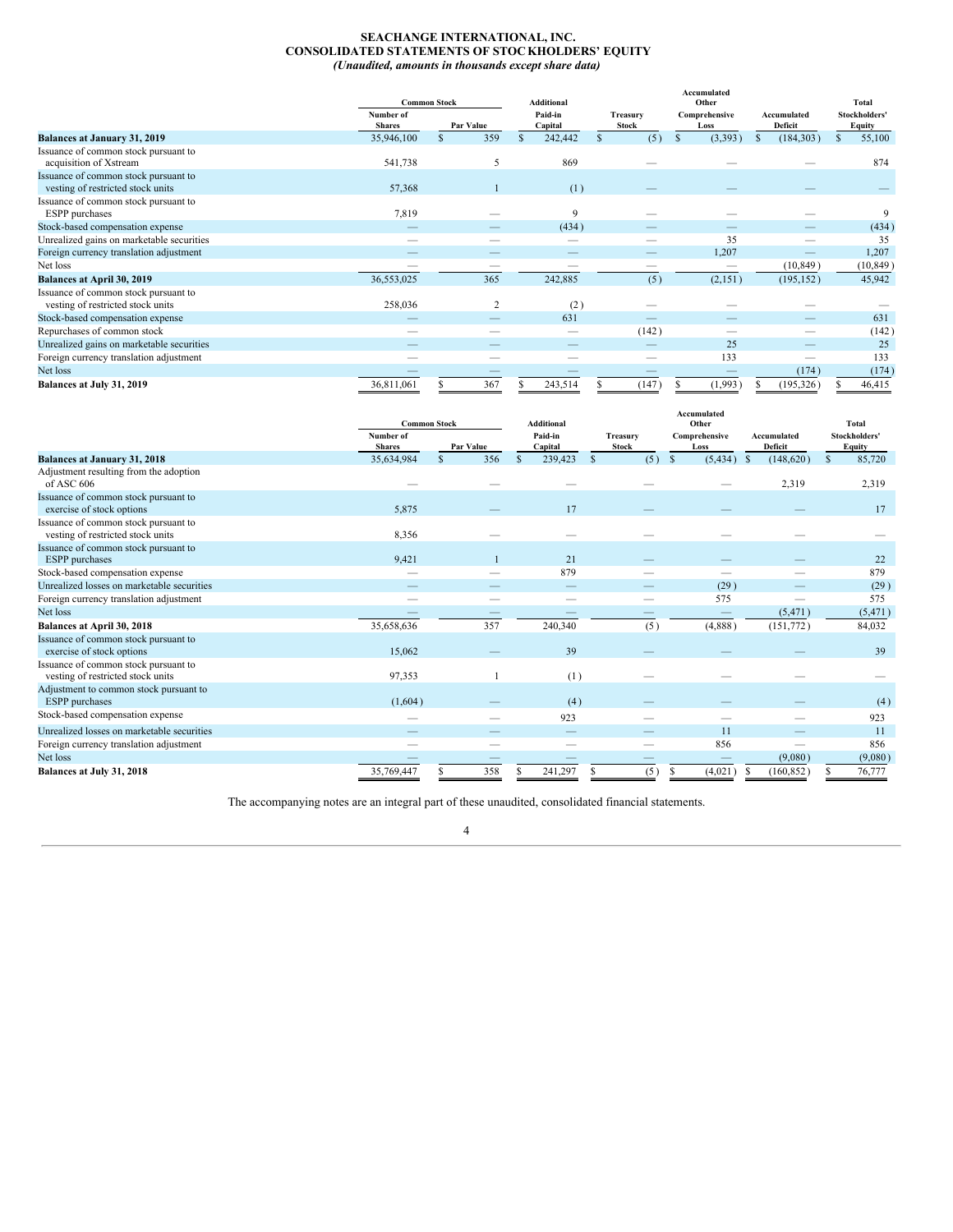#### <span id="page-5-0"></span>**SEACHANGE INTERNATIONAL, INC. CONSOLIDATED STATEMENTS OF CASH FLOWS** *(Unaudited, a mounts in thousands)*

|                                                                                   |                         | For the Six Months<br>Ended July 31, |               |           |
|-----------------------------------------------------------------------------------|-------------------------|--------------------------------------|---------------|-----------|
|                                                                                   |                         | 2019                                 |               | 2018      |
| Cash flows from operating activities:                                             |                         |                                      |               |           |
| Net loss                                                                          | \$                      | (11,023)                             | \$            | (14, 551) |
| Adjustments to reconcile net loss to net cash used in operating activities:       |                         |                                      |               |           |
| Depreciation and amortization expense                                             |                         | 1,093                                |               | 1,552     |
| Provision for bad debts                                                           |                         | 388                                  |               |           |
| Stock-based compensation expense                                                  |                         | 197                                  |               | 1,802     |
| Deferred income taxes                                                             |                         | (203)                                |               | (758)     |
| Unrealized foreign currency transaction gain                                      |                         | 1,340                                |               | 1,431     |
| Other                                                                             |                         | 67                                   |               | 76        |
| Changes in operating assets and liabilities, including impact of<br>acquisitions: |                         |                                      |               |           |
| Accounts receivable                                                               |                         | 8,482                                |               | 10,115    |
| Unbilled receivables                                                              |                         | (6,598)                              |               | (2, 335)  |
| Inventory                                                                         |                         | 726                                  |               | (165)     |
| Prepaid expenses and other current assets and other assets                        |                         | 196                                  |               | (1, 584)  |
| Accounts payable                                                                  |                         | 1,350                                |               | 371       |
| Accrued expenses and other liabilities                                            |                         | (2, 463)                             |               | (10,640)  |
| Deferred revenue                                                                  |                         | (1,590)                              |               | (5,729)   |
| Other operating activities                                                        |                         |                                      |               | 2,430     |
| Net cash used in operating activities                                             |                         | (8,038)                              |               | (17,985)  |
| Cash flows from investing activities:                                             |                         |                                      |               |           |
| Purchases of property and equipment                                               |                         | (153)                                |               | (284)     |
| Cash paid for acquisitions, net                                                   |                         | (3,838)                              |               |           |
| Purchases of marketable securities                                                |                         | (823)                                |               | (4,354)   |
| Proceeds from sales and maturities of marketable securities                       |                         | 1,593                                |               | 2,761     |
| Other investing activities                                                        |                         |                                      |               | (60)      |
| Net cash used in investing activities                                             |                         | (3,221)                              |               | (1,937)   |
| Cash flows from financing activities:                                             |                         |                                      |               |           |
| Proceeds from issuance of common stock                                            |                         | 9                                    |               | 74        |
| Repurchases of common stock                                                       |                         | (142)                                |               |           |
| Other financing activities                                                        |                         | -                                    |               | (35)      |
| Net cash (used in) provided by financing activities                               |                         | (133)                                |               | 39        |
| Effect of exchange rate on cash and cash equivalents                              |                         | 277                                  |               | 1,162     |
| Net decrease in cash, cash equivalents and restricted cash                        |                         | (11, 115)                            |               | (18, 721) |
| Cash, cash equivalents and restricted cash at beginning of period                 |                         | 20,317                               |               | 43,661    |
| Cash, cash equivalents and restricted cash at end of period                       | $\overline{\mathbf{S}}$ | 9,202                                | $\mathsf{\$}$ | 24.940    |
| Supplemental disclosure of cash flow information                                  |                         |                                      |               |           |
| Income taxes paid                                                                 | \$                      | 76                                   | \$            | 2,735     |
| Non-cash activities:                                                              |                         |                                      |               |           |
| Purchases of property and equipment included in accounts payable                  | \$                      | 58                                   | \$            |           |
| Fair value of common stock issued in acquisition                                  | \$                      | 874                                  | \$            |           |

The accompanying notes are an integral part of these unaudited, consolidated financial statements.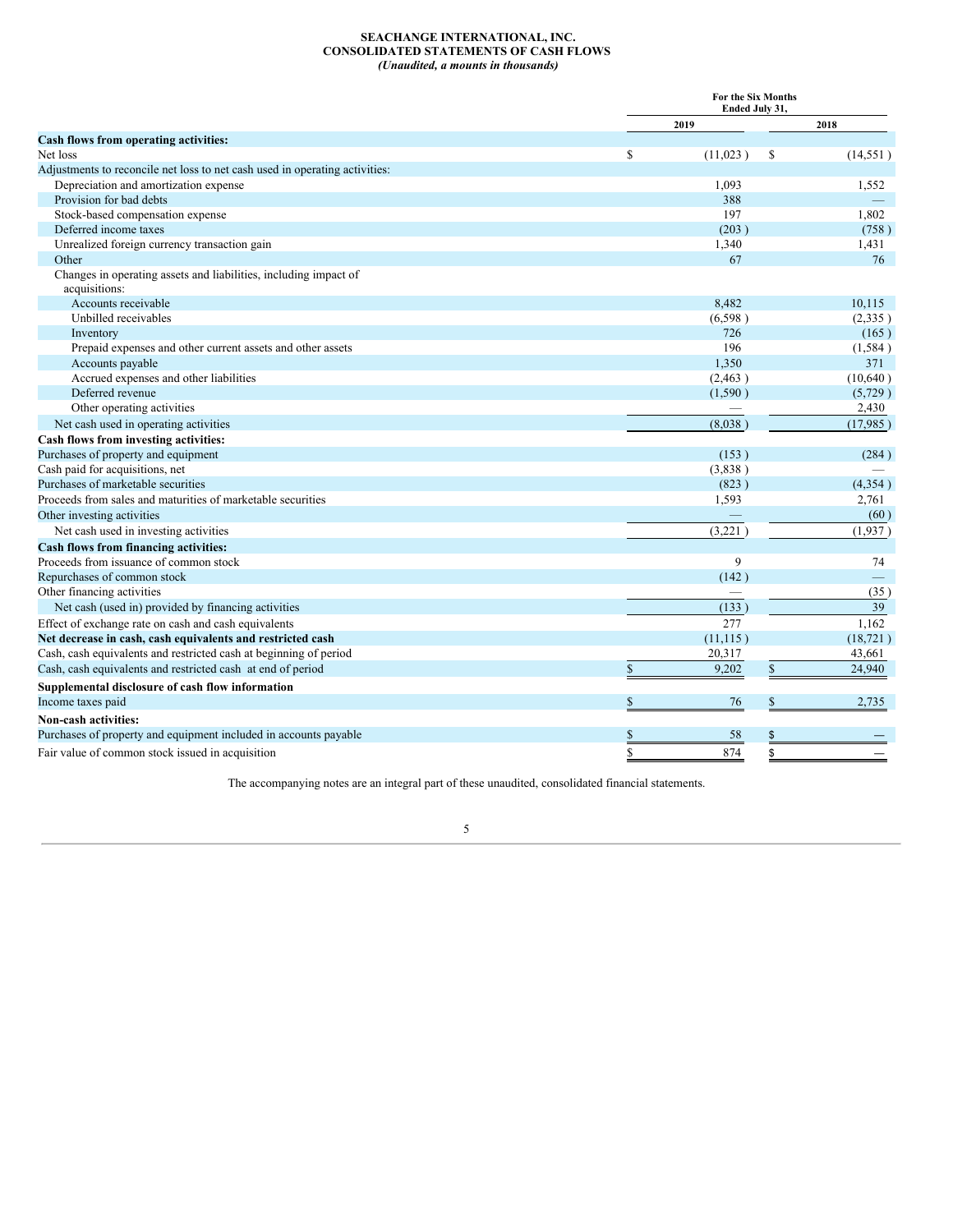## <span id="page-6-0"></span>**SEACHANGE INTERNATIONAL, INC. NOTES TO CONSOLIDATED FINANCIAL STATEMENTS (Unaudited)**

### **1. Nature of Business and Basis of Presentation**

SeaChange International, Inc., a Delaware corporation, was founded on July 9, 1993. We are an industry leader in the delivery of multiscreen, advertising and premium over-the-top ("OTT") video management solutions. Our software products and services are designed to empower video providers to create, manage and monetize the increasingly personalized, highly engaging experiences that viewers demand.

#### *Liquidity*

We continue to realize the savings related to our restructuring activities. During fiscal 2019, we made significant reductions to our headcount as part of our ongoing restructuring effort from which we expect to generate annualized savings of approximately \$6 million. These measures are important steps in restoring us to profitability and positive cash flow. We believe that existing cash and investments and cash expected to be provided by future operating results, augmented by the plans highlighted below (see Note 9), are adequate to satisfy our working capital, capital expenditure requirements and other contractual obligations for at least the next 12 months.

If our expectations are incorrect, we may need to raise additional funds to fund our operations, to take advantage of unanticipated strategic opportunities or to strengthen our financial position. In the future, we may enter into other arrangements for potential investments in, or acquisitions of, complementary businesses, services or technologies, which could require us to seek additional equity or debt financing. If adequate funds are not available or are not available on acceptable terms, we may not be able to take advantage of market opportunities, to develop new products or to otherwise respond to competitive pressures.

#### *Basis of Presentation and Principles of Consolidation*

The accompanying consolidated financial statements have been prepared in accordance with accounting principles generally accepted in the United States ("U.S. GAAP"). We consolidate the financial statements of our wholly-owned subsidiaries and all intercompany transactions and account balances have been eliminated in consolidation. In the opinion of management, the accompanying financial statements include all adjustments, consisting of only normal recurring items, necessary to present a fair presentation of the consolidated financial statements for the periods shown.

# **2. Significant Accounting Policies**

#### *Use of Estimates*

The preparation of these consolidated financial statements in conformity with U.S. GAAP requires management to make estimates and judgments that affect the reported amounts of assets, liabilities, revenue and expenses, and disclosure of contingent assets and liabilities. Significant estimates and assumptions reflected in these consolidated financial statements include, but are not limited to, those related to revenue recognition, allowance for doubtful accounts, goodwill and intangible assets, right-of-use operating leases, impairment of long-lived assets, accounting for income taxes, and the valuation of stock-based awards. We base our estimates on historical experience, known trends and other market-specific or relevant factors that are believed to be reasonable under the circumstances. On an ongoing basis, management evaluates its estimates as there are changes in circumstances, facts and experience. Changes in estimates are recorded in the period in which they become known. Actual results may differ from those estimates or assumptions.

## *Cash, cash equivalents and restricted cash*

Cash and cash equivalents include cash on hand and on deposit and highly liquid investments in money market mutual funds, government sponsored enterprise obligations, treasury bills, commercial paper and other money market securities with remaining maturities at date of purchase of 90 days or less. All cash equivalents are carried at cost, which approximates fair value. Restricted cash represents cash that is restricted as to withdrawal or usage and consists primarily of cash held as collateral for performance obligations with our customers.

The following table provides a summary of cash, cash equivalents and restricted cash that constitutes the total amounts shown in the consolidated statements of cash flows for the six months ended July 31, 2019 and 2018:

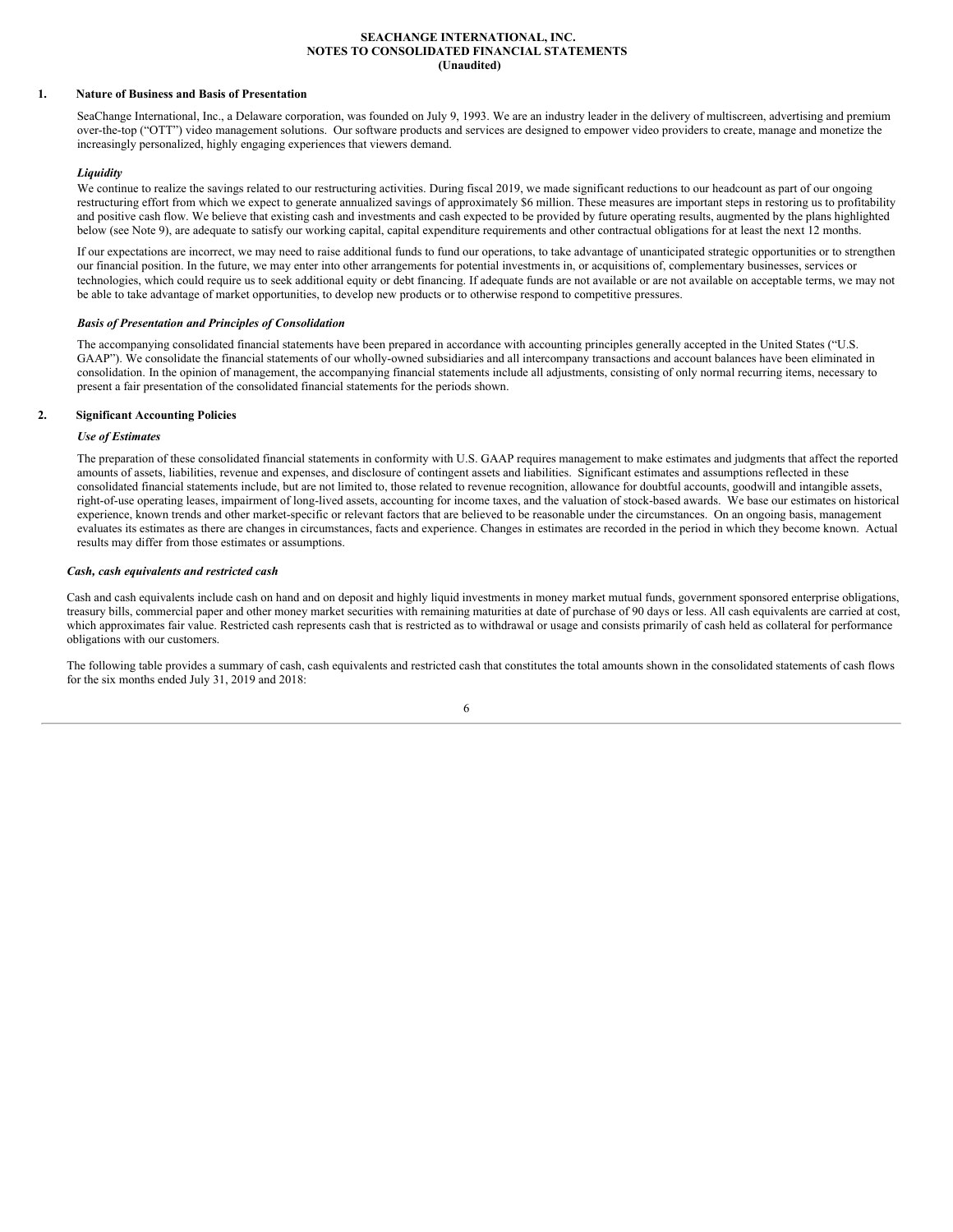|                                                  |                        | TVI the SIA MORTHS<br>Ended July 31, |        |  |  |
|--------------------------------------------------|------------------------|--------------------------------------|--------|--|--|
|                                                  | 2019<br>2018           |                                      |        |  |  |
|                                                  | (Amounts in thousands) |                                      |        |  |  |
| Cash and cash equivalents                        | 9.202                  |                                      | 24,393 |  |  |
| Restricted cash                                  |                        |                                      | 547    |  |  |
| Total cash, cash equivalents and restricted cash | 9.202                  |                                      | 24,940 |  |  |

## *Concentration of Credit Risk and of Significant Customers*

Financial instruments which potentially expose us to concentrations of credit risk include cash and cash equivalents, marketable securities and accounts receivable. We have cash investment policies which, among other things, limit investments to investment-grade securities. We restrict our cash equivalents and marketable securities to repurchase agreements with major banks and U.S. government and corporate securities which are subject to minimal credit and market risk. We perform ongoing credit evaluations of our customers.

**For the Six Months**

We sell our software products and services worldwide primarily to service providers, consisting of operators, telecommunications companies, satellite operators and broadcasters. Two customers accounted for 20% and 10%, respectively, of total revenue in the second quarter of fiscal 2020, and one customer accounted for 19% of total revenue in the second quarter of fiscal 2019. One customer accounted for 14% of total revenue in the first six months of fiscal 2020, and one customer accounted for 19% of total revenue in the first six months of fiscal 2019. Three customers accounted for 17%, 15% and 10%, respectively, of the accounts receivable balance as of July 31, 2019. Two customers accounted for 44% and 15%, respectively, of the accounts receivable balance as of January 31, 2019.

## *Marketable Securities*

Our investments, consisting of debt securities, are classified as available-for-sale and are carried at fair value, with the unrealized gains and losses, net of tax, reported as a component of accumulated other comprehensive income (loss) in stockholders' equity. Realized gains and losses and declines in value determined to be other than temporary are based on the specific identification method and are included as a component of other income (expense), net in the consolidated statements of operations and comprehensive loss.

We evaluate our investments with unrealized losses for other-than-temporary impairment. When assessing investments for other-than-temporary declines in value, we consider such factors as, among other things, how significant the decline in value is as a percentage of the original cost, how long the market value of the investment has been less than its original cost, our ability and intent to retain the investment for a period of time sufficient to allow for any anticipated recovery in fair value and market conditions in general. If any adjustment to fair value reflects a decline in the value of the investment that we consider to be "other than temporary," we reduce the investment to fair value through a charge to the statement of operations and comprehensive loss. No such adjustments were necessary during the periods presented.

#### *Fair Value Measurements*

Certain assets and liabilities are carried at fair value under GAAP. Fair value is defined as the exchange price that would be received for an asset or paid to transfer a liability (an exit price) in the principal or most advantageous market for the asset or liability in an orderly transaction between market participants on the measurement date. Valuation techniques used to measure fair value must maximize the use of observable inputs and minimize the use of unobservable inputs. Financial assets and liabilities carried at fair value are to be classified and disclosed in one of the following three levels of the fair value hierarchy, of which the first two are considered observable and the last is considered unobservable:

- Level 1—Quoted prices in active markets for identical assets or liabilities.
- Level 2—Observable inputs (other than Level 1 quoted prices), such as quoted prices in active markets for similar assets or liabilities, quoted prices in markets that are not active for identical or similar assets or liabilities, or other inputs that are observable or can be corroborated by observable market data.
- Level 3—Unobservable inputs that are supported by little or no market activity and that are significant to determining the fair value of the assets or liabilities, including pricing models, discounted cash flow methodologies and similar techniques.

Our cash equivalents and marketable securities are carried at fair value determined according to the fair value hierarchy described above. The carrying values of our accounts and other receivables, unbilled receivables, accounts payable and accrued expenses approximate their fair values due to the short-term nature of these assets and liabilities.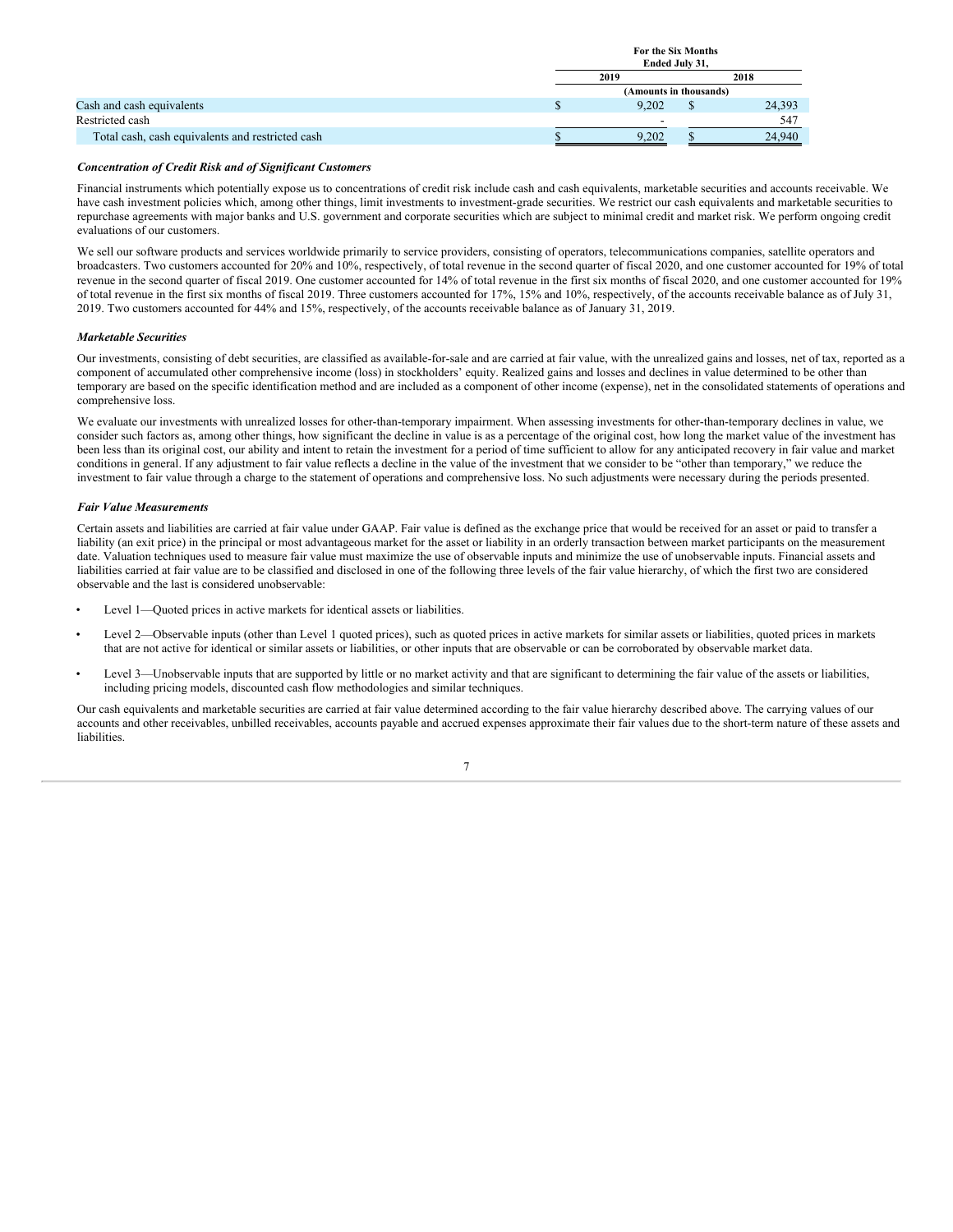#### *Goodwill and Acquired Intangible Assets*

We record goodwill when consideration paid in a business acquisition exceeds the value of the net assets acquired. Our estimates of fair value are based upon assumptions believed to be reasonable at that time but that are inherently uncertain and unpredictable. Assumptions may be incomplete or inaccurate, and unanticipated events or circumstances may occur, which may affect the accuracy or validity of such assumptions, estimates or actual results. Goodwill is not amortized, but rather is tested for impairment annually in our third quarter beginning August 1st of each year, or more frequently if facts and circumstances warrant a review, such as the ones mentioned in impairments of long-lived assets below. We have determined that there is a single reporting unit for the purpose of conducting this goodwill impairment assessment. We assess both the existence of potential impairment and the amount of impairment loss by comparing the fair value of the reporting unit with its carrying amount, including goodwill. Through July 31, 2019, we have recorded accumulated goodwill impairment charges of \$54.8 million (see Note 6).

Intangible assets are recorded at their estimated fair values at the date of acquisition. We amortize acquired intangible assets over their estimated useful lives based on the pattern of consumption of the economic benefits or, if that pattern cannot be readily determined, on a straight-line basis.

#### *Impairment of Long-Lived Assets*

Long-lived assets primarily consist of property, plant and equipment and intangible assets with finite lives. Long-lived assets are evaluated for impairment whenever events or changes in circumstances indicate that the carrying amount of an asset or group of assets may not be recoverable. Recoverability of long-lived assets or groups of assets is assessed based on a comparison of the carrying amount to the estimated future undiscounted cash flows. If estimated future undiscounted net cash flows are less than the carrying amount, the asset is considered impaired and expense is recorded at an amount required to reduce the carrying amount to fair value. Determining the fair value of long-lived assets includes significant judgment by management, and different judgments could yield different results.

We assess the useful lives and possible impairment of existing recognized long-lived assets whenever events or changes in circumstances occur that indicate that it is more likely than not that an impairment has occurred. We test long-lived assets for impairment by comparing the carrying amount to the sum of the net undiscounted cash flows expected to be generated by the asset whenever events or changes in circumstances indicate that the carrying amount of the asset may not be recoverable. If the carrying amount of the asset exceeds its net undiscounted cash flows, then an impairment loss is recognized for the amount by which the carrying amount exceeds its fair value. We use a discounted cash flow approach or other methods, if appropriate, to assess fair value. Factors considered important which could trigger a review include:

- significant underperformance relative to historical or projected future operating results;
- significant changes in the manner of use of the acquired assets or the strategy for our overall business;
- identification of other impaired assets within a reporting unit;
- significant negative industry or economic trends;
- a significant decline in our stock price for a sustained period; and
- a decline in our market capitalization relative to net book value.

Determining whether a triggering event has occurred involves significant judgment. (see Note 6).

#### *Revenue Recognition*

Our revenue is derived from sales of hardware, software licenses, professional services, and maintenance fees related to the hardware and our software licenses.

Our contracts often contain multiple performance obligations. For contracts with multiple performance obligations, we account for individual performance obligations separately if they are distinct. The transaction price is allocated to the separate performance obligations on a relative standalone selling price basis. If the transaction price contains discounts or we expect to provide future price concessions, these elements are considered when determining the transaction price prior to allocation. Variable fees within the transaction price are estimated and recognized as revenue when we satisfy our performance obligations to the extent it is probable that a significant reversal of cumulative revenue recognized will not occur. If the contract grants the client the option to acquire additional products or services, we assess whether or not any discount on the products and services is in excess of levels normally available to similar clients and, if so, we account for that discount as an additional performance obligation.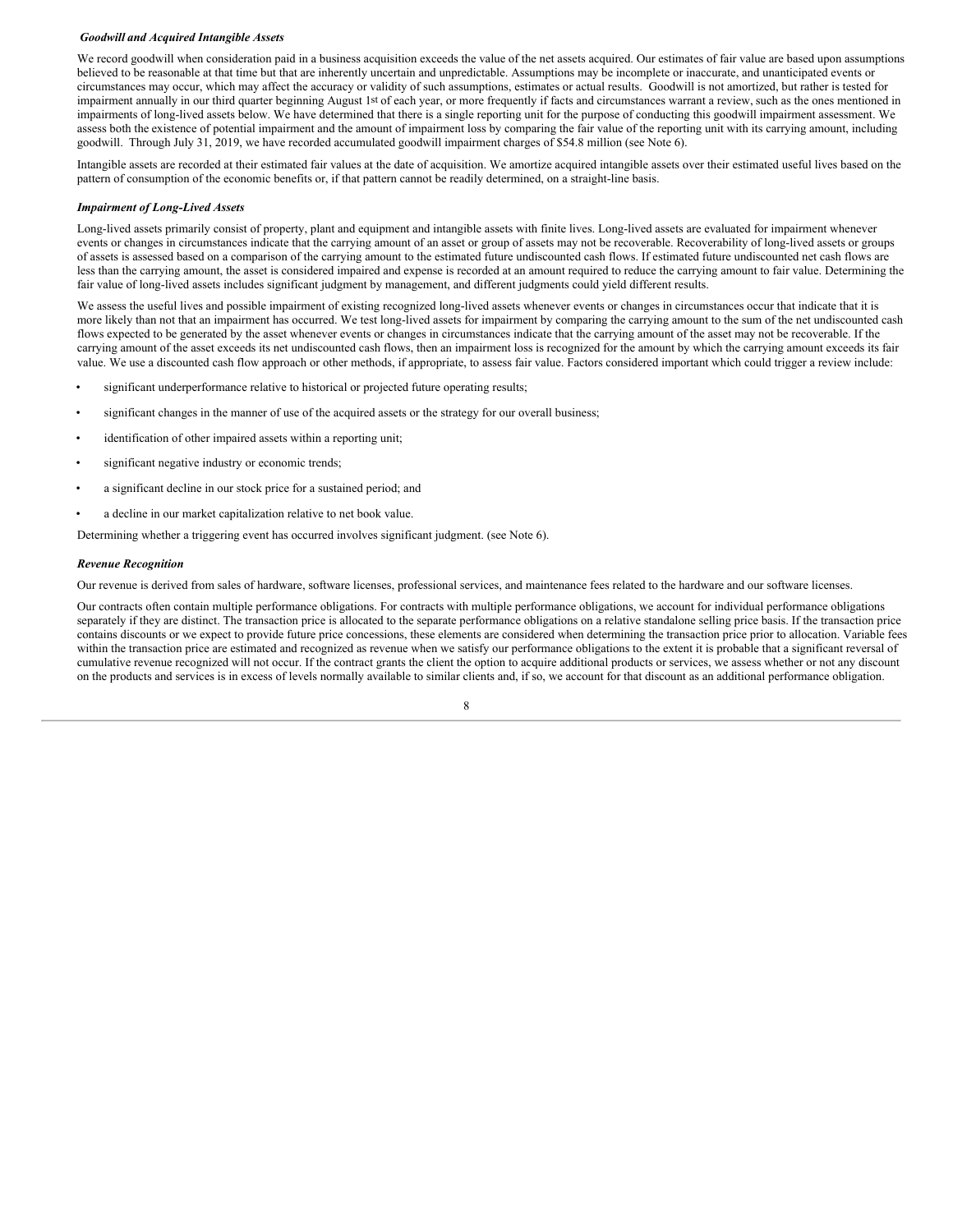## *Hardware*

We have concluded that hardware is either (1) a distinct performance obligation as the client can benefit from the product on its own or (2) a combined performance obligation with software licenses. This conclusion is dependent on the nature of the promise to the customer. In either scenario, hardware revenue is typically recognized at a point in time when control is transferred to the client, which is defined as the point in time when the client can use and benefit from the hardware. In situations where the hardware is distinct, it is delivered before services are provided and is functional without services, therefore the point in time when control is transferred is upon delivery or acceptance by the customer. When hardware and software are combined, we have determined standalone selling price for hardware utilizing the relative allocation method based on observable evidence.

#### *Software licenses*

We have concluded that our software licenses are either (1) a distinct performance obligation as the client can benefit from the software on its own or (2) a combined performance obligation with hardware, depending on the nature of the promise to the customer. In either scenario, software license revenue is typically recognized at a point in time when control is transferred to the client, which is defined as the point in time when the client can use and benefit from the license. The software license is delivered before related services are provided and is functional without services, updates, and technical support. Our license arrangements generally contain multiple performance obligations, including hardware, installation services, training, and maintenance. We have determined standalone selling price for software utilizing the relative allocation method based on observable evidence.

#### *Maintenance*

Maintenance revenue, which is included in services revenue in our consolidated statements of operations and comprehensive loss, includes revenue from client support and related professional services. Client support includes software upgrades on a when and-if available basis, telephone support, bug fixes or patches and general hardware maintenance support. Maintenance is priced as a percentage of the list price of the related software license and hardware. We determined the standalone selling price of maintenance based on this pricing relationship and observable data from standalone sales of maintenance.

We have identified three separate distinct performance obligations of maintenance:

- Software upgrades and updates;
- Technical support; and
- Hardware support.

These performance obligations are distinct within the contract and, although they are not sold separately, the components are not essential to the functionality of the other components. Each of the performance obligations included in maintenance revenue is a stand ready obligation that is recognized ratably over the passage of the contractual term for products sold on a standalone basis. For framework deals we have identified a single support service obligation which includes software upgrades and updates, installation services, and technical support.

#### *Services*

Our services revenue is comprised of software license implementation services, engineering services, training and reimbursable expenses. We have concluded that services are distinct performance obligations, with the exception of engineering services. Engineering services may be provided on a standalone basis, or bundled with a license, when we are providing custom development.

The standalone selling price for services in time and materials contracts is determined by observable prices in standalone services arrangements and recognized as revenue as the services are performed based on an input measure of hours incurred to total estimated hours.

We estimate the standalone selling price for fixed price services based on estimated hours adjusted for historical experience, at time and material rates charged in standalone services arrangements. Revenue for fixed price services is recognized over time as the services are provided based on an input measure of hours incurred to total estimated hours.

For framework deals we have identified a single support service obligation which includes software upgrades and updates, installations services, and technical support.

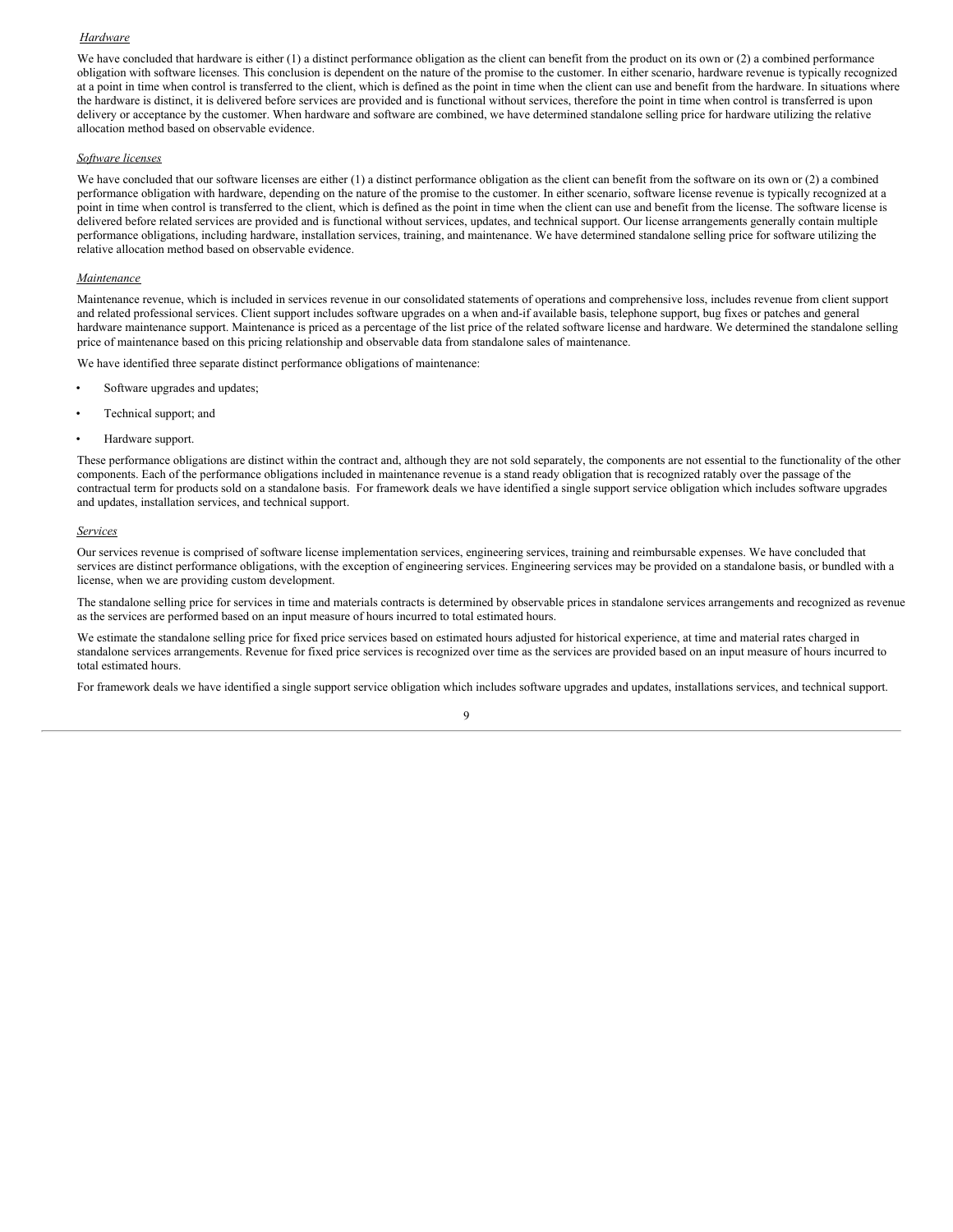#### *Contract modifications*

We occasionally enter into amendments to previously executed contracts that constitute contract modifications. We assess each of these contract modifications to determine:

- If the additional products and services are distinct from the product and services in the original arrangement; and
- If the amount of consideration expected for the added products and services reflects the standalone selling price of those products and services.

A contract modification meeting both criteria is accounted for as a separate contract. A contract modification not meeting both criteria is considered a change to the original contract and is accounted for on either a prospective basis as a termination of the existing contract and the creation of a new contract, or a cumulative catchup basis.

#### *Significant Judgments*

Our contracts with customers often include promises to transfer multiple products and services to a customer. Determining whether products and services are considered distinct performance obligations that should be accounted for separately versus together may require significant judgment. Once we determine the performance obligations, we determine the transaction price, which includes estimating the amount of variable consideration to be included in the transaction price, if any. We then allocate the transaction price to each performance obligation in the contract based on a relative standalone selling price method. The corresponding revenue is recognized as the related performance obligations are satisfied as discussed in the revenue categories above.

Judgment is required to determine the standalone selling price for each distinct performance obligation. We determine standalone selling price based on the price at which the performance obligation is sold separately. If the standalone selling price is not observable through past transactions, we estimate the standalone selling price taking into account available information such as market conditions and internally approved pricing guidelines related to the performance obligations.

With the exception of travel and entertainment expenses, our contracts do not generally include a variable component to the transaction price. With certain statements of work, we explicitly state that we are to be reimbursed for reasonable travel and entertainment expenses incurred as part of the delivery of professional services. In the cases when we are entitled to collect all travel and entertainment expenses incurred, an estimate of the fulfillment costs is made at the onset of the contract in order to determine the transaction price. The revenue associated with travel and entertainment expenses is then recognized over time along with the professional services.

Some of our contracts have payment terms that differ from the timing of revenue recognition, which requires us to assess whether the transaction price for those contracts include a significant financing component. We have elected the practical expedient that permits an entity to not adjust for the effects of a significant financing component if we expect that at the contract inception, the period between when the entity transfers a promised good or service to a customer and when the customer pays for that good or service will be one year or less. For those contracts in which the period exceeds the one-year threshold, this assessment, as well as the quantitative estimate of the financing component and its relative significance, requires judgment. We estimate the significant financing component provided to our customers with extended payment terms by determining the present value of the future payments by applying a discount rate that reflects the customer's creditworthiness.

#### *Contract Balances*

Contract assets consist of unbilled revenue, which is recognized as work progresses in accordance with agreed-upon contractualterms, either at periodic intervals or upon achievement of contractual milestones. Unbilled receivables expected to be billed and collected within one year are classified as current assets or long-term assets if expected to be billed and collected after one year. Contract liabilities consist of deferred revenue and customer deposits that arise when amounts are billed to or collected from customers in advance of revenue recognition.

## *Costs to Obtain and Fulfill a Contract*

We recognize an asset for the incremental costs of obtaining a contract with a customer if we expect the benefit of those costs to be longer than one year. We have determined that commissions and special incentive payments ("Spiffs") for hardware and software maintenance and support and professional services paid under our sales incentive programs meet the requirements to be capitalized under ASC 340-40. Costs to obtain a contract are amortized as selling and marketing expense over the expected period of benefit in a manner that is consistent with the transfer of the related goods or services to which the asset relates. The judgments made in determining the amount of costs incurred include whether the commissions are in fact incremental and would not have occurred absent the customer contract and the estimate of the amortization period. The commissions and Spiffs related to professional services are amortized over time, as work is completed. The commissions and Spiffs for hardware and software maintenance are amortized over the life of the customer, which is estimated to be five years. These costs are periodically reviewed for impairment. We determined that no impairment existed as of July 31, 2019 or 2018. We have elected

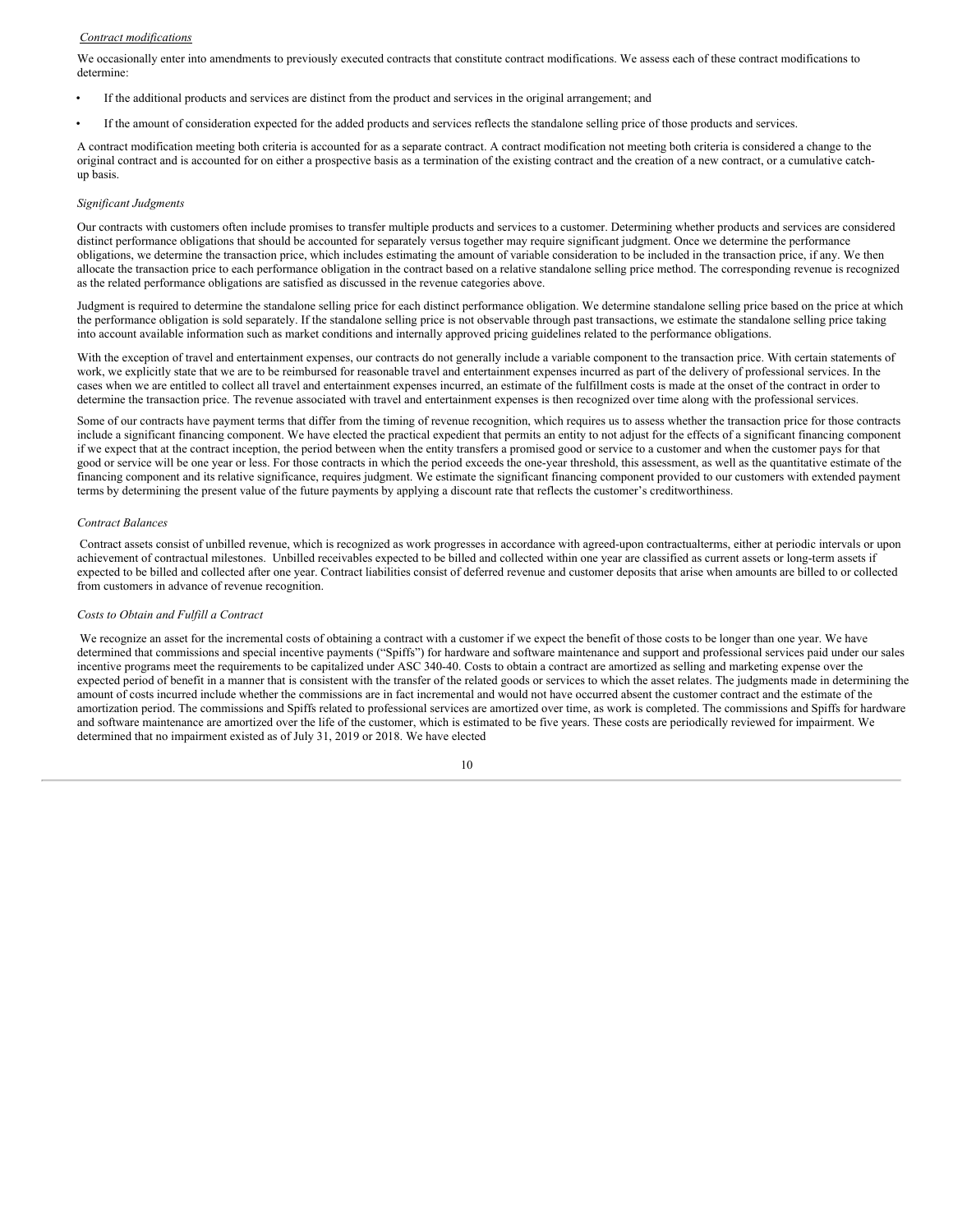to apply the practical expedient and recognize the incremental costs of obtaining contracts as an expense when incurred if the amortization period of the assets that we otherwise would have recognized is one year or less.

We capitalize incremental costs incurred to fulfill our contracts that (i) relate directly to the contract, (ii) are expected to generate resources that will be used to satisfy our performance obligation under the contract, and (iii) are expected to be recovered through revenue generated under the contract. Contract fulfillment costs include direct labor for support services, software enhancements, reimbursable expenses and professional services for customized software development costs. The revenue associated with the support services, software enhancements and reimbursable expenses is recognized ratably over time; therefore, the costs associated are expensed as incurred. The professional services associated with the customized software are not recognized until completion. As such, the professional services costs are capitalized and recognized upon completion of the services.

#### *Leases*

We account for our leases in accordance with ASC 842,*Leases*. A contract is accounted for as a lease when we have the right to control the asset for a period of time while obtaining substantially all of the asset's economic benefits. We determine if an arrangement is a lease or contains an embedded lease at inception. For arrangements that meet the definition of a lease, we determine the initial classification and measurement of our right-of-use operating lease asset and corresponding liability at the lease commencement date. We determine the classification and measurement of a modified lease at the date it is modified. The lease term includes only renewal options that it is reasonably assured to exercise. The present value of lease payments is typically determined by using its estimated secured incremental borrowing rate for the associated lease term as interest rates implicit in the leases are not normally readily determinable. Management's policy is to utilize the practical expedient to not record leases with an original term of twelve months or less on our consolidated balance sheets, and lease payments are recognized in the consolidated statements of operations and comprehensive loss on a straight-line basis over the lease term.

Our existing leases are for facilities, automobiles and equipment. None of our leases are with related parties.In addition to rent, office leases may require us to pay additional amounts for taxes, insurance, maintenance and other expenses, which are generally referred to as non-lease components. As a practical expedient, we account for the non-lease components together with the lease components as a single lease component for all of our leases. Only the fixed costs for leases are accounted for as a single lease component and recognized as part of a right-of-use asset and liability. Rent expense for operating leases is recognized on a straight-line basis over the reasonably assured lease term based on the total lease payments and is included in operating expense in the consolidated statements of operations.

#### *Net Income (Loss) Per Share*

Basic net income (loss) per share is computed by dividing net income (loss) by the weighted average number of unrestricted common shares outstanding during the period. Diluted net income (loss) per share is computed by dividing net income (loss) by the sum of the weighted average number of unrestricted common shares outstanding during the period and the weighted average number of potential common shares from the assumed exercise of stock options and the vesting of shares of restricted and deferred common stock units using the "treasury stock" method when the effect is not anti-dilutive. In periods in which we report a net loss, diluted net loss per share is the same as basic net loss per share.

The number of common shares used in the computation of diluted net income (loss) per share for the periods presented does not include the effect of the following potentially outstanding common shares because the effect would have been anti-dilutive:

|                         | <b>For the Three Months</b><br>Ended July 31, |                        |       | For the Six Months<br>Ended July 31, |  |  |
|-------------------------|-----------------------------------------------|------------------------|-------|--------------------------------------|--|--|
|                         | 2019                                          | 2018                   | 2019  | 2018                                 |  |  |
|                         |                                               | (Amounts in thousands) |       |                                      |  |  |
| Stock options           | 2,596                                         | 2,923                  | 2,764 | 3,014                                |  |  |
| Restricted stock units  | 128                                           | 193                    | 219   | 192                                  |  |  |
| Deferred stock units    | 254                                           | 173                    | 229   | 189                                  |  |  |
| Performance stock units | 120                                           | 352                    | 111   | 291                                  |  |  |
|                         | 3,098                                         | 3,641                  | 3,323 | 3,686                                |  |  |

#### *Recently Adopted Accounting Pronouncements*

In August 2018, the FASB issued Accounting Standards Update ("ASU") 2018-15, "*Intangibles—Goodwill and Other—Internal-Use Software (Subtopic 350-40):* Customer's Accounting for Implementation Costs Incurred in a Cloud Computing Arrangement That Is a Service Contract." ASU 2018-15 aligns the requirements for capitalizing implementation costs incurred in a hosting arrangement that is a service contract with the requirements for capitalizing implementation costs incurred to develop or obtain internal-use software (and hosting arrangements that include an internal use software license). The accounting

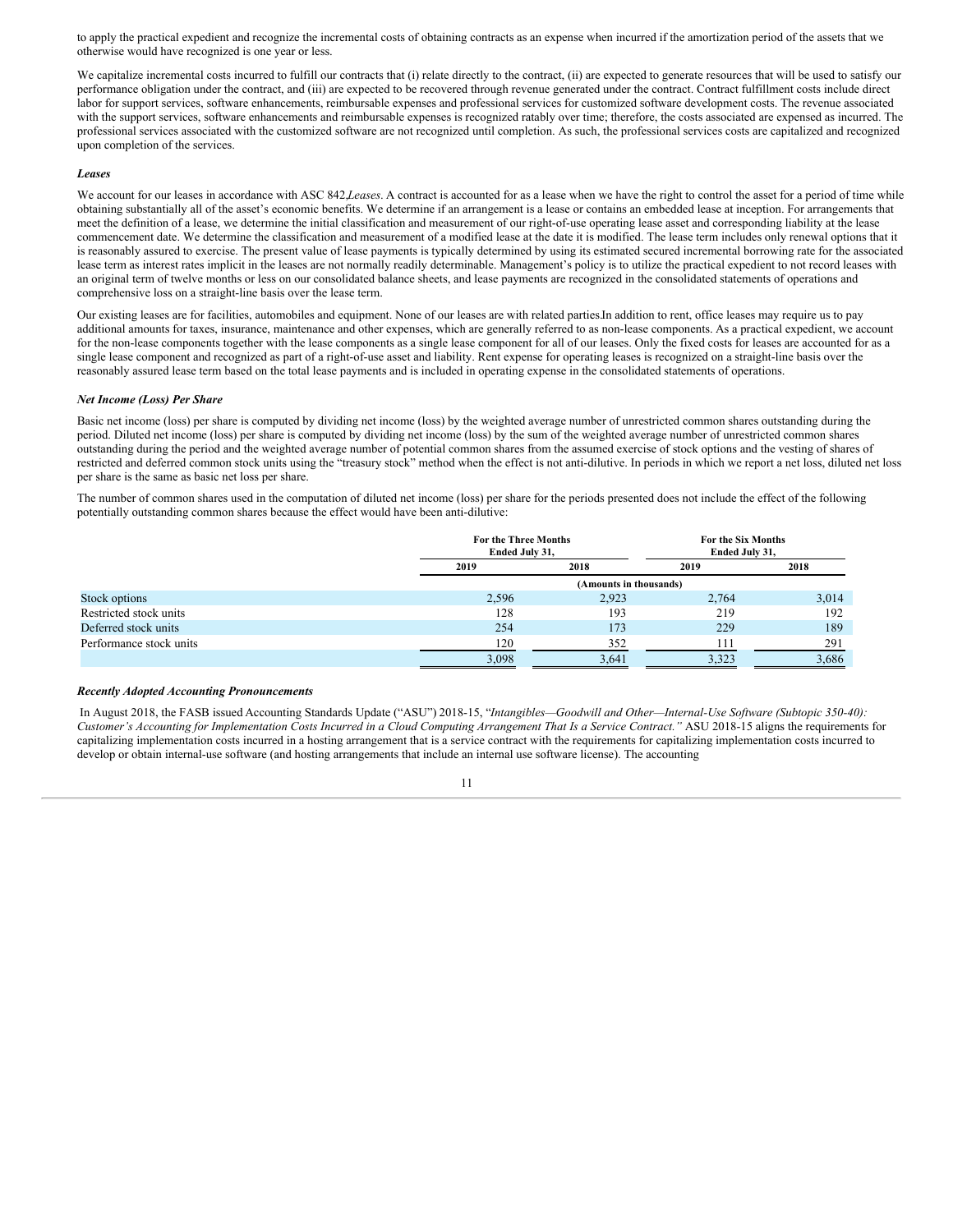for the service element of a hosting arrangement that is a service contract is not affected by these amendments.We adopted ASU 2018-15 on February 1, 2019, which did not have a material impact to our consolidated financial statements.

In August 2018, the FASB issued ASU 2018-13, 'Fair Value Measurement (Topic 820): Disclosure Framework-Changes to the Disclosure Requirements for Fair *Value Measurement."* ASU 2018-13 modifies the disclosure requirements on fair value measurements. We adopted ASU 2018-13 on February 1, 2019, which did not have a material impact to our consolidated financial statements.

In June 2018, the FASB issued ASU 2018-07, *"Compensation – Stock Compensation (Topic 718): Improvements to Nonemployee Share-Based Payment Accounting."* ASU 2018-07 expands the scope of Topic 718 to include all share-based payment transactions for acquiring goods and services from nonemployees. We adopted ASU 2018-07 on February 1, 2019, which did not have a material impact to our consolidated financial statements.

In February 2018, the FASB issued ASU 2018-02, "Income Statement - Reporting Comprehensive Income (Topic 220): Reclassification of Certain Tax Effects from *Accumulated Other Comprehensive Income."* On December 22, 2017, the U.S. federal government enacted a tax bill, H.R.1,*An Act to Provide for Reconciliation* Pursuant to Titles II and V of the Concurrent Resolution on the Budget for Fiscal Year 2018 ("Tax Cuts and Jobs Act"), which requires deferred tax liabilities and assets to be adjusted for the effect of a change in tax laws. ASU 2018-02 allows a reclassification from accumulated other comprehensive income to retained earnings for stranded tax effects resulting from the Tax Reform Act. We adopted ASU 2018-02 effective February 1, 2019 and elected not to reclassify the income tax effects stranded in other comprehensive income to retained earnings and, as a result, there was no impact to our consolidated financial statements.

In March 2017, the FASB issued ASU No. 2017-08,*Receivables—Nonrefundable Fees and Other Costs (Subtopic 310-20): Premium Amortization on Purchased Callable Debt Securities* which requires companies to amend the amortization period for premiums on debt securities with explicit call features to be the earliest call date rather than through the contractual life of the debt instrument. This amendment aims to more closely align the recognition of interest income with the manner in which market participants price such instruments. We adopted this guidance on February 1, 2019, which did not have a material impact on our consolidated financial statements.

In February 2016, the FASB issued ASU 2016-02,*Leases*, which is intended to improve financial reporting about leasing transactions.In July 2018, the Financial Accounting Standards Board issued ASU 2018-11 to amend ASU 2016-02 and provide an additional (and optional) transition method to adopt the new lease standard. This transition method allows entities to apply the new lease standard at the adoption date and recognize a cumulative-effect adjustment to the opening balance of retained earnings in the period of adoption instead of using the original modified retrospective transition method of adoption which requires the restatement of all prior-period financial statements. Under this new transition method, the comparative periods in the financial statements will continue to be presented in accordance with prior GAAP. On February 1, 2019, we adopted the new lease standard on a prospective basis using the new transition method under ASU 2018-11. Under this guidance, as of February 2019, we recognized right-of-use assets and operating lease liabilities of \$1.7 million for all leases with lease terms of more than 12 months. There was no impact to retained earnings as of that date. In addition, we adopted the guidance by electing the following practical expedients: (1) We did not reassess whether any expired or existing contracts contained leases, (2) We did not reassess the lease classification for any expired or existing leases, and (3) We excluded variable payments from the lease contract consideration and recorded those as incurred. The adoption of the standard did not have a material impact on our results of operations or cash flows.Our future commitments under lease obligations and additional disclosures are summarized in Note 8.

#### *Recently Issued Accounting Pronouncement*

In June 2016, the FASB issued ASU No. 2016-13,*Financial Instruments—Credit Losses (Topic 326)*, which introduces a new methodology for accounting for credit losses on financial instruments, including available-for-sale debt securities and accounts receivable. The guidance establishes a new "expected loss model" that requires entities to estimate current expected credit losses on financial instruments by using all practical and relevant information. Any expected credit losses are to be reflected as allowances rather than reductions in the amortized cost of available-for-sale debt securities. ASU 2016-13 is effective in the first quarter of our fiscal 2021. We are currently evaluating if this guidance will have a material effect to our consolidated financial statements.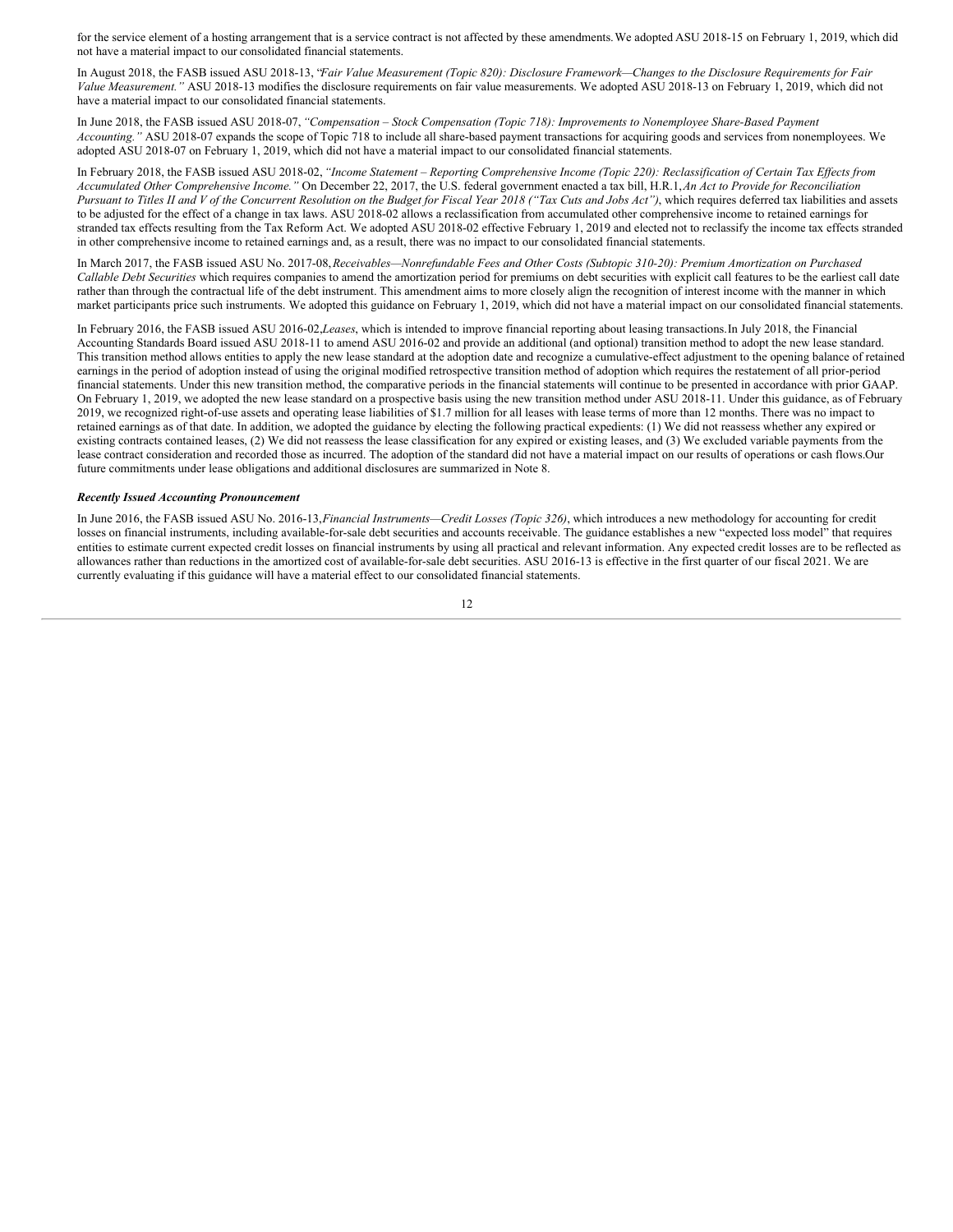## **3. Fair Value Measurements**

The following tables set forth our financial assets that were accounted for at fair value on a recurring basis. There were no fair value measurements of our financial assets using level 3 inputs for the periods presented:

|                               |       |  | Fair Value at July 31, 2019 Using |                |        |  |
|-------------------------------|-------|--|-----------------------------------|----------------|--------|--|
|                               | Total |  | Level 1                           | <b>Level 2</b> |        |  |
|                               |       |  | (Amounts in thousands)            |                |        |  |
|                               |       |  |                                   |                |        |  |
|                               | 333   |  | $\sim$                            | <b>S</b>       | 333    |  |
| Marketable securities:        |       |  |                                   |                |        |  |
| U.S. Treasury Notes and bonds | 6,585 |  | 6,585                             |                | $\sim$ |  |
| U.S. Agency bonds             | 998   |  |                                   |                | 998    |  |
|                               | 2,006 |  | $\overline{\phantom{a}}$          |                | 2,006  |  |
|                               | 9,922 |  | 6,585                             |                | 3,337  |  |

|                               |              |                        | Fair Value at January 31, 2019 Using |   |         |  |
|-------------------------------|--------------|------------------------|--------------------------------------|---|---------|--|
|                               | <b>Total</b> |                        | Level 1                              |   | Level 2 |  |
|                               |              | (Amounts in thousands) |                                      |   |         |  |
|                               |              |                        |                                      |   |         |  |
| Cash equivalents              | 2,887        |                        | 2,724                                | S | 163     |  |
| Marketable securities:        |              |                        |                                      |   |         |  |
| U.S. Treasury Notes and bonds | 7,072        |                        | 7,072                                |   |         |  |
| U.S. Agency bonds             | 992          |                        |                                      |   | 992     |  |
| Corporate bonds               | 2,295        |                        | $\overline{\phantom{a}}$             |   | 2,295   |  |
|                               | 13,246       |                        | 9,796                                |   | 3,450   |  |

Cash equivalents include money market funds and U.S. treasury bills.

Marketable securities by security type consisted of the following:

|                               | As of July 31, 2019 |       |  |                                     |  |                                      |  |                   |
|-------------------------------|---------------------|-------|--|-------------------------------------|--|--------------------------------------|--|-------------------|
|                               | Amortized<br>Cost   |       |  | Gross<br><b>Unrealized</b><br>Gains |  | Gross<br><b>Unrealized</b><br>Losses |  | <b>Fair Value</b> |
|                               |                     |       |  | (Amounts in thousands)              |  |                                      |  |                   |
| U.S. Treasury Notes and bonds |                     | 6,513 |  | 72                                  |  | $\hspace{0.1mm}-\hspace{0.1mm}$      |  | 6,585             |
| U.S. Agency bonds             |                     | 1,000 |  | $\overline{\phantom{a}}$            |  | (2)                                  |  | 998               |
| Corporate bonds               |                     | 2,007 |  | $\overline{\phantom{a}}$            |  |                                      |  | 2,006             |
|                               |                     | 9,520 |  | 72                                  |  | ' گ،                                 |  | 9,589             |

|                               | As of January 31, 2019 |                   |  |                                            |                                      |              |  |                   |
|-------------------------------|------------------------|-------------------|--|--------------------------------------------|--------------------------------------|--------------|--|-------------------|
|                               |                        | Amortized<br>Cost |  | <b>Gross</b><br><b>Unrealized</b><br>Gains | Gross<br><b>Unrealized</b><br>Losses |              |  | <b>Fair Value</b> |
|                               |                        |                   |  | (Amounts in thousands)                     |                                      |              |  |                   |
| U.S. Treasury Notes and bonds | \$                     | 7,055             |  | 17                                         | S                                    |              |  | 7,072             |
| U.S. Agency bonds             |                        | 1,001             |  | -                                          |                                      | (9)          |  | 992               |
| Corporate Bonds               |                        | 2,308             |  | $\overline{\phantom{a}}$                   |                                      | $13^{\circ}$ |  | 2,295             |
|                               |                        | 10,364            |  |                                            |                                      | (22)         |  | 10,359            |

As of July 31, 2019, marketable securities consisted of investments that mature within one year, with the exception of investments with a fair value of \$3.8 million that mature between one and three years.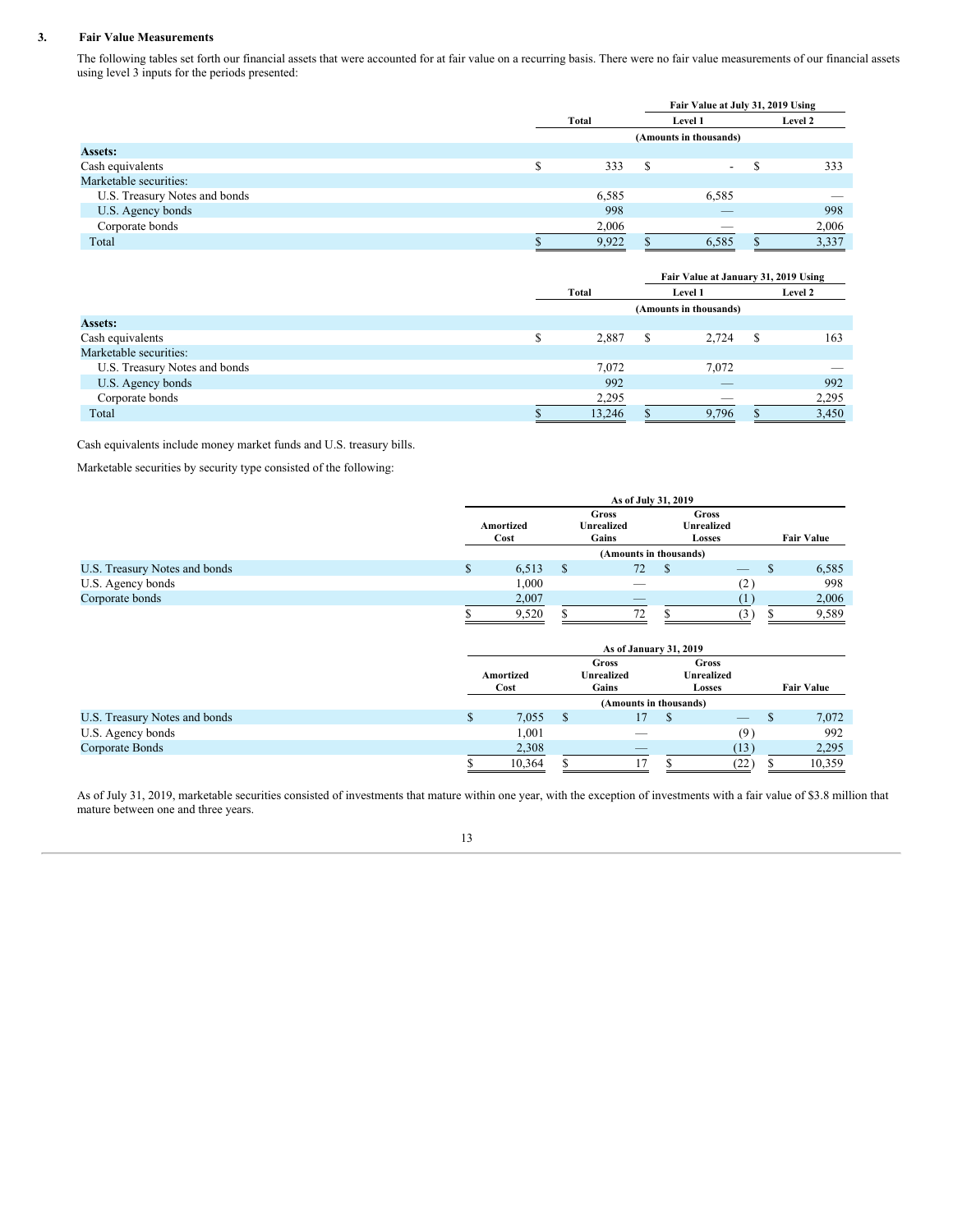## **4. Consolidated Balance Sheet Detail**

## *Inventory*

Inventory consists of the following:

|                           | As of                  |                         |     |  |  |
|---------------------------|------------------------|-------------------------|-----|--|--|
|                           | July 31, 2019          | <b>January 31, 2019</b> |     |  |  |
|                           | (Amounts in thousands) |                         |     |  |  |
| Components and assemblies | 156                    |                         | 763 |  |  |
| Finished products         | 42                     |                         | 161 |  |  |
| Total inventory           | 198                    |                         | 924 |  |  |

## *Property and equipment, net*

Property and equipment, net consists of the following:

|                                                          |  | As of                  |   |                         |  |  |
|----------------------------------------------------------|--|------------------------|---|-------------------------|--|--|
|                                                          |  | July 31, 2019          |   | <b>January 31, 2019</b> |  |  |
|                                                          |  | (Amounts in thousands) |   |                         |  |  |
| <b>Buildings</b>                                         |  | 3,467                  | S | 3,467                   |  |  |
| Land                                                     |  | 2,780                  |   | 2,780                   |  |  |
| Computer equipment, software and demonstration equipment |  | 11,868                 |   | 12,316                  |  |  |
| Service and spare components                             |  | 1,158                  |   | 1,158                   |  |  |
| Office furniture and equipment                           |  | 738                    |   | 738                     |  |  |
| Leasehold improvements                                   |  | 524                    |   | 531                     |  |  |
|                                                          |  | 20,535                 |   | 20,990                  |  |  |
| Less: Accumulated depreciation and amortization          |  | (13, 647)              |   | (13,798)                |  |  |
| Total property and equipment, net                        |  | 6,888                  |   | 7,192                   |  |  |

#### *Accrued expenses*

Accrued expenses consist of the following:

|                                                    |    | As of                                    |   |       |  |  |
|----------------------------------------------------|----|------------------------------------------|---|-------|--|--|
|                                                    |    | <b>January 31, 2019</b><br>July 31, 2019 |   |       |  |  |
|                                                    |    | (Amounts in thousands)                   |   |       |  |  |
| Accrued employee compensation and benefits         | Ъ. | 1.666                                    | S | 1,866 |  |  |
| Accrued professional fees                          |    | 1,002                                    |   | 1,521 |  |  |
| Sales tax and VAT payable                          |    | 274                                      |   | 1,502 |  |  |
| Current obligation - right of use operating leases |    | 667                                      |   |       |  |  |
| Accrued payroll taxes and withholdings             |    | 425                                      |   | 295   |  |  |
| Accrued restructuring (Note 9)                     |    | 403                                      |   | 653   |  |  |
| Customer deposits                                  |    | 1,066                                    |   |       |  |  |
| Accrued other                                      |    | 914                                      |   | 1,925 |  |  |
| Total accrued expenses                             |    | 6.417                                    |   | 7,762 |  |  |

### **5. Acquisition**

On February 6, 2019, we acquired all of the outstanding stock of Xstream A/S ("Xstream") for \$4.6 million in cash and 541,738 shares of common stock for a total transaction value of \$5.4 million. Xstream provides a managed service, OTT video solution that serves more than five million active subscribers globally.

The acquisition has been accounted for as a business combination and, in accordance with ASC 805,*Business Combinations*, we have recorded the assets acquired and liabilities assumed at their respective fair values as of the acquisition date. The following table summarizes the preliminary purchase price allocation recorded

| Estimated fair value of consideration: |       |
|----------------------------------------|-------|
| Cash                                   |       |
| Stock consideration                    | 874   |
| Total purchase price                   | 5.426 |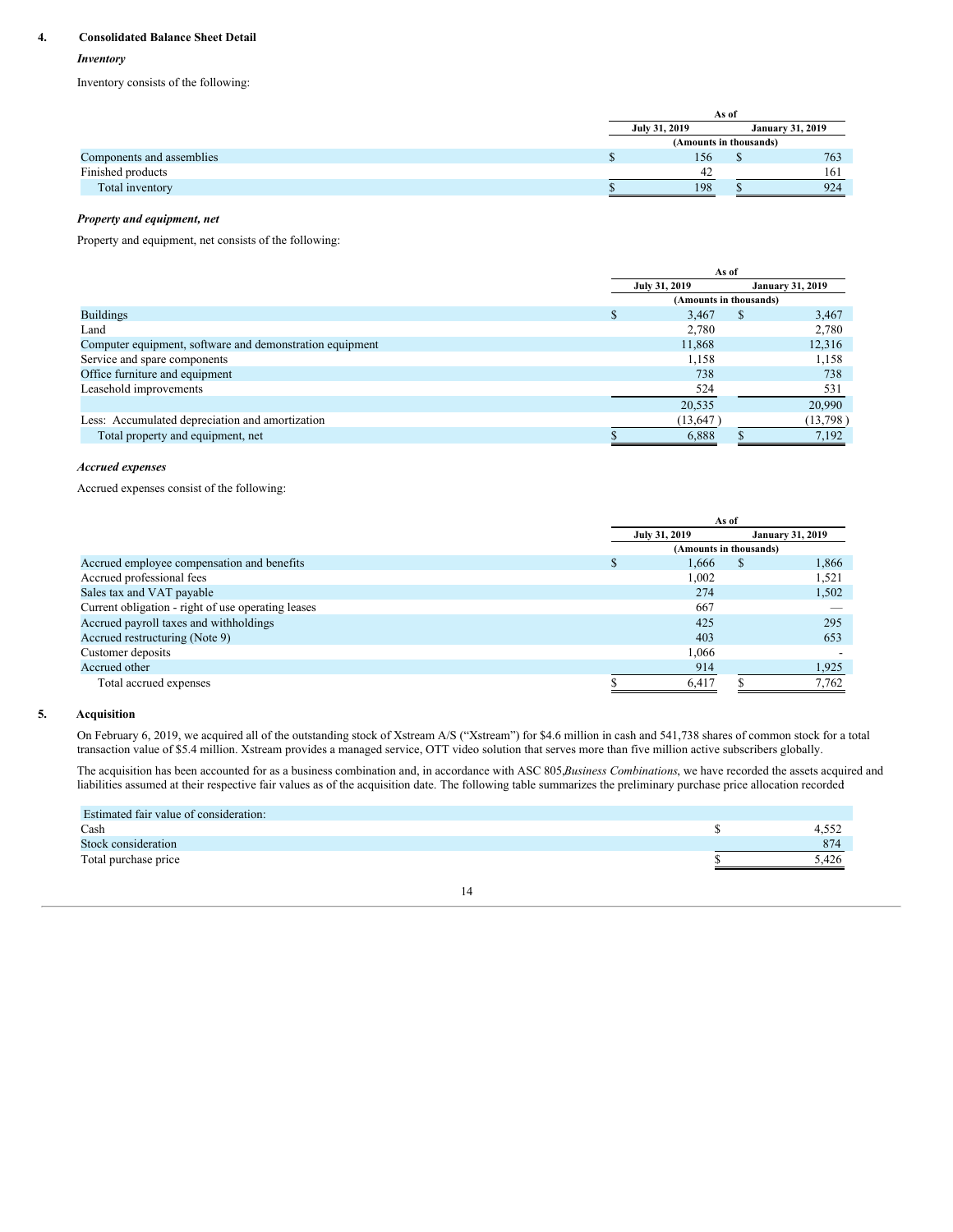| Estimated fair value of assets acquired and liabilities assumed: |         |
|------------------------------------------------------------------|---------|
| Cash and cash equivalents                                        | 714     |
| Other current assets                                             | 927     |
| Other long-term assets                                           | 152     |
| Finite-life intangible assets                                    | 3,648   |
| Goodwill                                                         | 1,221   |
| Current liabilities                                              | (1,236) |
| Allocated purchase price                                         | 5,426   |

The significant intangible assets identified in the preliminary purchase price allocation discussed above include developed technology and customer relationships, which are amortized over their respective useful lives on a straight-line basis. Amortization of existing technology is included within research and development and amortization of customer relationships and tradenames is included within sales and marketing expense. To value the developed technology asset, the Company utilized the income approach, specifically a discounted cash-flow method known as the multi-period excess earnings method. Customer relationships represent the underlying relationships with certain customers to provide ongoing services for products sold. The Company utilized the income approach, specifically the distribution method, a subset of the excess-earnings method to value the customer relationships.

The following table presents the estimated fair values and useful lives of the identifiable intangible assets acquired:

|                     | <b>Useful Life</b> | <b>Fair Value</b>         |  |
|---------------------|--------------------|---------------------------|--|
|                     |                    | (amounts in<br>thousands) |  |
| Customer contracts  | 3 years            | 2,273<br>D                |  |
| Existing technology | 3 years            | 1,375                     |  |
|                     |                    | 3,648<br>D                |  |

Goodwill was recognized for the excess purchase price over the fair value of the net assets acquired.The goodwill reflects the value of the synergies the Company expects to realize and the assembled workforce. Goodwill from the Xstream acquisition is included within the Company's one reporting unit and is included in the Company's enterprise-level annual review for impairment. Goodwill resulting from the Xstream acquisition is not deductible for tax purposes.

The purchase price has been allocated to the tangible and intangible assets acquired and liabilities assumed based upon the respective estimates of fair value as of the date of the acquisition, which remains preliminary, and using assumptions that the Company's management believes are reasonable given the information then available. The final allocation of the purchase price may differ materially from the information presented in these consolidated financial statements. Any changes to the preliminary estimates of the fair value of the assets acquired and liabilities assumed will be recorded as adjustments to those assets and liabilities and residual amounts will be allocated to goodwill.

The revenues and loss before income taxes from Xstream included in our consolidated results for the six months ended July 31, 2019 were \$1.9 million and \$1.2 million, respectively. The Xstream results include expenses resulting from purchase accounting that include amortization of intangibles. We have not presented pro forma results of operations for the Xstream acquisition because it is not material to the Company's consolidated results of operations, financial position, or cash flows.

## **6**. **Goodwill and Intangible Assets**

Goodwill represents the difference between the purchase price and the estimated fair value of identifiable assets acquired and liabilities assumed. We are required to perform impairment tests related to our goodwill annually, which we perform during the third quarter of each fiscal year, or when we identify certain triggering events or circumstances that would more likely than not reduce the estimated fair value of the goodwill below its carrying amount. The following table represents the changes in goodwill since January 31, 2019:

|                                               | Goodwill                  |
|-----------------------------------------------|---------------------------|
|                                               | (Amounts in<br>thousands) |
| Balance as of January 31, 2019                | 8,753                     |
| Goodwill arising from the Xstream acquisition | 1,221                     |
| Cumulative translation adjustment             | (191)                     |
| Balance as of July 31, 2019                   | 9.783                     |

Intangible assets, net, consisted of the following at July 31, 2019:

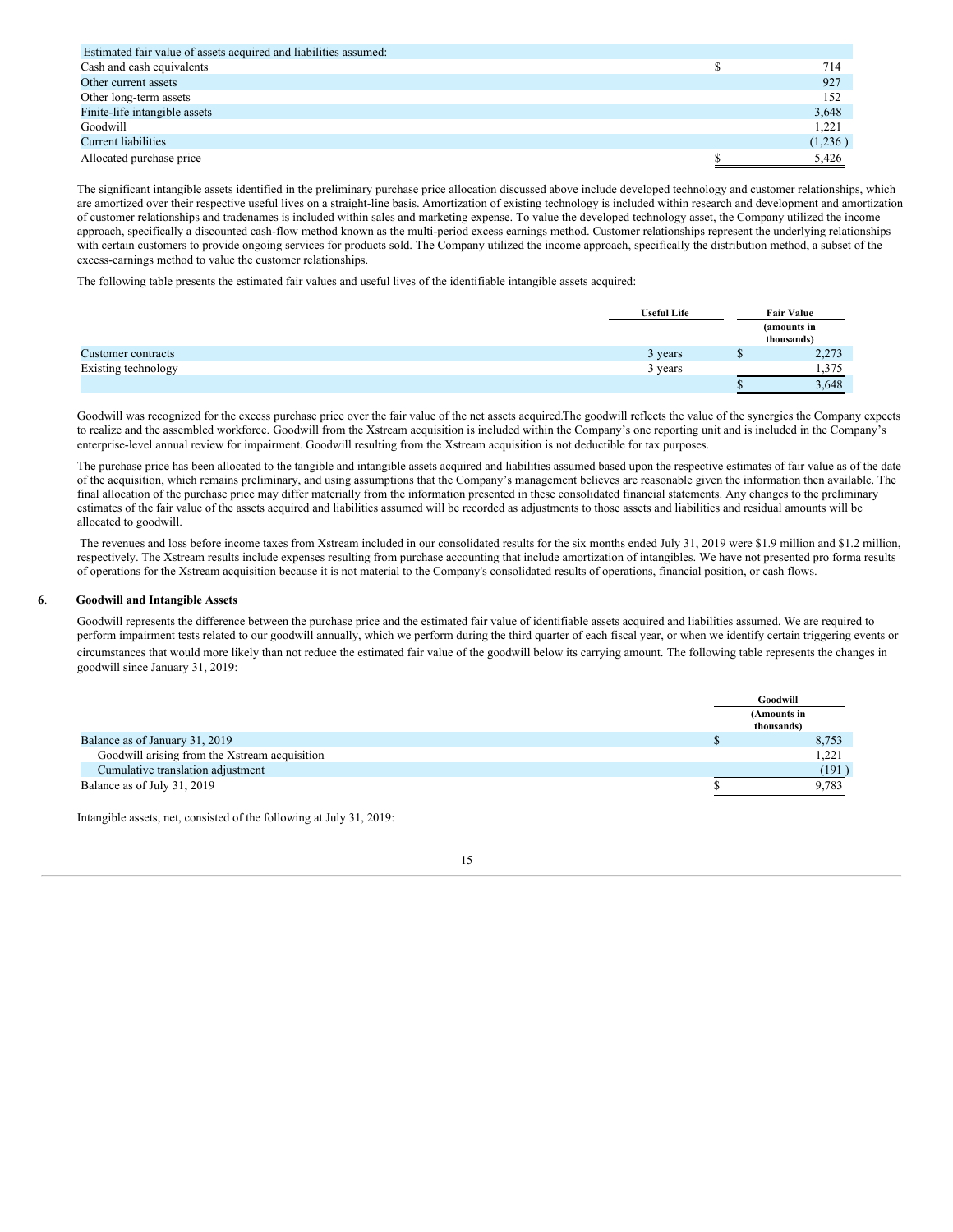|                                        | As of July 31, 2019    |  |                             |  |                                         |  |            |
|----------------------------------------|------------------------|--|-----------------------------|--|-----------------------------------------|--|------------|
|                                        | <b>Gross</b>           |  | Accumulated<br>Amortization |  | Cumulative<br>translation<br>Adiustment |  | <b>Net</b> |
|                                        | (Amounts in thousands) |  |                             |  |                                         |  |            |
| <b>Finite-lived intangible assets:</b> |                        |  |                             |  |                                         |  |            |
| Acquired customer contracts            | 2,233                  |  | 370                         |  | (8)                                     |  | 1,855      |
| Acquired existing technology           | 1,352                  |  | 228                         |  | (2)                                     |  | 1,122      |
| Total finite-lived intangible assets   | 3,585                  |  | 598                         |  | (10)                                    |  | 2,977      |

As a result of our impairment analysis in the fourth quarter of fiscal 2019, the carrying value of our intangible assets was zero as of January 31, 2019.

We recognized amortization expense of intangible assets in cost of revenue and operating expense categories as follows:

|                          | <b>For the Three Months</b><br>Ended July 31, |  |        | For the Six Months<br>Ended July 31, |                        |      |
|--------------------------|-----------------------------------------------|--|--------|--------------------------------------|------------------------|------|
|                          | 2019                                          |  | 2018   | 2019                                 |                        | 2018 |
|                          | (Amounts in thousands)                        |  |        |                                      | (Amounts in thousands) |      |
| Cost of revenue          | $\hspace{0.1mm}-\hspace{0.1mm}$               |  | 178    | $\overline{\phantom{a}}$             |                        | 356  |
| Selling and marketing    | 185                                           |  | 149    | 370                                  |                        | 294  |
| Research and development | 115                                           |  | 84     | 228                                  |                        | 165  |
|                          | 300                                           |  | $-41i$ | 598                                  |                        | 815  |

Future estimated amortization expense of acquired intangibles as of July 31, 2019 is as follows:

|                                        | <b>Estimated</b>          |
|----------------------------------------|---------------------------|
|                                        | Amortization              |
| For the Fiscal Years Ended January 31, | Expense                   |
|                                        | (Amounts in<br>thousands) |
| 2020                                   | 595                       |
| 2021                                   | 1,191                     |
| 2022                                   | 1,191                     |
| 2023 and thereafter                    | $\overline{\phantom{a}}$  |
| Total                                  | 2,977                     |

#### **7. Commitments and Contingencies**

## *Indemnification and Warranties*

We provide indemnification, to the extent permitted by law, to our officers, directors, employees and agents for liabilities arising from certain events or occurrences while the officer, director, employee or agent is, or was, serving at our request in such capacity. With respect to acquisitions, we provide indemnification to, or assume indemnification obligations for, the current and former directors, officers and employees of the acquired companies in accordance with the acquired companies' governing documents. As a matter of practice, we have maintained directors' and officers' liability insurance including coverage for directors and officers of acquired companies.

We enter agreements in the ordinary course of business with customers, resellers, distributors, integrators and suppliers. Most of our historical agreements require us to defend and/or indemnify the other party against intellectual property infringement claims brought by a third-party with respect to our products. From time to time, we also indemnify customers and business partners for damages, losses and liabilities they may suffer or incur relating to personal injury, personal property damage, product liability, and environmental claims relating to the use of our products and services or resulting from the acts or omissions of us, our employees, authorized agents or subcontractors. From time to time, we have received requests from customers for indemnification of patent litigation claims. Management cannot reasonably estimate any potential losses, but these claims could result in material liability for us. There are no current pending legal proceedings, in the opinion of management that would have a material adverse effect on our financial position, results from operations and cash flows. There is no assurance that future legal proceedings arising from ordinary course of business or otherwise, will not have a material adverse effect on our financial position, results from operations or cash flows.

We warrant that our products, including software products, will substantially perform in accordance with our standard published specifications in effect at the time of delivery. In addition, we provide maintenance support to our customers and therefore allocate a portion of the product purchase price to the initial warranty period and recognize revenue on a straight-line basis over

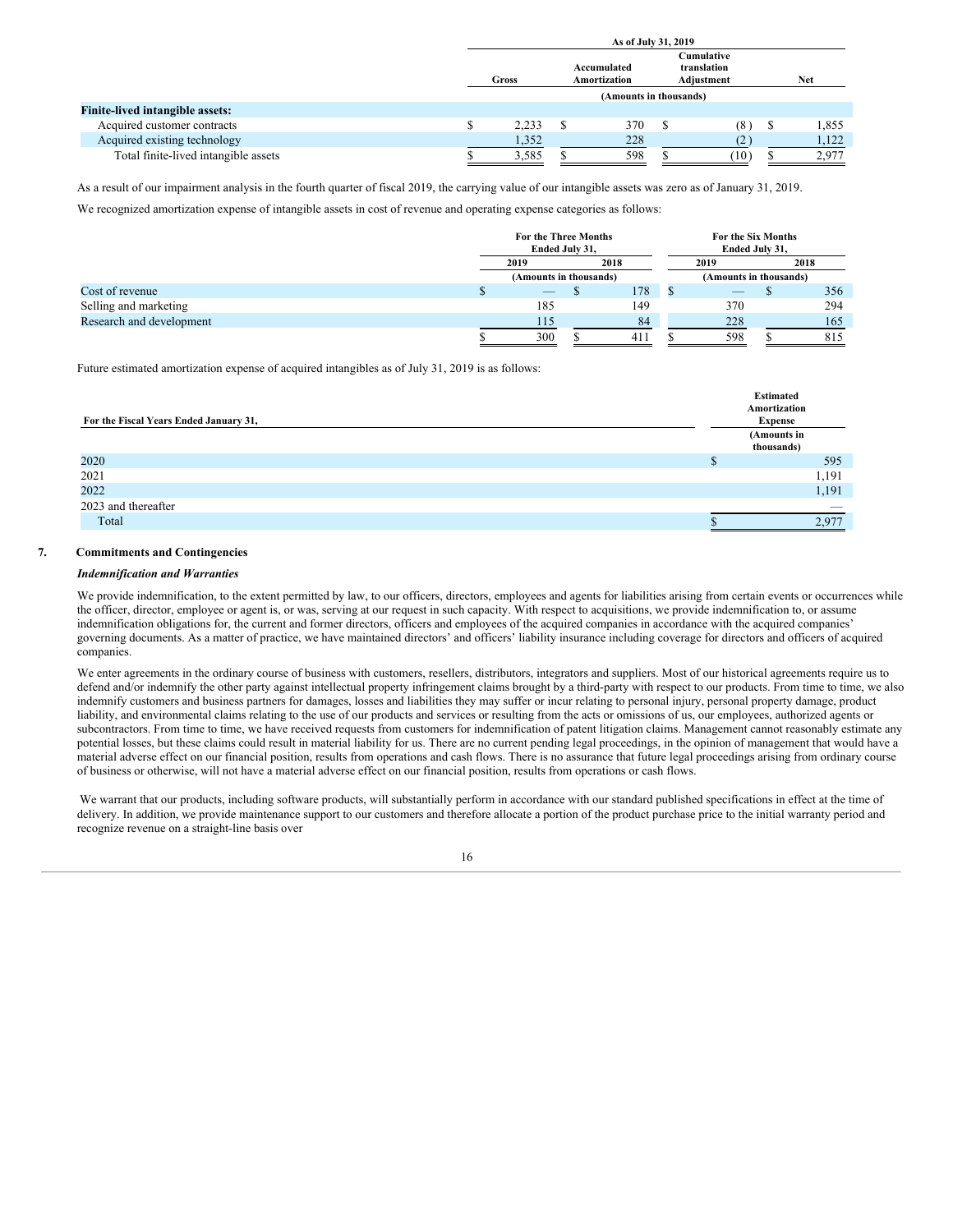that warranty period related to both the warranty obligation and the maintenance support agreement. When we receive revenue for extended warranties beyond the standard duration, it is deferred and recognized on a straight-line basis over the contract period. Related costs are expensed as incurred.

#### **8. Operating leases**

The Company has noncancelable operating leases for facilities, automobiles and equipment expiring at various dates through 2023 and thereafter. As discussed in Note 2, the Company adopted ASC 842 as of February 1, 2019 on a prospective basis using the transition method under ASU 2018-11. In accordance with this method, the Company recognized a right of use asset and an operating lease liability of \$1.7 million as of February 1, 2019.

The components of lease expense for the three and six months ended July 31, 2019 are as follows:

|                       | <b>Three Months Ended</b><br>July 31, 2019 |  | <b>Six Months Ended</b><br>July 31, 2019 |  |
|-----------------------|--------------------------------------------|--|------------------------------------------|--|
|                       | (Amounts in<br>thousands)                  |  |                                          |  |
| Operating lease cost  | 206                                        |  | 412                                      |  |
| Short term lease cost |                                            |  | 14                                       |  |
| Total lease cost      | 209                                        |  | 426                                      |  |

Supplemental cash flow information related to the Company's operating leases was as follows:

|                                                                        | <b>Six Months Ended</b><br>July 31, 2019<br>(Amounts in<br>thousands) |
|------------------------------------------------------------------------|-----------------------------------------------------------------------|
| Cash paid for amounts included in the measurement of lease liabilities |                                                                       |
| Operating cash flows from operating leases                             | 406                                                                   |
| Right-of-use assets obtained in exchange for lease obligations         |                                                                       |
| <b>Operating leases</b>                                                | 348                                                                   |

Supplemental balance sheet information related to the Company's operating leases was as follows:

|                                              | July 31, 2019             |
|----------------------------------------------|---------------------------|
|                                              | (Amounts in<br>thousands) |
| Operating lease right-of-use assets          | 1,745                     |
|                                              |                           |
| Current portion, operating lease liabilities | 667                       |
| Operating lease liabilities, long term       | 1,222                     |
| Total operating lease liabilities            | 1,889                     |
|                                              |                           |
| Weighted average remaining lease term        | 2.8 years                 |

Weighted average incremental borrowing rate  $7.0\%$ 

The current portion, operating lease liabilities is included in the balance of accrued expenses at July 31, 2019. Rent payments for continuing operations were approximately \$0.2 million and \$0.4 million for the three and six months ended July 31, 2019. Future minimum lease payments for operating leases, with initial or remaining terms in excess of one year at July 31, 2019, are as follows: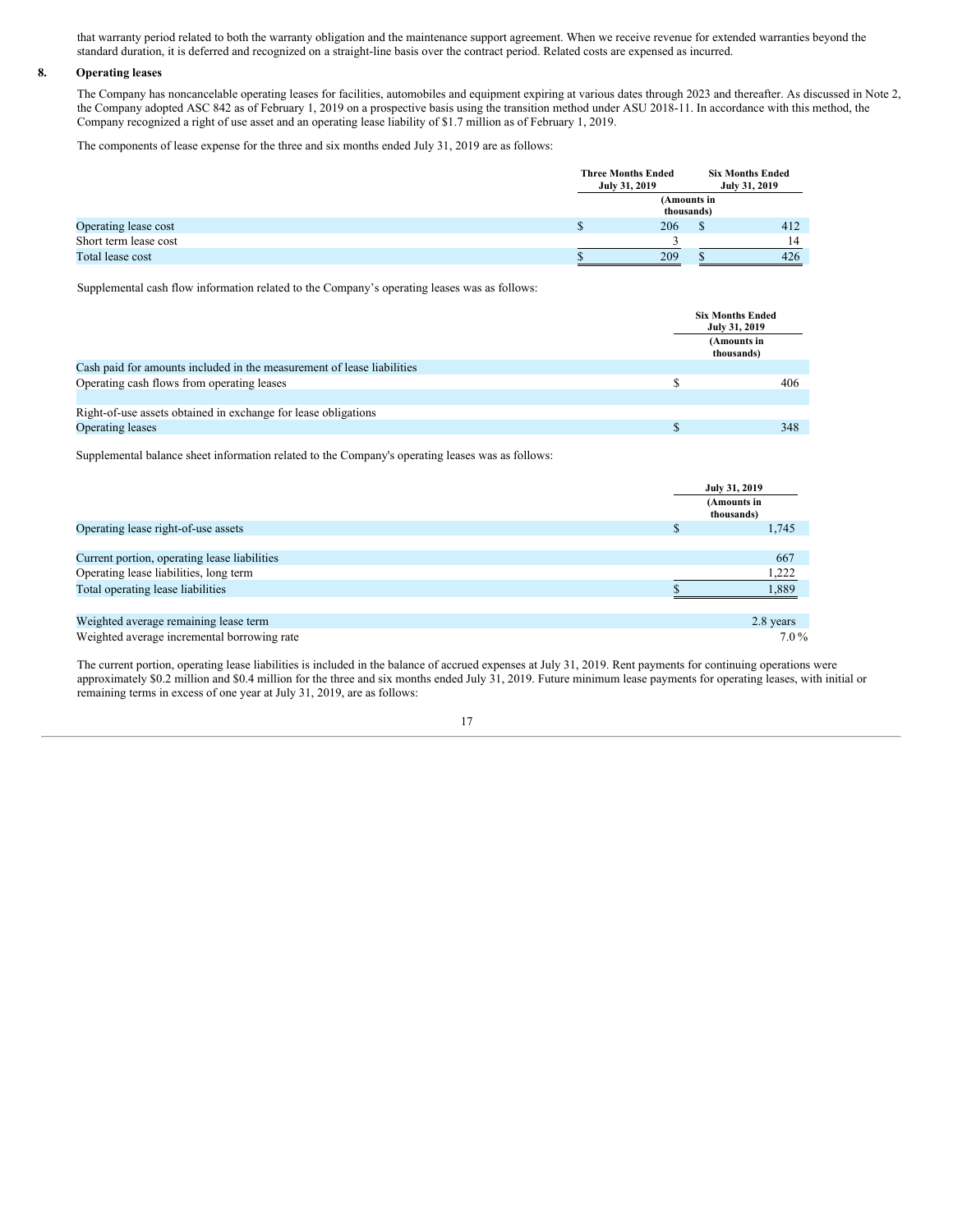|                                        |        | <b>Payments for Operating</b><br>Leases |
|----------------------------------------|--------|-----------------------------------------|
| For the fiscal years ended January 31, |        | (Amounts in<br>thousands)               |
| 2020                                   | ሖ<br>Ф | 392                                     |
| 2021                                   |        | 688                                     |
| 2022                                   |        | 660                                     |
| 2023                                   |        | 249                                     |
| 2024                                   |        | 19                                      |
| Thereafter                             |        |                                         |
| Total lease payments                   |        | 2,008                                   |
| Less interest                          |        | 119                                     |
| Total operating lease liabilities      |        | 1,889                                   |

## **9. Severance and Restructuring Costs**

During the three and six months ended July 31, 2019, we incurred severance and restructuring costs of \$0.7 million and \$0.9 million, respectively, primarily for employee-related benefits for terminated employees, partially offset by the reversal of deferred rent. In September 2018, we announced that we implemented cost-savings actions during the third quarter of fiscal 2019 (the "2019 Restructuring Program"). The primary element of this restructuring program was staff reductions across all of our functions and geographic areas and the program was substantially completed at the end of the first six months of fiscal 2020. Costs incurred in the 2019 Restructuring Program during the three and six months ended July 31, 2019 amounted to \$0.7 million and \$0.8 million, respectively.

The following table shows the change in accrued balances since January 31, 2019 of our 2019 Restructuring Program, reported as a component of other accrued expenses on the consolidated balance sheets:

|                                        | <b>Employee-</b><br>Related<br><b>Benefits</b> |   | <b>Closure of</b><br>Leased<br><b>Facilities</b> | Other<br>Restructuring | Total   |
|----------------------------------------|------------------------------------------------|---|--------------------------------------------------|------------------------|---------|
|                                        |                                                |   | (Amounts in thousands)                           |                        |         |
| Accrued balance as of January 31, 2019 | 653                                            | S |                                                  | $-$                    | 653     |
| Restructuring charges incurred         | 834                                            |   | (125)                                            | 90                     | 799     |
| Cash payments                          | (1,077)                                        |   | $-$                                              | (90)                   | (1,167) |
| Other charges                          |                                                |   | 125                                              | _                      | 118     |
| Accrued balance as of July 31, 2019    | 403                                            |   | $-$                                              | _                      | 403     |

## **10. Stock Repurchase Program**

On June 6, 2019, the Board authorized a share repurchase program of up to \$5 million of then-outstanding shares of the Company over the next year. Under the share repurchase program, the Company is authorized to repurchase, from time to time, outstanding shares of common stock in accordance with applicable laws both on the open market, including under trading plans established pursuant to Rule 10b5-1 under the Securities Exchange Act of 1934, as amended and in privately negotiated transactions.

The following table provides a summary of the Company's stock repurchase activities during the three months ended July 31, 2019 (in thousands, except per share amounts):

|                             | For the Three Months Ended<br>July 31, 2019 |
|-----------------------------|---------------------------------------------|
| Shares repurchased          | 100                                         |
| Average cost per share      | 1.42                                        |
| Value of shares repurchased | 142                                         |
|                             |                                             |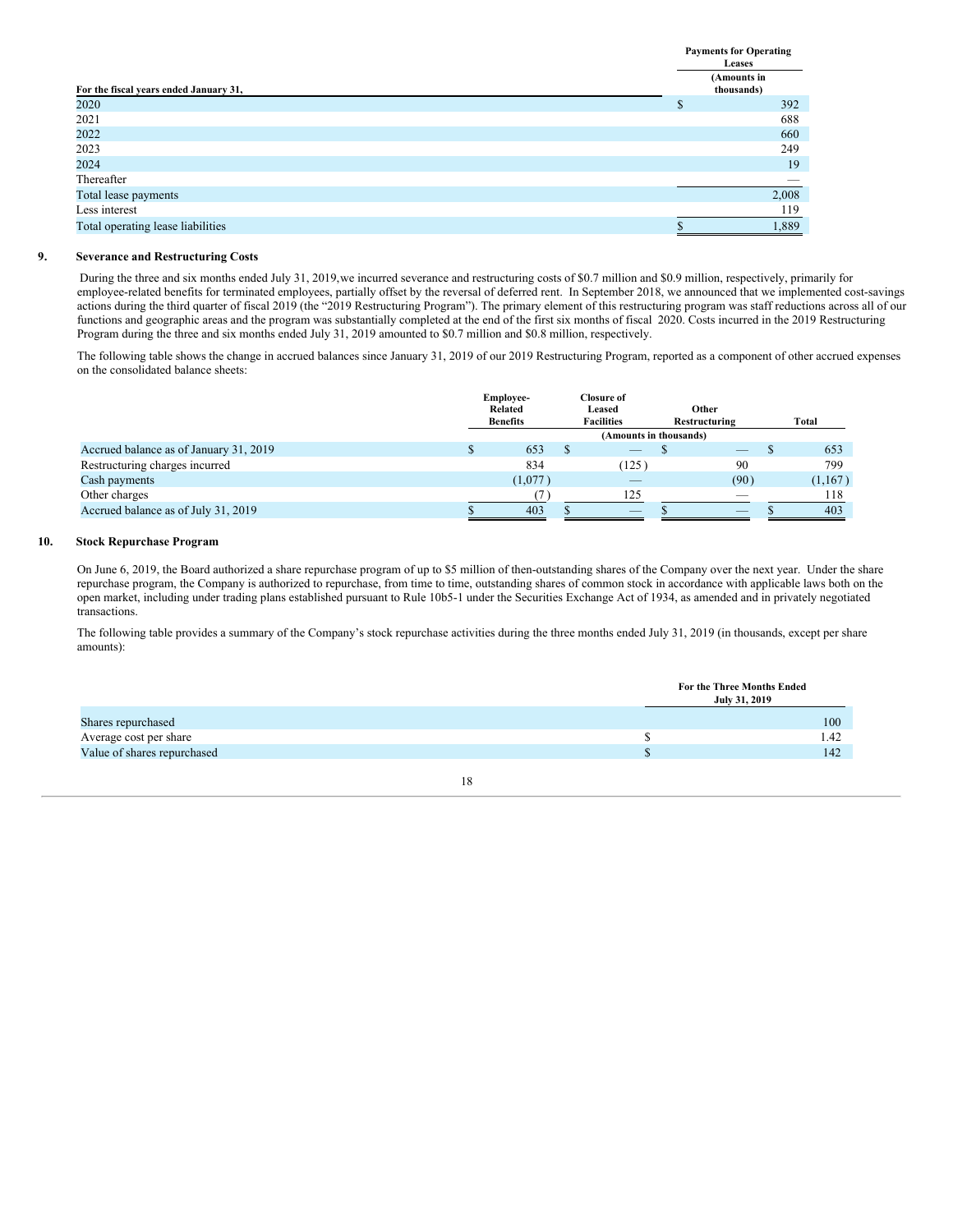#### **11. Stock-based Compensation Expense**

#### *Equity Plans*

## *2011 Compensation and Incentive Plan.*

Our 2011 Compensation and Incentive Plan (the "2011 Plan") provides for the grant of incentive stock options, nonqualified stock options, restricted stock, restricted stock units ("RSUs"), deferred stock units ("DSUs"), performance stock units ("PSUs") and other equity based non-stock option awards as determined by the plan administrator to our officers, employees, consultants and directors. We may satisfy awards upon the exercise of stock options or the vesting of stock units with newly issued shares or treasury shares. The Board of Directors is responsible for the administration of the 2011 Plan and determining the terms of each award, award exercise price, the number of shares for which each award is granted and the rate at which each award vests. In certain instances, the Board of Directors may elect to modify the terms of an award. The number of shares authorized for issuance under the 2011 Plan is 9,300,000. Additionally, outstanding awards under the 2005 Equity Compensation and Incentive Plan that, since adoption of the 2011 Plan, expire, terminate, or are surrendered or canceled without having been fully exercised are available for issuance under the 2011 Plan. As of July 31, 2019, there were 2,523,690 shares available for future grant.

Nonemployee members of the Board of Directors may elect to receive DSUs in lieu of RSUs. The number of units subject to the DSUs is determined as of the grant date and shall fully vest one year from the grant date. The shares underlying the DSUs are not vested and issued until the earlier of the director ceasing to be a member of the Board of Directors (provided such time is subsequent to the first day of the succeeding fiscal year) or immediately prior to a change in control.

Option awards may be granted to employees at an exercise price per share of not less than 100% of the fair market value per common share on the date of the grant. Option awards granted under the 2011 Plan generally vest over a period of one to three years and expire ten years from the date of the grant.

We have a Long-Term Incentive ("LTI") Program, adopted in fiscal 2016, under which the named executive officers and other of our key employees may receive longterm equity-based incentive awards, which are intended to align the interests of our named executive officers and other key employees with the long-term interests of our stockholders and to emphasize and reinforce our focus on team success. Long-term equity-based incentive compensation awards are made in the form of stock options, RSUs and PSUs subject to vesting based in part on the extent to which employment continues.

## *2015 Employee Stock Purchase Plan*

Under our 2015 Employee Stock Purchase Plan (the "ESPP), six-month offering periods begin on October 1 and April 1 of each year during which eligible employees may elect to purchase shares of our common stock according to the terms of the offering. On each purchase date, eligible employees can purchase our stock at a price per share equal to 85% of the closing price of our common stock on the exercise date, but no less than par value. The maximum number of shares of our common stock authorized for sale under the ESPP is 1,150,000 shares, of which 1,086,964 remain available under the ESPP as of July 31, 2019. Under the ESPP, 7,819 and 9,421 shares were purchased during the first six months of fiscal 2020 and fiscal 2019, respectively.

#### *Award Activity*

#### *Market-Based Options*

Our former CEO was granted 800,000 market-based options issued in fiscal 2016 and fiscal 2017. These stock options vest in approximately equal increments based upon the closing price of our common stock achieving a certain level and continued service conditions. We measured the grant-date fair value of these options using a Monte Carlo simulation model and recognized the associated expense over the requisite service period. The fair value of these stock options was \$2.1 million, which was recognized over three years. In February 2019, these options were cancelled upon the resignation of our CEO, at which time we reversed \$0.5 million of stock-based compensation expense related to the final performance period for a portion of the grant.

We have not granted additional market-based options since fiscal 2017.

In the second quarter of fiscal 2020, we granted 995,000 option awards and 236,688 DSU awards with a combined fair value totaling \$1.1 million.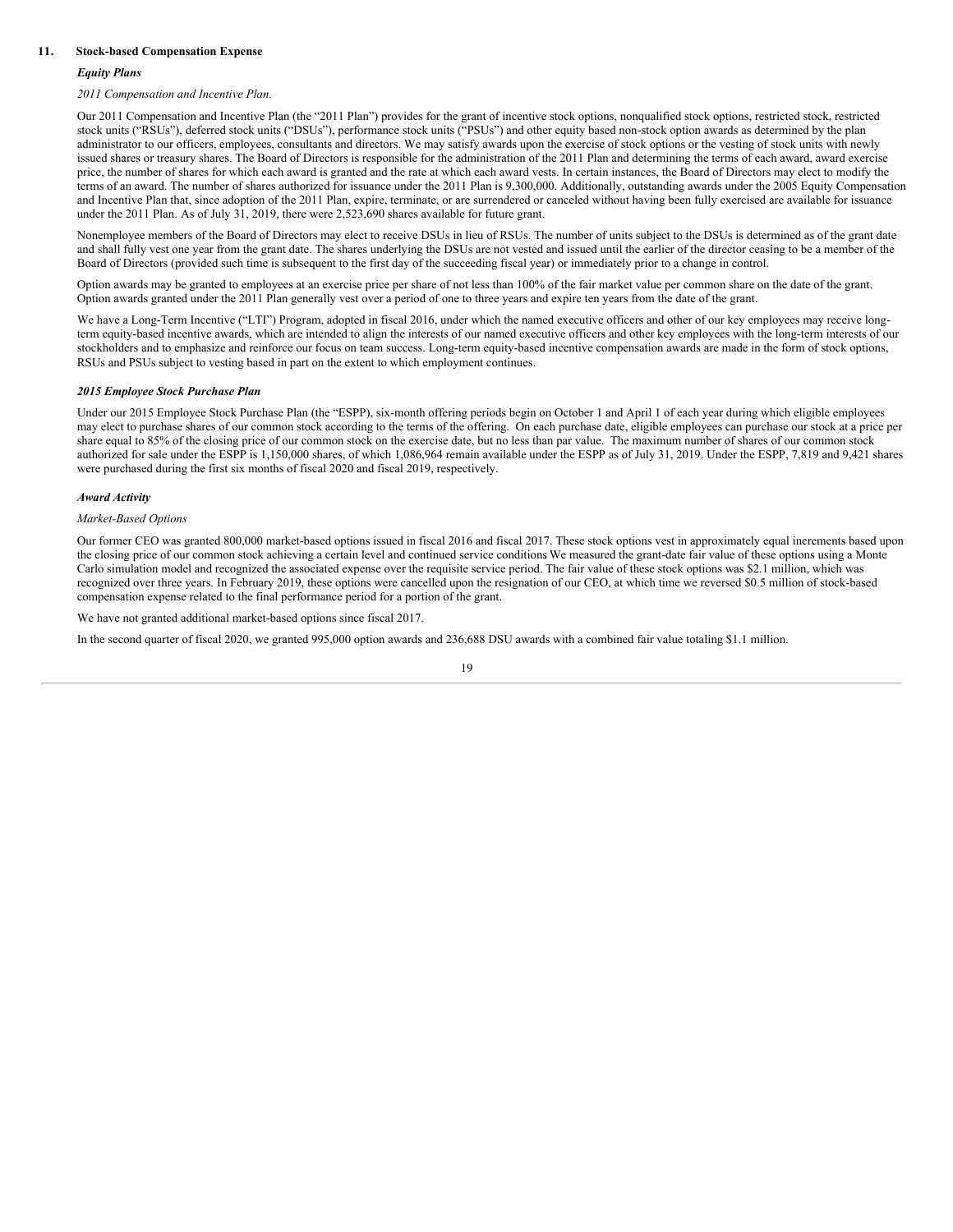#### *Stock-based Compensation*

We recognized stock-based compensation expense within the accompanying consolidated statements of operations and comprehensive loss as follows:

|                            | For the Three Months<br>Ended July 31, |                        | For the Six Months<br>Ended July 31, |      |     |      |       |  |
|----------------------------|----------------------------------------|------------------------|--------------------------------------|------|-----|------|-------|--|
|                            | 2019                                   | 2018                   |                                      | 2019 |     | 2018 |       |  |
|                            |                                        | (Amounts in thousands) | (Amounts in thousands)               |      |     |      |       |  |
| Cost of revenue            | 22                                     |                        | $(1)$ \$                             |      | 19  |      |       |  |
| Research and development   | 82                                     |                        |                                      |      | 150 |      | 108   |  |
| Sales and marketing        |                                        |                        | 120                                  |      | 09  |      | 234   |  |
| General and administrative | 450                                    |                        | 749                                  |      |     |      | 1,460 |  |
|                            | 631                                    |                        | 923                                  |      | 197 |      | 1,802 |  |

A credit to stock-based compensation expense in the amount of \$0.2 million for modifications to awards was recorded in the three and six months ended July 31, 2019. As of July 31, 2019, unrecognized stock-based compensation expense related to unvested stock options was approximately \$1.6 million, which is expected to be recognized over a weighted average period of 2.4 years. As of July 31, 2019, unrecognized stock-based compensation expense related to unvested RSUs and DSUs was \$1.2 million, which is expected to be recognized over a weighted average amortization period of 1.7 years. As of July 31, 2019, unrecognized stock-based compensation expense related to unvested PSUs was \$0.1 million, which is expected to be recognized over a weighted average amortization period of 1.1 years.

#### **12. Revenues from Contracts with Customers**

Our products and services facilitate the aggregation, licensing, management and distribution of video and advertising content to cable television system operators, telecommunication companies, satellite operators and media companies. Offerings include and revenue is generated from the sales of software, hardware, professional services, maintenance and support in order to deploy SeaChange systems and provide ongoing functionality. These offerings can be sold on a standalone basis or as a component of a contract with multiple performance obligations. Contracts that contain multiple performance obligations require an allocation of the transaction price to each performance obligation based on a relative standalone selling price. The performance obligations include future credits, significant discounts and material rights in addition to the software, hardware, professional services, maintenance and support.

The revenue for perpetual licenses to software applications and hardware is recognized upon delivery or acceptance by the customer. Product maintenance and support services is recognized ratably over the stated or implied maintenance periods.

The professional services are either fixed price or time and material contracts, and consist of installation and integration, customized development and customized software, training, and on-site managed services. The installation and integration is recognized over time based on an input measure of hours incurred to total estimated hours. The customized development and software is recognized at a point in time upon delivery and acceptance of the final software product. The training and the on-site managed services are recognized over the service period.

## *Disaggregated Revenue*

The following table shows our revenue disaggregated by revenue stream for the three and six months ended July 31, 2019 and 2018:

|                          | <b>For the Three Months</b> | Ended July 31, |        |      | For the Six Months<br>Ended July 31. |   |        |  |
|--------------------------|-----------------------------|----------------|--------|------|--------------------------------------|---|--------|--|
|                          | 2019                        | 2018           |        | 2019 | 2018                                 |   |        |  |
|                          | (Amounts in thousands)      |                |        |      | (Amounts in thousands)               |   |        |  |
| Product                  | 11,968                      |                | 1,462  |      | 13.147                               | S | 4,553  |  |
| Professional services    | 1,845                       |                | 3,426  |      | 3,926                                |   | 8,063  |  |
| Maintenance - first year | 704                         |                | 460    |      | 1.279                                |   | 1.118  |  |
| Maintenance - renewal    | 4,295                       |                | 6,553  |      | 8,945                                |   | 13,102 |  |
| Total revenue            | 18,812                      |                | 11,901 |      | 27,297                               |   | 26,836 |  |

#### *Transaction Price Allocated to Future Performance Obligations*

The aggregate amount of transaction price that is allocated to performance obligations that have not yet been satisfied or are partially satisfied as of July 31, 2019 is \$24.1 million. This amount includes amounts billed for undelivered services that are included in deferred revenue.

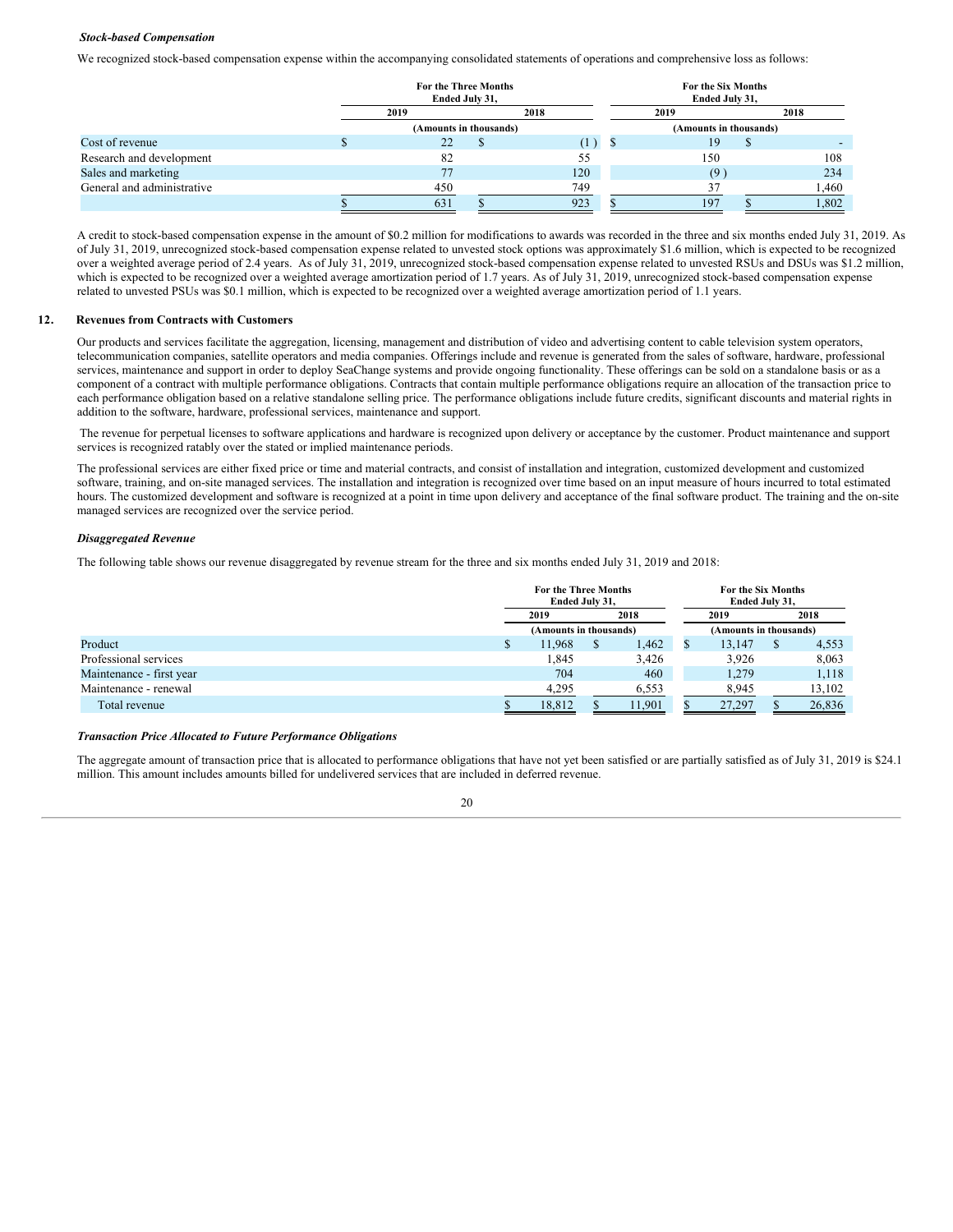## **13. Segment Information, Significant Customers and Geographic Information**

We have determined that we operate in one segment.

## *Geographic Information*

The following summarizes revenue by customers' geographic locations:

|                                             |        | For the Three Months                       |                |        |               |                                            |               |          |               |  |  |  |
|---------------------------------------------|--------|--------------------------------------------|----------------|--------|---------------|--------------------------------------------|---------------|----------|---------------|--|--|--|
|                                             |        |                                            | Ended July 31. |        |               | For the Six Months Ended July 31,          |               |          |               |  |  |  |
|                                             | 2019   | $\frac{0}{0}$                              |                | 2018   | $\frac{0}{0}$ | 2019                                       | $\frac{0}{0}$ | 2018     | $\frac{6}{9}$ |  |  |  |
|                                             |        | (Amounts in thousands, except percentages) |                |        |               | (Amounts in thousands, except percentages) |               |          |               |  |  |  |
| Revenue by customer's geographic locations: |        |                                            |                |        |               |                                            |               |          |               |  |  |  |
| North America (1)                           | 11.567 | 62%                                        |                | 5.932  | 50%           | \$15,656                                   | 57%           | 13,046   | 49%           |  |  |  |
| Europe and Middle East                      | 2.724  | 14%                                        |                | 3,858  | 32%           | 5.694                                      | 21%           | 9.881    | 37%           |  |  |  |
| Latin America                               | 4.132  | 22%                                        |                | 1,575  | 13%           | 5.179                                      | 19%           | 3.071    | 11%           |  |  |  |
| Asia Pacific                                | 389    | $2\%$                                      |                | 536    | $5\%$         | 768                                        | 3%            | 838      | 3%            |  |  |  |
| Total revenue                               | 18,812 |                                            |                | 11,901 |               | \$27,297                                   |               | \$26,836 |               |  |  |  |

(1) Includes total revenue for the United States for the periods shown as follows:

|                    | <b>For the Three Months</b> |      |                        | For the Six Months |                     |      |        |  |  |
|--------------------|-----------------------------|------|------------------------|--------------------|---------------------|------|--------|--|--|
|                    | Ended July 31.              |      |                        | Ended July 31.     |                     |      |        |  |  |
|                    | 2019                        | 2018 | 2019                   |                    |                     | 2018 |        |  |  |
|                    | (Amounts in thousands.      |      | (Amounts in thousands. |                    |                     |      |        |  |  |
|                    | except percentages)         |      |                        |                    | except percentages) |      |        |  |  |
| US Revenue         | 9.666                       |      | 5,102                  |                    | 13.064              |      | 10,889 |  |  |
| % of total revenue | 51%                         |      | 43%                    |                    | 48%                 |      | $41\%$ |  |  |

The following summarizes long-lived assets by geographic locations:

|                                                | As of July 31, |                                            | As of January |               |
|------------------------------------------------|----------------|--------------------------------------------|---------------|---------------|
|                                                | 2019           | $\frac{0}{0}$                              | 31, 2019      | $\frac{6}{6}$ |
|                                                |                | (Amounts in thousands, except percentages) |               |               |
| Long-lived assets by geographic locations (1): |                |                                            |               |               |
| North America                                  | 8.620          | 71%                                        | 7.148         | 93%           |
| Europe and Middle East                         | 3.580          | 29%                                        | 446           | 6%            |
| Asia Pacific                                   | 46             | $0\%$                                      | 48            | $1\%$         |
| Total long-lived assets by geographic location | 12.246         |                                            | 7.642         |               |
|                                                |                |                                            |               |               |

(1) Excludes long-term marketable securities and goodwill.

#### **14. Income Taxes**

 $\mathcal{L}_\text{max}$ 

Each interim period is considered an integral part of the annual period and, accordingly, we measure our income tax expense using an estimated annual effective tax rate. A company is required, at the end of each interim reporting period, to make its best estimate of the annual effective tax rate for the full fiscal year and use that rate to provide for income taxes on a current year-to-date basis, as adjusted for discrete taxable events that occur during the interim period.

We recorded an income tax benefit of \$0.6 million and \$0.2 million in the for the three and six months ended July 31, 2019, respectively, and we recorded income tax benefits of \$1.2 million and \$1.6 million for the three and six months ended July 31, 2018, respectively. Our effective tax rate in fiscal 2020 and in future periods may fluctuate on a quarterly basis as a result of changes in our jurisdictional forecasts where losses cannot be benefitted due to the existence of valuation allowances on our deferred tax assets, changes in actual results versus our estimates, or changes in tax laws, regulations, accounting principles or interpretations thereof.

The Company reviews all available evidence to evaluate the recovery of deferred tax assets, including the recent history of losses in all tax jurisdictions, as well as its ability to generate income in future periods. As of July 31, 2019, due to the uncertainty related to the ultimate use of certain deferred income tax assets, the Company has recorded a valuation allowance on certain of its deferred assets.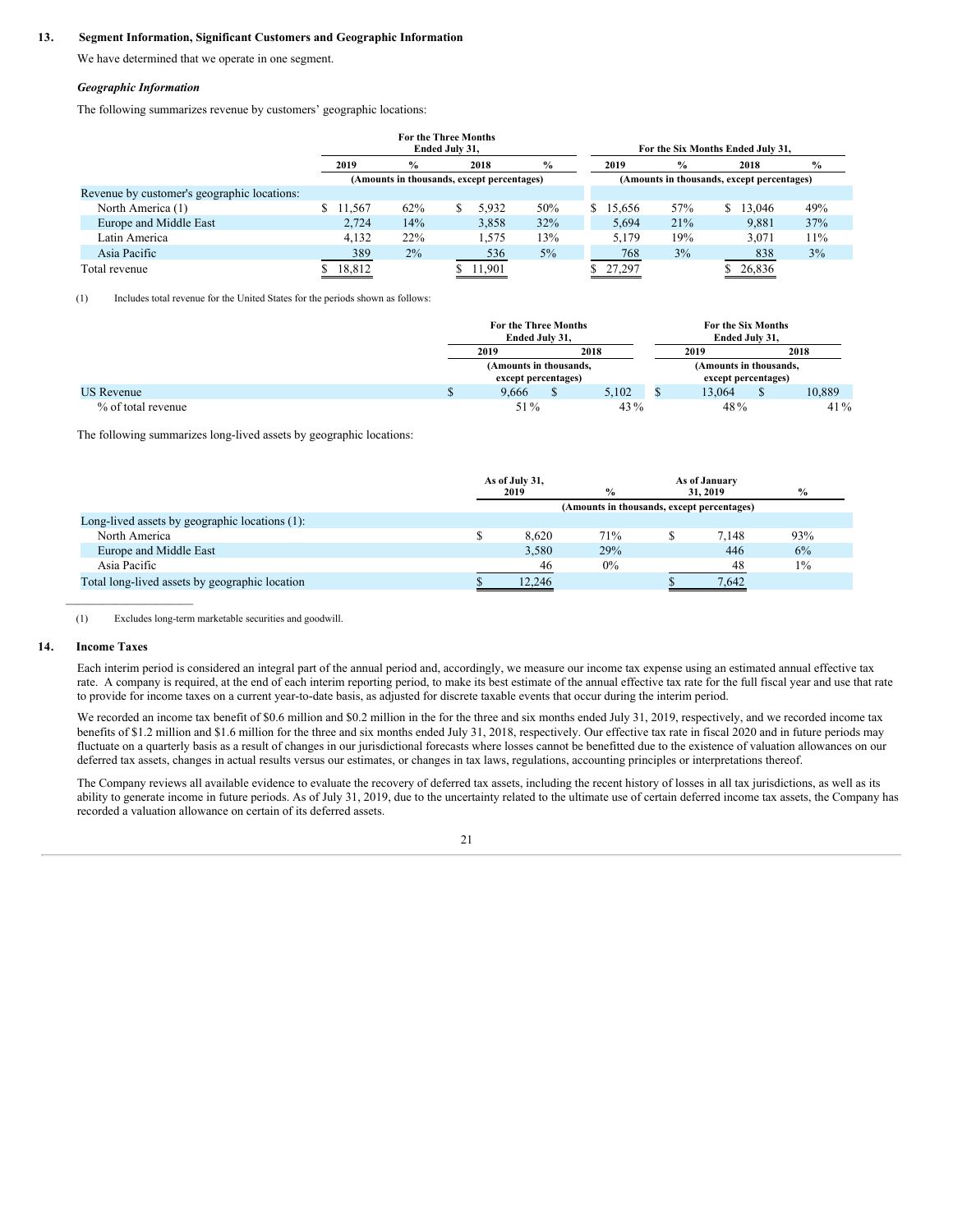The U.S. Tax Cuts and Job Act (the "2017 Tax Act") introduced significant changes to U.S. income tax law. Changes include, but are not limited to, a corporate tax rate decrease from 35% to 21% effective for tax years beginning after December 31, 2017, the transition of U.S. international taxation from a worldwide tax system to a territorial system and a one-time tax on the mandatory deemed repatriation of cumulative foreign earnings (the "Transition Tax") as of December 31, 2017.

We file income tax returns in the U.S. federal jurisdiction, various state jurisdictions and various foreign jurisdictions. We have closed out an audit with the Internal Revenue Service ("IRS") through fiscal 2013; however, the taxing authorities will still have the ability to review the propriety of certain tax attributes created in closed years if such tax attributes are utilized in an open tax year, such as our federal research and development credit carryovers.

On March 4, 2019, our Board approved and adopted a Tax Benefits Preservation Plan to potentially limit our ability to use net operating loss carryforwards and certain other tax attributes ("NOLs") to reduce our potential future federal income tax obligations. In connection with the Tax Benefits Preservation Plan, we declared a dividend of one preferred share purchase right for each share of our common stock issued and outstanding as of March 15, 2019 to our stockholders of record on that date. The Tax Benefits Preservation Plan expires no later than March 4, 2022, and was approved by our stockholders at our 2019 annual meeting of stockholders on July 11, 2019.

## **15. Subsequent Event**

Effective August 29, 2019, Yossi Aloni was appointed as our Chief Executive Officer. Mr. Bonney remains Executive Chair, though no longer functions as our principal executive officer. Concurrent with the appointment of Mr. Aloni as our Chief Executive Officer, Chad Hassler was appointed our Chief Commercial Officer and Senior Vice President. Mr. Hassler previously served as our head of North America Sales.

On August 8, 2019, we amended our Tax Benefits Preservation Plan, dated as of March 4, 2019, and the Cooperation Agreement, dated as of March 4, 2019, with Karen Singer and TAR Holdings LLC (collectively "TAR Holdings") to permit TAR Holdings and its affiliates and associates, including for this purpose CCUR Holdings Inc. and its affiliates and associates, to own up to 25.0% of our securities.

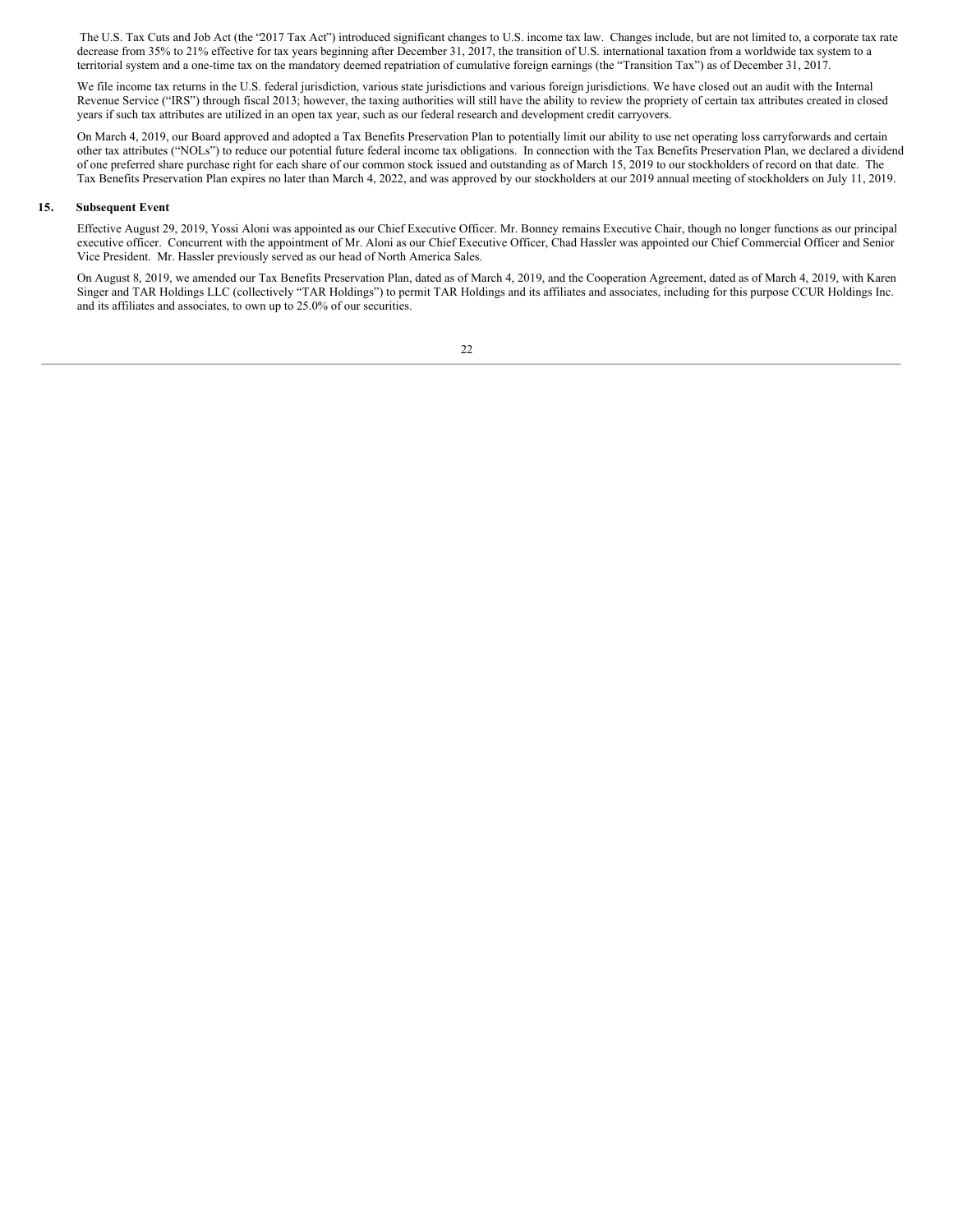#### **ITEM 2. Management's Discussion and Analysis of Financial Condition and Results of Operations**

#### <span id="page-23-0"></span>*Forward-Looking Statements*

This Form 10-Q contains or incorporates forward-looking statements within the meaning of the Private Securities Litigation Reform Act of 1995, and such statements involve risks and uncertainties. The following information should be read in conjunction with the unaudited consolidated financial information and the notes thereto included in this Form 10-Q. You should not place undue reliance on these forward-looking statements. Actual events or results may differ materially due to competitive factors and other factors referred to in Part I, Item 1A. "Risk Factors" in our Form 10-K for our fiscal year ended January 31, 2019 and elsewhere in this Form 10-Q. These factors may cause our actual results to differ materially from any forward-looking statement. These forward-looking statements are based on current expectations, estimates, forecasts and projections about the industry and markets in which we operate, and management's beliefs and assumptions. We undertake no obligation to publicly update or revise the statements in light of future developments. In addition, other written or oral statements that constitute forward-looking statements may be made by us or on our behalf. Words such as "expect," "seek," "anticipate," "intend," "plan," "believe," "could," "estimate," "may," "target," "project," or variations of such words and similar expressions are intended to identify such forward-looking statements. These statements are not guarantees of future performance and involve certain risks, uncertainties, and assumptions that are difficult to predict.

#### **Business Overview**

SeaChange International, Inc., a Delaware corporation founded on July 9, 1993, is an industry leader in the delivery of multiscreen, advertising and premium over the top ("OTT") video management solutions, headquartered in Acton, Massachusetts. Our software products and services facilitate the aggregation, licensing, management and distribution of video and advertising content for service providers, telecommunications companies, satellite operators and broadcasters. We sell our software products and services worldwide, primarily to service providers including: operators, such as Liberty Global, plc. ("LGI"), Altice NV, Cox Communications, Inc. and Rogers Communications, Inc.; telecommunications companies, such as Verizon Communications, Inc., AT&T, Inc. and Frontier Communications Corporation; satellite operators such as Direct TV and Dish Network Corporation; and broadcasters.

Our software products and services are designed to empower video providers to create, manage and monetize the increasingly personalized, highly engaging experiences that viewers demand. Using our products and services, we believe customers can increase revenue by offering services such as video-on-demand ("VOD") programming on a variety of consumer devices, including televisions ("TVs"), mobile telephones ("smart phones"), personal computers ("PCs"), tablets and OTT streaming players. Our solutions enable service providers to offer other interactive television services that allow subscribers to receive personalized services and interact with their video devices, thereby enhancing their viewing experience. Our products also allow our customers to insert advertising into broadcast and VOD content.

SeaChange serves an exciting global marketplace where multiscreen viewing is increasing, consumer device options are evolving rapidly and viewing habits are shifting. The primary driver of our business is enabling the delivery of video assets in the changing multiscreen television environment. Through strategic collaborations, we have expanded our capabilities, products and services to address the delivery of content to devices other than television set-top boxes, namely PCs, tablets, smart phones and OTT streaming players. We believe that our strategy of expanding into adjacent product lines will also position us to further support and maintain our existing service provider customer base. Providing our customers with more scalable software platforms enables them to further reduce their infrastructure costs, improve reliability and expand service offerings to their customers. Additionally, we believe we are well positioned to capitalize on new customers entering the multiscreen marketplace and increasingly serving adjacent markets. Our core technologies provide a foundation for software products and services that can be deployed in next generation video delivery systems capable of increased levels of subscriber activity across multiple devices.

We have historically sold and licensed our products and services on a standalone basis. Commencing February 2019, we adopted a value-based selling approach as part of which we offer our customers the ability to license all of our product and services, including specified upgrades, for a fixed period of time for a fixed price which we refer to as framework deals.

In February 2019, we acquired Xstream A/S, a leading OTT media cloud platform provider with its primary operations in Warsaw, Poland. Xstream provides a managed service, OTT video solution that serves more than five million active subscribers globally. Xstream's MediaMaker video platform will enhance the SeaChange end-to-end video framework. We intend to use the acquisition of Xstream to accelerate our penetration in OTT and new market segments with a software-as-a-service ("SaaS") revenue model and fully cloud-based end-to-end video platform that operates in a hosted managed service environment.

In May 2016, we acquired DCC Labs, a developer of set-top and multiscreen device software. This acquisition enabled us to optimize the operations of our In-Home business and centralize our worldwide engineering team in Warsaw, Poland.

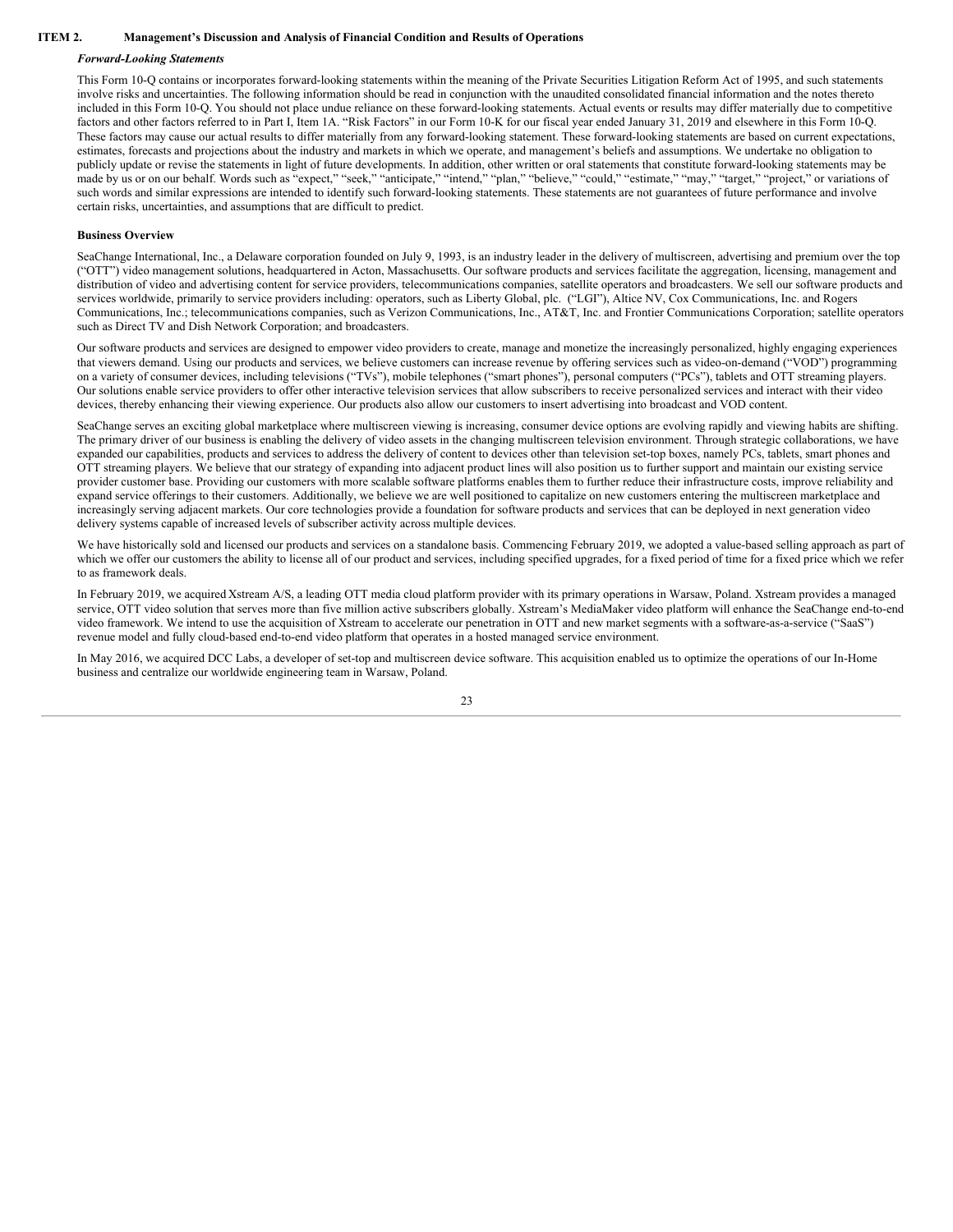We have initiated restructuring programs in the past three years, to help us improve operations and optimize our cost structure. Our restructuring programs in 017 included the wind down of the Timeline Labs operations, inclusive of an impairment charge of long-lived assets related to the Timeline Labs operations, the reorganization of our engineering teams and other company-wide-cost savings initiatives resulting in annualized cost savings of \$38 million and aggregate charges of \$9 million. In fiscal 2019, we took steps to reduce our costs further, for which to date we have incurred restructuring charges of more than \$2 million and for which we expect annualized cost savings of approximately \$6 million.

Notwithstanding the success of our restructuring programs, during the fourth quarter of fiscal 2019, we experienced a decline in stock price and actual operating results and, accordingly, revised our forecasts. These events were a trigger for an impairment review, as a result of which we determined that the carrying value of goodwill and certain long-lived assets exceeded their fair value, such that we recorded a \$17.0 million impairment charge to reduce the carrying value of our building, included in property, plant and equipment, the remaining net book value of our intangible assets and our goodwill to fair value. The impact of this impairment charge is excluded from our non-GAAP operating results included in this report.

In January 2019, we announced the appointment of Yossi Aloni as Senior Vice President and Chief Commercial Officer.In February 2019, Edward Terino resigned as our Chief Executive Officer and as a Director, effective February 24, 2019, and we created an interim Office of the CEO, to provide ongoing leadership and oversight of the day-to-day operations of the Company. The Office of the CEO included Yossi Aloni, Chief Commercial Officer; Peter Faubert, Chief Financial Officer; Marek Kielczewski, Chief Technology Officer; and David McEvoy, General Counsel. On April 4, 2019, we appointed our existing Director, Mark Bonney, to serve as Executive Chair. The Executive Chair serves as Chairman of the Board and principal executive officer. In connection with that appointment, the Office of the CEO was eliminated, and Mr. Markey resigned as Chairman of the Board though continues as a member of the Board of Directors. Effective August 29, 2019, Yossi Aloni was appointed as our Chief Executive Officer. Mr. Bonney remains Executive Chair, though no longer functions as our principal executive officer. Concurrent with the appointment of Mr. Aloni as our Chief Executive Officer, Chad Hassler was appointed our Chief Commercial Officer and Senior Vice President. Mr. Hassler previously served as our head of North America Sales.

On February 28, 2019, we entered into a Cooperation Agreement with TAR Holdings LLC and Karen Singer (collectively, "TAR Holdings"). Pursuant to the Cooperation Agreement, TAR Holdings was limited to not owning more than 20.7% of our outstanding common stock. Pursuant to the Cooperation Agreement, we agreed to set the size of the Board at eight members, appoint Robert Pons to the Board as a Class II Director with a term to expire at the 2019 annual meeting of stockholders, and appoint Jeffrey Tuder to the Board as a Class III Director with a term to expire at the 2020 annual meeting of stockholders. Mr. Pons and Mr. Tuder were accordingly appointed to our Board upon execution of the Cooperation Agreement on February 28, 2019. On August 8, 2019, we amended the Cooperation Agreement to permit TAR Holdings, together with its affiliates, to own up to 25.0% of our securities.

On March 4, 2019, our Board approved and adopted a Tax Benefits Preservation Plan to potentially limit our ability to use net operating loss carryforwards and certain other tax attributes ("NOLs") to reduce our potential future federal income tax obligations. In connection with the Tax Benefits Preservation Plan, we declared a dividend of one preferred share purchase right for each share of our common stock issued and outstanding as of March 15, 2019 to our stockholders of record on that date. The Tax Benefits Preservation Plan expires no later than March 4, 2022. On August 8, 2019, we amended the Tax Benefits Preservation Plan to permit TAR Holdings, together with its affiliates, to own up to 25.0% of our securities.

#### **Results of Operations**

The following discussion summarizes the key factors our management believes are necessary for an understanding of our consolidated financial statements.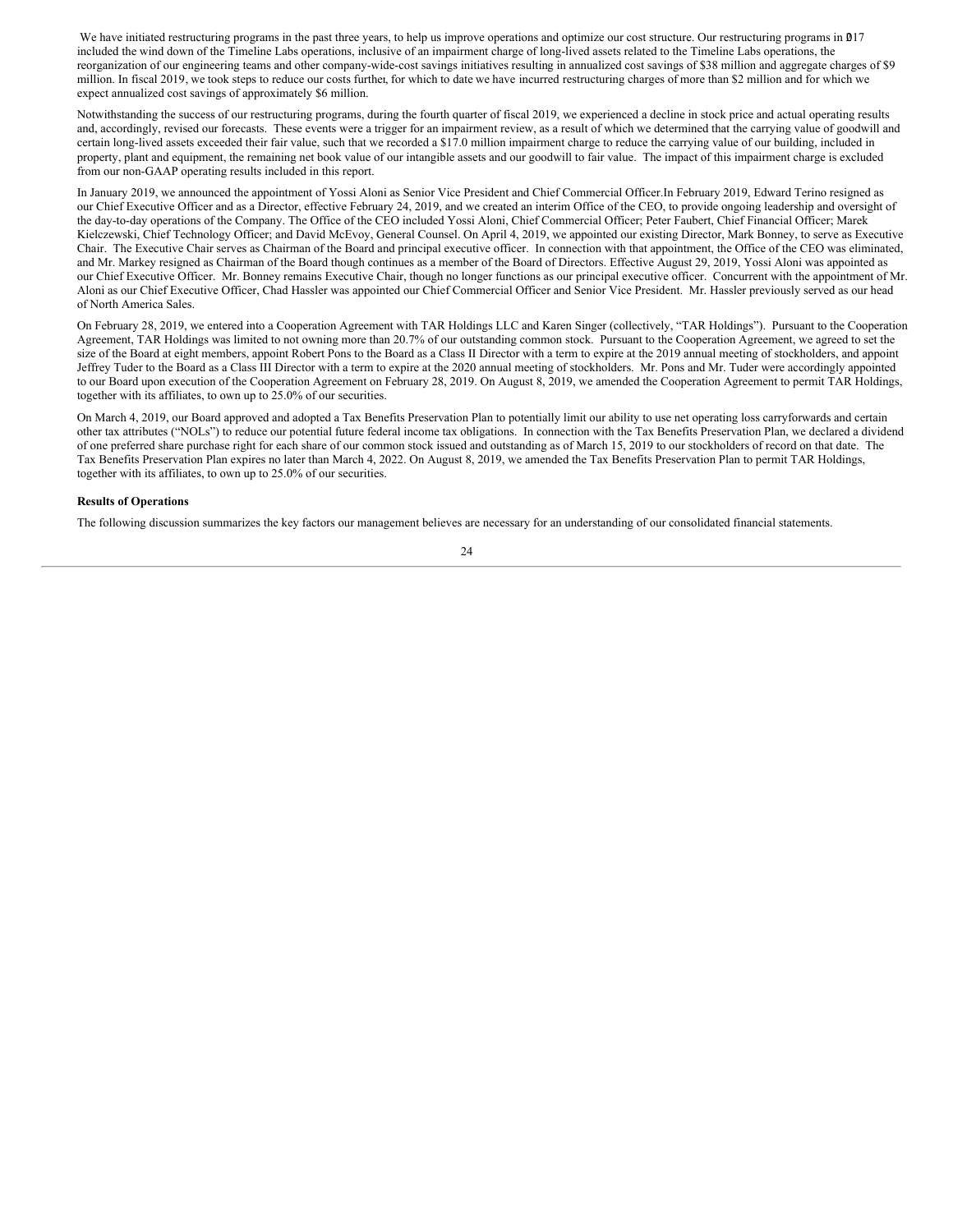#### *Revenue and Gross Profit*

The components of our total revenue and gross profit are described in the following table:

|                             | <b>For the Three Months</b><br>Ended July 31, |        |    |        |    | Change                                             |               | For the Six Months<br>Ended July 31, |   |        |   | Change                                             |               |
|-----------------------------|-----------------------------------------------|--------|----|--------|----|----------------------------------------------------|---------------|--------------------------------------|---|--------|---|----------------------------------------------------|---------------|
|                             |                                               | 2019   |    | 2018   |    |                                                    | $\frac{0}{0}$ | 2019                                 |   | 2018   |   |                                                    | $\frac{0}{0}$ |
|                             |                                               |        |    |        |    | (Amounts in thousands, except for percentage data) |               |                                      |   |        |   | (Amounts in thousands, except for percentage data) |               |
| Revenue:                    |                                               |        |    |        |    |                                                    |               |                                      |   |        |   |                                                    |               |
| Product                     | S.                                            | 11.968 | S. | 1,462  | S. | 10,506                                             | 718.6%        | 13,147                               | S | 4,553  | S | 8,594                                              | 188.8%        |
| Service                     |                                               | 6,844  |    | 10,439 |    | (3,595)                                            | $(34.4\%)$    | 14,150                               |   | 22,283 |   | (8, 133)                                           | $(36.5\%)$    |
| Total revenue               |                                               | 18,812 |    | 11,901 |    | 6,911                                              | 58.1%         | 27,297                               |   | 26,836 |   | 461                                                | $1.7\%$       |
| Cost of product revenue     |                                               | 3,039  |    | 490    |    | 2,549                                              | 520.2%        | 3,948                                |   | 816    |   | 3,132                                              | 383.8%        |
| Cost of service revenue     |                                               | 4,885  |    | 5,125  |    | (240)                                              | $(4.7\%)$     | 9,553                                |   | 10,828 |   | (1,275)                                            | $(11.8\%)$    |
| Total cost of revenue       |                                               | 7,924  |    | 5,615  |    | 2,309                                              | 41.1%         | 13,501                               |   | 11,644 |   | 1,857                                              | 15.9%         |
| Gross profit                |                                               | 10,888 |    | 6,286  |    | 4,602                                              | 73.2%         | 13,796                               |   | 15,192 |   | (1,396)                                            | $(9.2\%)$     |
| Gross product profit margin |                                               | 74.6%  |    | 66.5%  |    |                                                    | 8.1%          | 70.0%                                |   | 82.1%  |   |                                                    | $(12.1\%)$    |
| Gross service profit margin |                                               | 28.6%  |    | 50.9%  |    |                                                    | $(22.3\%)$    | $32.5\%$                             |   | 51.4%  |   |                                                    | $(18.9\%)$    |
| Gross profit margin         |                                               | 57.9%  |    | 52.8%  |    |                                                    | $5.1\%$       | 50.5%                                |   | 56.6%  |   |                                                    | $(6.1\%)$     |

#### Fiscal Three and Six Months ended July 31, 2019 as Compared to Fiscal Three and Six Months ended July 31, 2018

*Product Revenue.* Product revenue increased by \$10.5 million and \$8.6 million for the three and six months ended July 31, 2019, respectively, as compared to the three and six months ended July 31, 2018. The increase for the three and six months ended July 31, 2019 was primarily due to revenue generated from our new framework offering partially offset by lower individual product sales and upgrades as a result of shift in our go-to-market sales to our end-end framework solution.

*Service Revenue.* Service revenue decreased by \$3.6 million and \$8.1 million for the three and six months ended July 31, 2019, respectively, as compared to the three and six months ended July 31, 2019. The decrease for the three and six months ended July 31, 2019 primarily due to a decrease in our legacy professional service revenue related to our individual product sales and upgrades and also a reduction to maintenance and support revenue provided on post warranty contracts as customers continue to provide their own solutions and legacy products are decommissioned.

Two customers accounted for 20% and 10%, respectively, of total revenue in the second quarter of fiscal 2020, and one customer accounted for 19% of total revenue in the second quarter of fiscal 2019. One customer accounted for 14% of total revenue in the first six months of fiscal 2020, and one customer accounted for 19% of total revenue in the first six months of fiscal 2019. See Part I Item I, Note 2, *"Summary of Significant Accounting Policies,"*to this Form 10-Q for more information.

International revenue accounted for 49% and 57% of total revenue in the three months ended July 31, 2019 and 2018, respectively. For the six months ended July 31, 2019 and 2018, international revenues accounted for 52% and 59% of total revenues, respectively. The decrease in international sales as a percentage of total revenue in the three and six months ended July 31, 2019 as compared to the same period in fiscal 2018, is primarily due to a decrease in revenue generated from one major customer in EMEA during fiscal 2019 compared to fiscal 2018.

*Gross Profit and Margin.* Cost of revenue consists primarily of the cost of resold third-party products and services, purchased components and subassemblies, labor and overhead relating to the assembly, testing and implementation and ongoing maintenance of complete systems.

Our gross profit margin increased by 5% for the three months ended July 31, 2019 compared to the three months ended July 31, 2018 primarily due to a change in the sales mix during the period. Product profit margin increased by 8% for the three months ended July 31, 2019 compared to the three months ended July 31, 2018, primarily due higher margin software revenue sales related to our end-end framework solution, partially offset by an increase in lower-margin hardware sales and online video platform (OVP) revenue from our Xstream acquisition in the first second quarter of 2019. Service profit margins decreased by 22% for the three months ended July 31, 2019 compared to the three months ended July 31, 2018, primarily due to lower service revenue to absorb our fixed costs from professional services and maintenance and support revenue during the three months ended July 31, 2019 as customers continue to provide their own solutions and legacy products are decommissioned.

Our gross profit margin decreased by 6% for the six months ended July 31, 2019 compared to the six months ended July 31, 2018 primarily due to a change in the sales mix during the period. Product profit margin decreased by 12% for the six months ended July 31, 2019 compared to the six months ended July 31, 2018, primarily due to an increase in lower-margin hardware sales and OVP platform revenue from our Xstream acquisition in the first quarter of 2019 as compared to higher-margin software license revenue, partially offset by higher margin sales related to our end-end framework solution in the six months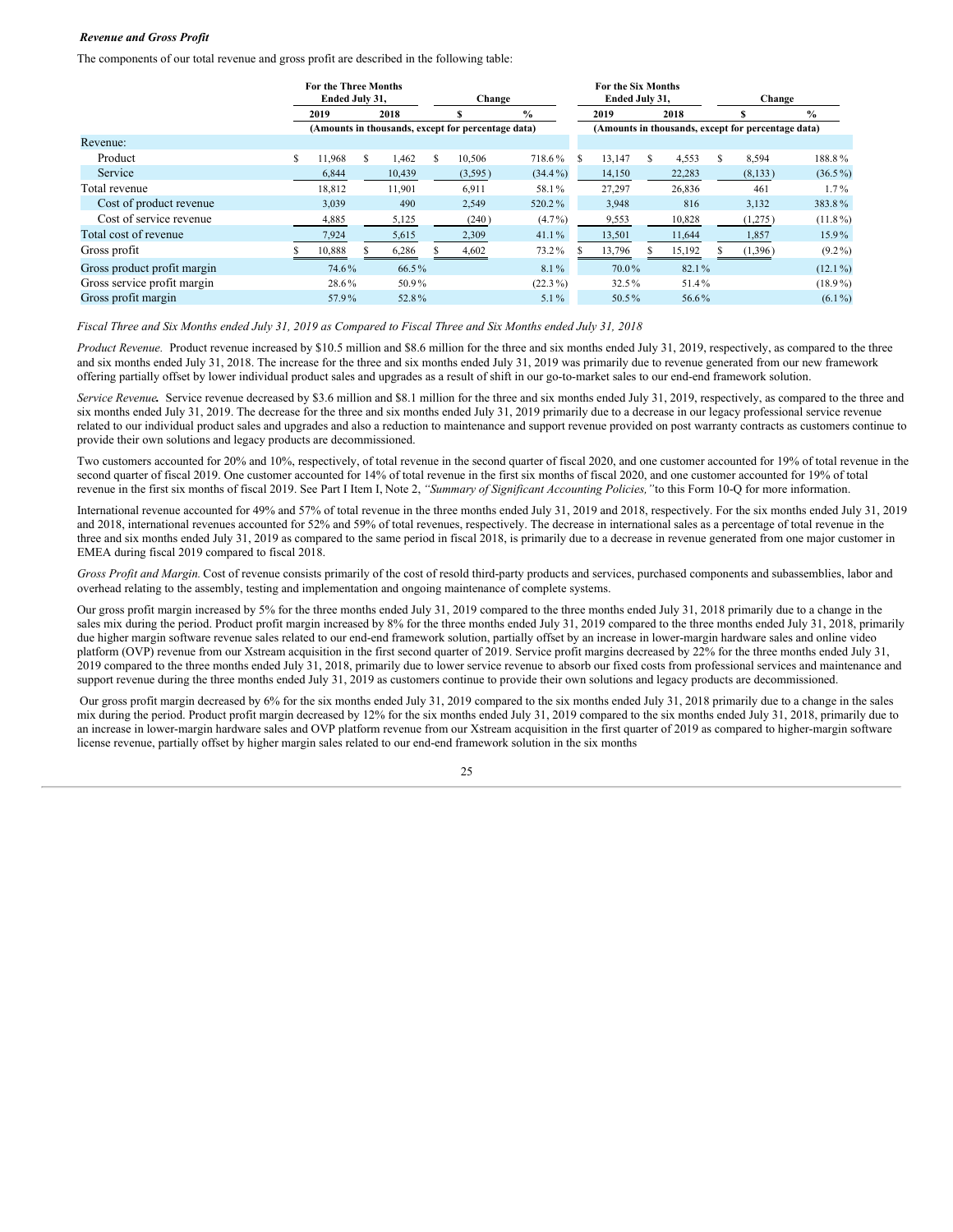ended April 30, 2018. Service profit margins decreased by19% for the six months ended July 31, 2019 compared to the six months ended July 31, 2018, primarily due to lower service revenue to absorb our fixed costs from professional services and maintenance and support revenue during the six months ended July 31, 2019 as customers continue to provide their own solutions and legacy products are decommissioned.

#### *Operating Expenses*

#### *Research and Development*

Research and development expenses consist of salaries and related costs, including stock-based compensation, for personnel in software development and engineering functions as well as contract labor costs, depreciation of development and test equipment and an allocation of related facility expenses. The following table provides information regarding the change in research and development expenses during the periods presented:

|                                   | For the Three Months<br>Ended July 31.             |  |       |  | Change  |               |  | For the Six Months<br>Ended July 31. |        | <b>Change</b>                                      |               |  |
|-----------------------------------|----------------------------------------------------|--|-------|--|---------|---------------|--|--------------------------------------|--------|----------------------------------------------------|---------------|--|
|                                   | 2019                                               |  | 2018  |  |         | $\frac{0}{0}$ |  | 2019                                 | 2018   |                                                    | $\frac{0}{0}$ |  |
|                                   | (Amounts in thousands, except for percentage data) |  |       |  |         |               |  |                                      |        | (Amounts in thousands, except for percentage data) |               |  |
| Research and development expenses | 3.775                                              |  | 5.185 |  | (1.410) | $(27.2\%)$    |  | 8.027                                | 10.914 | (2.887)                                            | $(26.5\%)$    |  |
| % of total revenue                | $20.1\%$                                           |  | 43.6% |  |         |               |  | 29.4%                                | 40.7%  |                                                    |               |  |

Fiscal Three and Six Months ended July 31, 2019 as Compared to Fiscal Three and Six Months ended July 31, 2018

Research and development expenses decreased by \$1.4 million for the three months ended July 31, 2019 as compared to the same period in fiscal 2019 primarily due to a decrease in labor costs associated with the lower headcount of \$0.6 million and contract labor of \$0.9 million resulting from the cost-savings efforts implemented as part of our restructuring programs in fiscal 2019.

Research and development expenses decreased by \$2.9 million for the six months ended July 31, 2019 as compared to the same period in fiscal 2019 primarily due to a decrease in labor costs associated with the lower headcount of \$1.4 million and contract labor of \$1.5 million resulting from the cost-savings efforts implemented as part of our restructuring programs in fiscal 2019.

#### *Selling and Marketing*

Selling and marketing expenses consist of salaries and related costs, including stock-based compensation, for personnel engaged in selling and marketing functions, as well as commissions, travel expenses, certain promotional expenses and an allocation of related facility expenses. The following table provides information regarding the change in selling and marketing expenses during the periods presented:

|                                | For the Three Months<br>Ended July 31. |  |       |  | Change                                             |               | For the Six Months<br>Ended July 31, |       | Change |                                                    |               |
|--------------------------------|----------------------------------------|--|-------|--|----------------------------------------------------|---------------|--------------------------------------|-------|--------|----------------------------------------------------|---------------|
|                                | 2019                                   |  | 2018  |  |                                                    | $\frac{0}{0}$ | 2019                                 | 2018  |        |                                                    | $\frac{0}{0}$ |
|                                |                                        |  |       |  | (Amounts in thousands, except for percentage data) |               |                                      |       |        | (Amounts in thousands, except for percentage data) |               |
| Selling and marketing expenses | 2.963                                  |  | 3.932 |  | (969)                                              | $(24.6\%)$    | 5.815                                | 7.599 |        | (1.784)                                            | $(23.5\%)$    |
| % of total revenue             | 15.8%                                  |  | 33.0% |  |                                                    |               | 21.3%                                | 28.3% |        |                                                    |               |

Fiscal Three and Six Months ended July 31, 2019 as Compared to Fiscal Three and Six Months ended July 31, 2018

Selling and marketing expenses decreased by \$1.0 million for the three months ended July 31, 2019 as compared to the same period in fiscal 2019, primarily due to a decrease in labor costs associated with lower headcount from the cost-saving efforts implemented as part of our restructuring programs in fiscal 2019 and \$0.1 million decrease in legal and professional fees.

Selling and marketing expenses decreased by \$1.8 million for the six months ended July 31, 2019 as compared to the same period in fiscal 2019, primarily due to a decrease in labor costs associated with lower headcount from the cost-saving efforts implemented as part of our restructuring programs in fiscal 2019.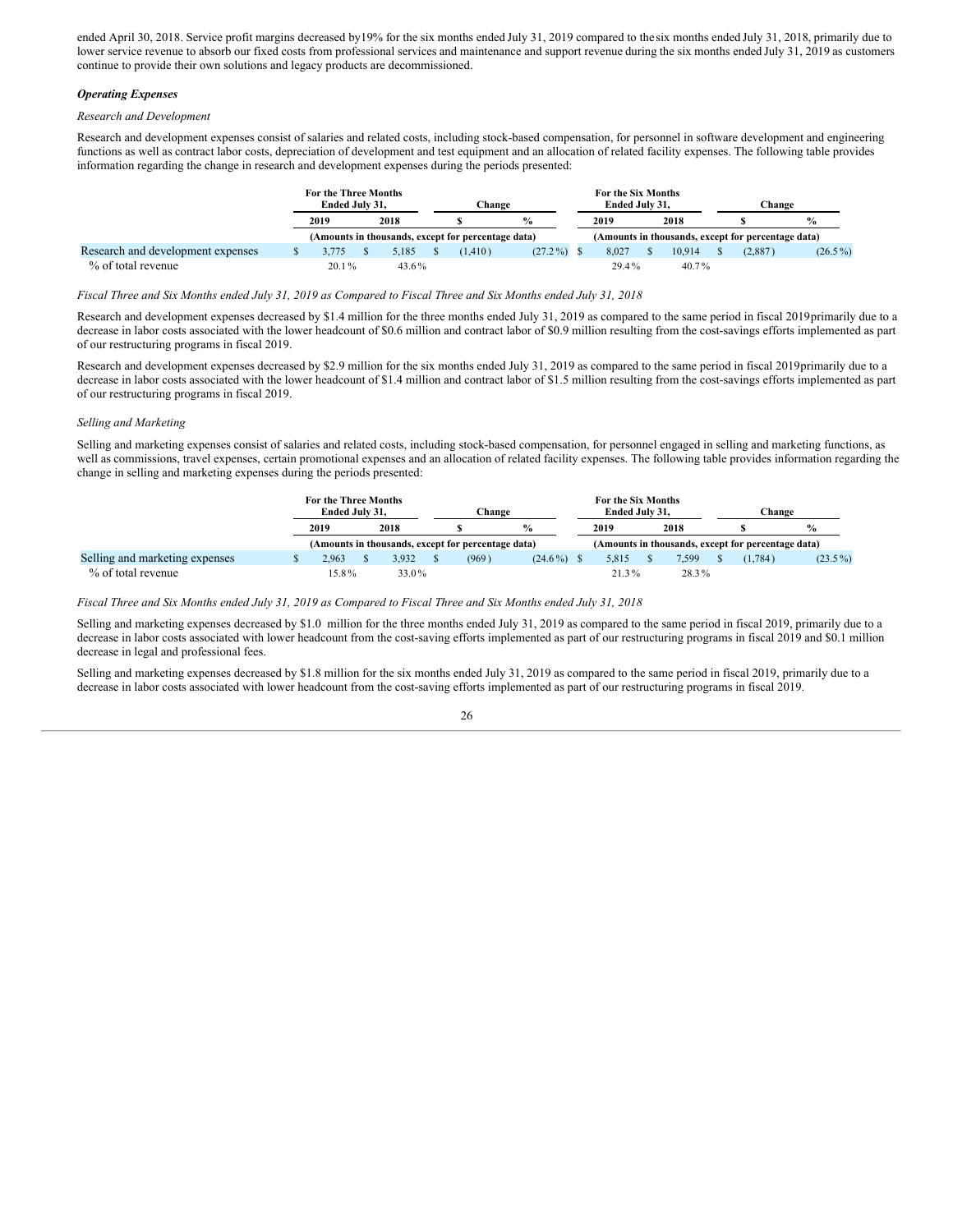#### *General and Administrative*

General and administrative expenses consist of salaries and related costs, including stock-based compensation, for personnel in executive, finance, legal, human resources, information technology and administrative functions, as well as legal and accounting services, insurance premiums and an allocation of related facilities expenses. The following table provides information regarding the change in general and administrative expenses during the periods presented:

|                                     |                                                    | For the Three Months<br>Ended July 31. |  |       | Change |       |               |                                                    | For the Six Months<br>Ended July 31, |  |       |  | Change  |               |  |  |
|-------------------------------------|----------------------------------------------------|----------------------------------------|--|-------|--------|-------|---------------|----------------------------------------------------|--------------------------------------|--|-------|--|---------|---------------|--|--|
|                                     |                                                    | 2019                                   |  | 2018  |        |       | $\frac{0}{0}$ |                                                    | 2019                                 |  | 2018  |  |         | $\frac{0}{0}$ |  |  |
|                                     | (Amounts in thousands, except for percentage data) |                                        |  |       |        |       |               | (Amounts in thousands, except for percentage data) |                                      |  |       |  |         |               |  |  |
| General and administrative expenses |                                                    | 4.150                                  |  | 4.903 |        | (753) | $(15.4\%)$ \$ |                                                    | 8.399                                |  | 9.475 |  | (1.076) | $(11.4\%)$    |  |  |
| % of total revenue                  |                                                    | 22.1%                                  |  | 41.2% |        |       |               |                                                    | 30.8%                                |  | 35.3% |  |         |               |  |  |

*Fiscal Three Months ended July 31, 2019 as Compared to Fiscal Three Months ended July 31, 2018*

General and administrative expenses decreased by \$0.8 million for the three months ended July 31, 2019 as compared to July 31, 2018, primarily due to a \$0.7 million decrease in labor costs associated with lower headcount from the cost-saving efforts implemented as part of our restructuring programs in fiscal 2019 and lower legal and professional fees of \$0.3 million, partially offset by an increase in bad debt expense of \$0.3 million.

#### *Fiscal Six Months ended July 31, 2019 as Compared to Fiscal Six Months ended July 31, 2018*

General and administrative expenses decreased by \$1.1 million for the six months ended July 31, 2019 as compared to July 31, 2018, primarily due to a decrease in stockbased compensation of \$1.4 million as a result of a reversal of expense related to terminations and \$0.8 million decrease in labor costs associated with lower headcount from the cost-saving efforts implemented as part of our restructuring programs in fiscal 2019, partially offset by an increase in professional fees of \$0.5 million related to costs associated with merger and acquisition activity, activist investors and adoption of the tax benefit preservation plan and an increase in bad debt expense of \$0.5 million.

#### *Severance and Restructuring Costs*

Severance and other restructuring costs increased \$0.1 million and \$0.3 million for the three and six months ended July 31, 2019, respectively, as compared to the same period of fiscal 2019. Charges in the three and six months ended July 31, 2019 include cost reduction initiatives put in place during the second half of fiscal 2019.

#### *Other Expense, Net*

The table below provides detail regarding our other expense, net:

|                              |                                                                                                          | For the Three Months<br>Ended July 31, |  |         |  | Change | For the Six Months<br>Ended July 31. |  |         |  | Change  |  |     |              |
|------------------------------|----------------------------------------------------------------------------------------------------------|----------------------------------------|--|---------|--|--------|--------------------------------------|--|---------|--|---------|--|-----|--------------|
|                              |                                                                                                          | 2019                                   |  | 2018    |  |        | $\frac{0}{0}$                        |  | 2019    |  | 2018    |  |     |              |
|                              | (Amounts in thousands, except for percentage data)<br>(Amounts in thousands, except for percentage data) |                                        |  |         |  |        |                                      |  |         |  |         |  |     |              |
| Interest income, net         |                                                                                                          | 90                                     |  | 102     |  | (12)   | $(11.8\%)$ \$                        |  | 173     |  | 143     |  | 30  | 21.0%        |
| Foreign exchange losses, net |                                                                                                          | (186)                                  |  | (2,035) |  | .849   | $(90.9\%)$                           |  | (2,081) |  | (2,934) |  | 853 | $(29.1\%)$   |
| Miscellaneous income, net    |                                                                                                          | 18                                     |  | (29)    |  | 47     | $>(100.0\%)$                         |  | 39      |  | (20)    |  | 59  | $>(100.0\%)$ |
|                              |                                                                                                          | (78)                                   |  | 1,962   |  | .884   |                                      |  | (1,869) |  | (2,811) |  | 942 |              |

The principal component of other expense, net, are foreign exchange losses, which amounted to \$0.2 million and \$2.1 million for the three and six months ended July 31, 2019, respectively, and amounted to \$2.0 million and \$2.9 million for the three and six months ended July 31, 2018, respectively. Our foreign exchange losses, net are primarily due to the revaluation of intercompany notes receivable.

## *Income Tax Provision (Benefit)*

We recorded income tax benefits of \$0.6 million and \$0.2 million for the three and six months ended July 31, 2019, respectively, and income tax benefits of \$1.2 million and \$1.6 million for the three and six months ended July 31, 2018, respectively. Our effective tax rate in fiscal 2020 and in future periods may fluctuate on a quarterly basis, as a result of changes in our jurisdictional forecasts where losses cannot be benefitted due to the existence of valuation allowances on our deferred tax

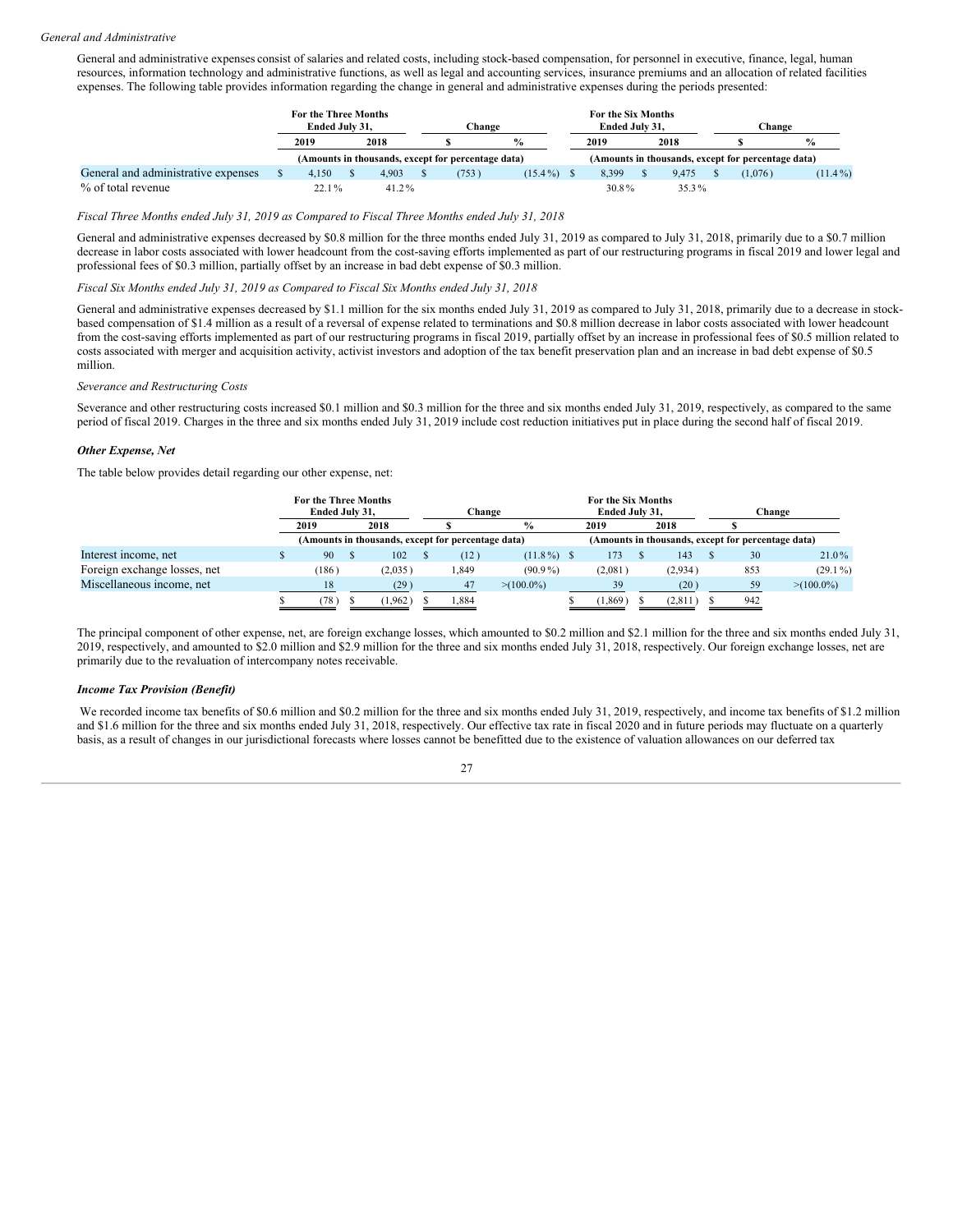assets, variance in actual resultsfrom our estimates, or changes in tax laws, regulations, accounting principlesor interpretations thereof.

The 2017 Tax Act introduced significant changes to U.S. income tax law. Changes include, but are not limited to, a corporate tax rate decrease from 35% to 21% effective for tax years beginning after December 31, 2017, the transition of U.S. international taxation from a worldwide tax system to a territorial system and a one-time tax on the mandatory deemed repatriation of cumulative foreign earnings (the "Transition Tax") as of December 31, 2017.

The Company reviews all available evidence to evaluate the recovery of deferred tax assets, including the recent history of losses in all tax jurisdictions, as well as its ability to generate income in future periods. As of July 31, 2019, due to the uncertainty related to the ultimate use of certain deferred income tax assets, the Company has recorded a valuation allowance on certain of its deferred assets.

We file income tax returns in the U.S. federal jurisdiction, various state jurisdictions, and various foreign jurisdictions. We have closed out an audit with the Internal Revenue Service ("IRS") through fiscal 2013. We are no longer subject to U.S. federal examinations before fiscal 2015. However, the taxing authorities will still have the ability to review the propriety of certain tax attributes created in closed years if such tax attributes are utilized in an open tax year, such as our federal research and development credit carryovers.

## **Non-GAAP Measures**

We define non-GAAP loss from operations as U.S. GAAP operating loss plus stock-based compensation expenses, amortization of intangible assets, non-operating expense professional fees and severance and other restructuring costs. We discuss non-GAAP loss from operations in our quarterly earnings releases and certain other communications, as we believe non-GAAP operating loss from operations is an important measure that is not calculated according to U.S. GAAP. We use non-GAAP loss from operations in internal forecasts and models when establishing internal operating budgets, supplementing the financial results and forecasts reported to our Board of Directors, determining a component of bonus compensation for executive officers and other key employees based on operating performance and evaluating short-term and long-term operating trends in our operations. We believe that the non-GAAP loss from operations financial measure assists in providing an enhanced understanding of our underlying operational measures to manage the business, to evaluate performance compared to prior periods and the marketplace, and to establish operational goals. We believe that the non-GAAP financial adjustments are useful to investors because they allow investors to evaluate the effectiveness of the methodology and information used by management in our financial and operational decision-making.

Non-GAAP loss from operations is a non-GAAP financial measure and should not be considered in isolation or as a substitute for financial information provided in accordance with U.S. GAAP. This non-GAAP financial measure may not be computed in the same manner as similarly titled measures used by other companies. We expect to continue to incur expenses similar to the financial adjustments described above in arriving at non-GAAP loss from operations and investors should not infer from our presentation of this non-GAAP financial measure that these costs are unusual, infrequent or non-recurring. The following table includes the reconciliations of our U.S. GAAP loss from operations, the most directly comparable U.S. GAAP financial measure, to our non-GAAP loss from operations for the three and six months ended July 31, 2019 and 2018:

|                                         | <b>For the Three Months</b><br>Ended July 31, |       |     |         |     | For the Six Months<br>Ended July 31, |     |           |  |  |
|-----------------------------------------|-----------------------------------------------|-------|-----|---------|-----|--------------------------------------|-----|-----------|--|--|
|                                         |                                               | 2019  |     | 2018    |     | 2019                                 |     | 2018      |  |  |
|                                         | (Amounts in thousands)                        |       |     |         |     | (Amounts in thousands)               |     |           |  |  |
| GAAP loss from operations               |                                               | (659) | - 5 | (8,270) | - S | (9,315)                              | - S | (13,386)  |  |  |
| Amortization of intangible assets       |                                               | 299   |     | 411     |     | 598                                  |     | 815       |  |  |
| Stock-based compensation                |                                               | 631   |     | 923     |     | 197                                  |     | 1,802     |  |  |
| Professional fees - other               |                                               | 61    |     |         |     | 1,180                                |     |           |  |  |
| Severance and other restructuring costs |                                               | 659   |     | 536     |     | 870                                  |     | 590       |  |  |
| Non-GAAP income (loss) from operations  |                                               | 991   |     | (6,400) |     | (6, 470)                             |     | (10, 179) |  |  |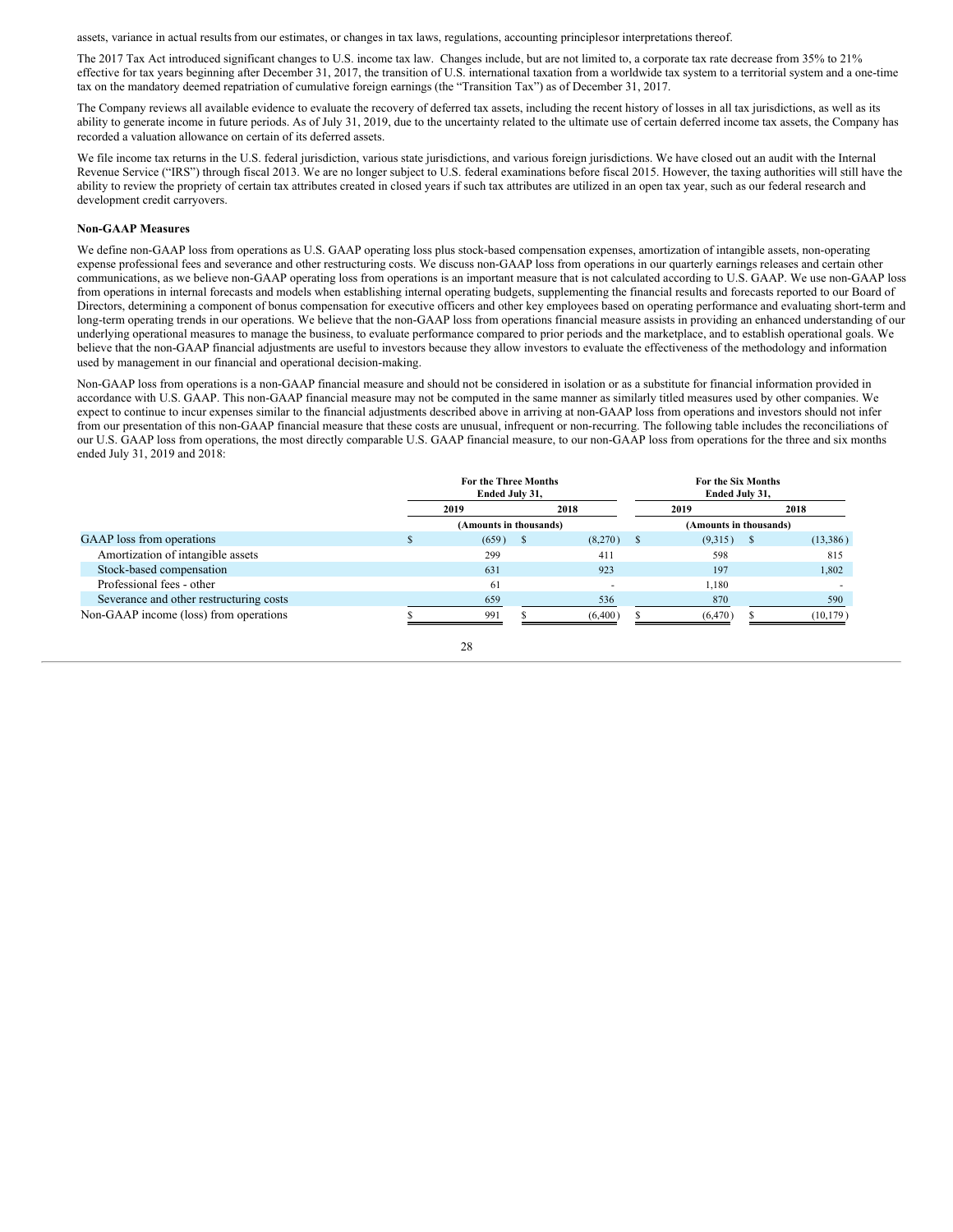## **Liquidity and Capital Resources**

The following table includes key line items of our consolidated statements of cash flows:

|                                                              | <b>For the Six Months</b><br>Ended July 31, |          |  |  |  |  |  |
|--------------------------------------------------------------|---------------------------------------------|----------|--|--|--|--|--|
|                                                              | 2018<br>2019                                |          |  |  |  |  |  |
|                                                              | (Amounts in thousands)                      |          |  |  |  |  |  |
| Net cash used in operating activities                        | (8,038)                                     | (17,985) |  |  |  |  |  |
| Net cash used in investing activities                        | (3,221)                                     | (1,937)  |  |  |  |  |  |
| Net cash (used in) provided by financing activities          | (133)                                       |          |  |  |  |  |  |
| Effect of exchange rate changes on cash and cash equivalents | 277                                         | 1,162    |  |  |  |  |  |
| Net decrease in cash and cash equivalents                    | (11, 115)                                   | (18,721) |  |  |  |  |  |

Historically, we have financed our operations and capital expenditures primarily with our cash and investments. Our cash, cash equivalents and marketable securities totaled \$18.8 million at July 31, 2019.

In September 2018, we implemented the 2019 Restructuring Program. The primary element of this restructuring program was staff reductions across all of our functions and geographic areas. Annualized cost savings are expected to be approximately \$6 million and severance and restructuring charges to date have exceeded \$2 million. We believe that existing cash and investments and cash expected to be provided by future operating activities, augmented by the plans highlighted above, are adequate to satisfy our working capital, capital expenditure requirements and other contractual obligations for at least the next 12 months.

If our expectations are incorrect, we may need to raise additional funds to fund our operations, to take advantage of unanticipated strategic opportunities or to strengthen our financial position. In the future, we may enter into other arrangements for potential investments in, or acquisitions of, complementary businesses, services or technologies, which could require us to seek additional equity or debt financing. If adequate funds are not available or are not available on acceptable terms, we may not be able to take advantage of market opportunities, to develop new products or to otherwise respond to competitive pressures.

## *Net cash used in operating activities*

We used net cash in operating activities of \$8.0 million for the six months ended July 31, 2019. This cash used in operating activities was primarily the result of our net loss of \$11.0 million and changes in working capital, which include a \$6.6 million increase in unbilled receivables, partially offset by a decrease in accounts receivables of \$8.5 million due to the timing of customer payments.

## *Net cash used in investing activities*

Net cash used in investing activities was \$3.2 million for the six months ended July 31, 2019. Cash used in investing activities was primarily due to \$3.8 million of net cash used in the acquisition of Xstream, partially offset by a \$0.8 million receipt of net cash related to the timing of purchases, sales and maturities of marketable securities.

#### *Net cash used in financing activities*

Net cash used in financing activities was \$0.1 million for the six months ended July 31, 2019 related to the repurchase of common stock.

#### **Critical Accounting Policies and Significant Judgments and Estimates**

We prepare our consolidated financial statements in accordance with GAAP. The preparation of consolidated financial statements also requires us to make estimates and assumptions that affect the reported amounts of assets, liabilities, revenues, costs and expenses and related disclosures. We base our estimates on historical experience and on various other assumptions that we believe to be reasonable under the circumstances. Actual results could differ significantly from the estimates made by our management.

Other than the impact of the adoption ofASU 2016-02, *"Leases (Topic 842)* as disclosed in Note 2 to our unaudited consolidated financial statements included in this Quarterly Report on Form 10-Q, there have been no material changes to our critical accounting policies and estimates from those disclosed in our financial statements and the related notes and other financial information included in our Annual Report on Form 10-K on file with the SEC.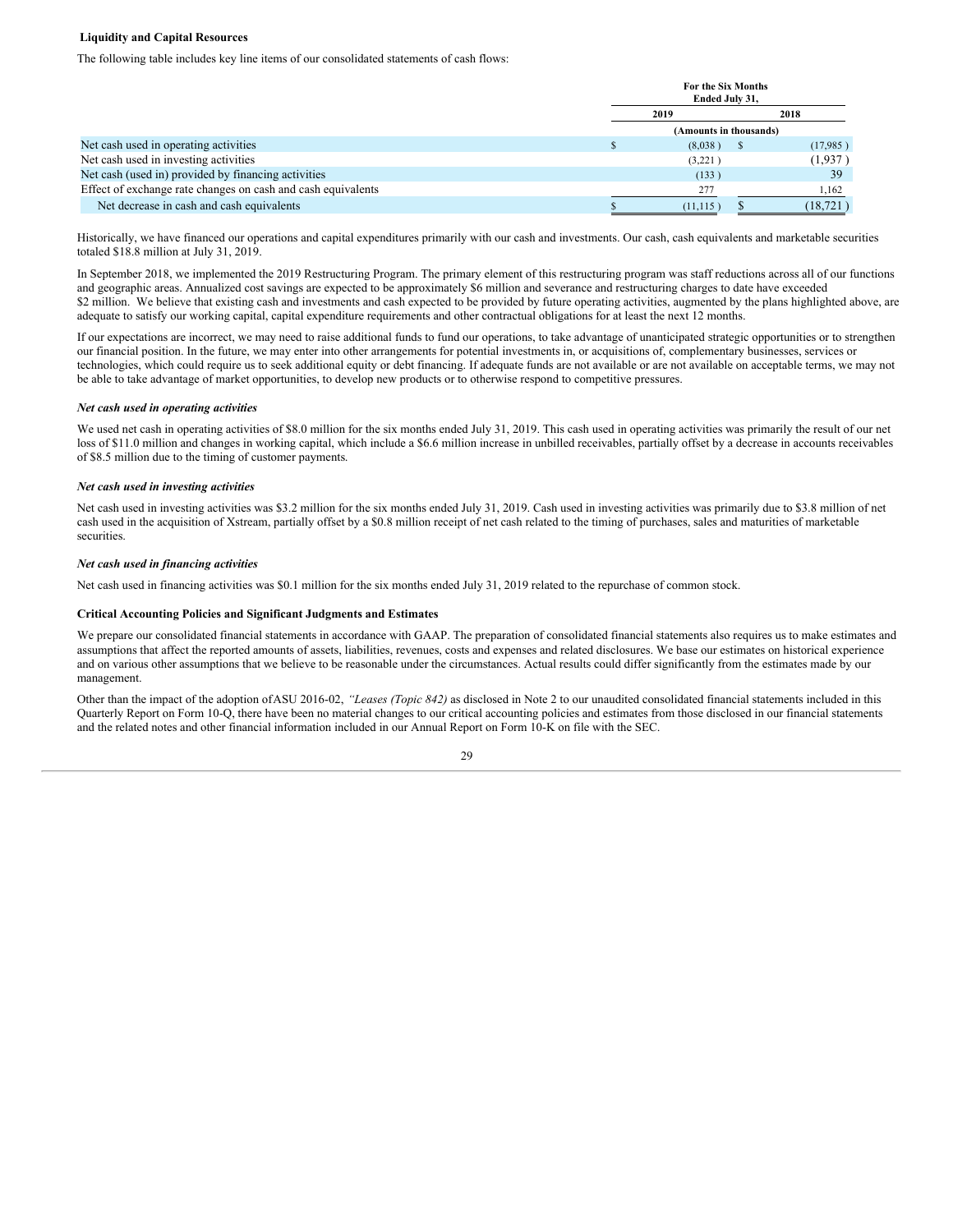#### **Off-Balance Sheet Arrangements**

We did not have during the periods presented, and we do not currently have, any off-balance sheet arrangements, as defined in the rules and regulations of the Securities and Exchange Commission.

### **Recently Issued Accounting Pronouncements**

A description of recently issued accounting pronouncements that may potentially impact our financial position and results of operations is disclosed in Note 2 to our unaudited consolidated financial statements included in this Quarterly Report on Form 10-Q.

## **ITEM 3. Quantitative and Qualitative Disclosures About Market Risk**

<span id="page-30-0"></span>We are a smaller reporting company, as defined in Rule 12b-2 under the Securities Exchange Act of 1934, as amended, for this reporting period and are not required to provide the information required under this item.

## **ITEM 4. Controls and Procedures**

<span id="page-30-1"></span>*Evaluation of disclosure controls and procedures.* We maintain "disclosure controls and procedures," as defined in Rules 13a‑15(e) and 15d‑15(e) under the Securities Exchange Act of 1934, as amended, or the Exchange Act, that are designed to ensure that information required to be disclosed in the reports that we file or submit under the Exchange Act is (1) recorded, processed, summarized and reported, within the time periods specified in the SEC's rules and forms and (2) accumulated and communicated to our management, including our principal executive officer and chief financial officer, to allow timely decisions regarding required disclosure. Management recognizes that any controls and procedures, no matter how well designed and operated, can provide only reasonable assurance of achieving their objectives and management necessarily applies its judgment in evaluating the cost-benefit relationship of possible controls and procedures.

*Changes in internal control over financial reporting.*There were no changes in our internal controls over financial reporting during the three months ended July 31, 2019 that have materially affected, or are reasonably likely to materially affect, our internal controls over financial reporting.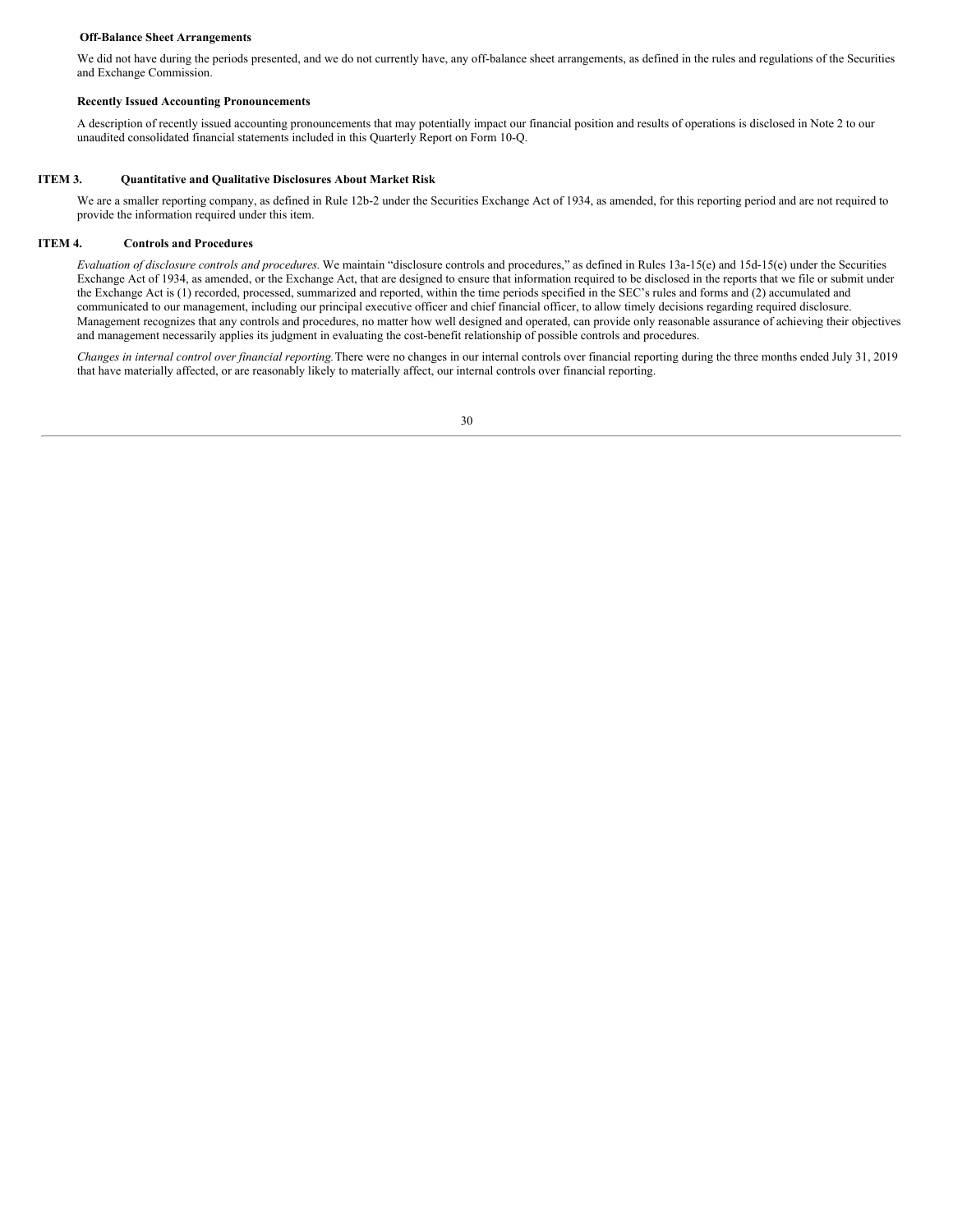## **PART II. OTHER INFORMATION**

# **ITEM 1. Legal Proceedings**

<span id="page-31-1"></span>We enter into agreements in the ordinary course of business with customers, resellers, distributors, integrators and suppliers. Most of our historical agreements require us to defend and/or indemnify the other party against intellectual property infringement claims brought by a third party with respect to our products. From time to time, we also indemnify customers and business partners for damages, losses and liabilities they may suffer or incur relating to personal injury, personal property damage, product liability, and environmental claims relating to the use of our products and services or resulting from the acts or omissions of us, our employees, authorized agents or subcontractors. Management cannot reasonably estimate any potential losses, but these claims could result in material liability for us.

## **ITEM 1A. Risk Factors**

<span id="page-31-2"></span>In addition to other information set forth in this Form 10-Q, you should carefully consider the risk factors discussed in Part I, "Item 1A. Risk Factors" in our Form 10-K for the fiscal year ended January 31, 2019, which could materially affect our business, financial conditions, and results of operations. The risks described in our Form 10- K are not the only risks that we face. Additional risks and uncertainties not currently known to us or that we currently deem to be immaterial also may materially adversely affect our business, financial condition or future results.

## <span id="page-31-0"></span>**ITEM 2. Unregistered Sales of Equity Securities and Use of Proceeds**

## *Issuer Repurchases*

 $\mathcal{L}=\mathcal{L}^{\mathcal{L}}$  , where  $\mathcal{L}^{\mathcal{L}}$  , we have the set of the set of the set of the set of the set of the set of the set of the set of the set of the set of the set of the set of the set of the set of the set of

During the quarter ended July 31, 2019, we effected stock repurchases pursuant to our stock repurchase program. Shares repurchased by us each fiscal month of the quarter ended July 31, 2019 were as follows:

|                               |                         |                               | <b>Total Number of</b>     | <b>Maximum Dollar</b>      |
|-------------------------------|-------------------------|-------------------------------|----------------------------|----------------------------|
|                               |                         |                               | <b>Shares Purchased as</b> | <b>Amount for Shares</b>   |
|                               |                         |                               | <b>Part of Publicly</b>    | that May Yet Be            |
|                               | <b>Total Number of</b>  | <b>Average Price Paid Per</b> | <b>Announced Plan or</b>   | <b>Purchased Under the</b> |
| Period                        | <b>Shares Purchased</b> | <b>Share</b>                  | Program                    | Plan or Program(1)         |
| June 1, 2019 to June 30, 2019 | 100                     | l.42                          | 100                        | 4.999.858                  |

(1) Refer to Note 10 in Item 1 of Part 1 of this Form 10-Q for additional information.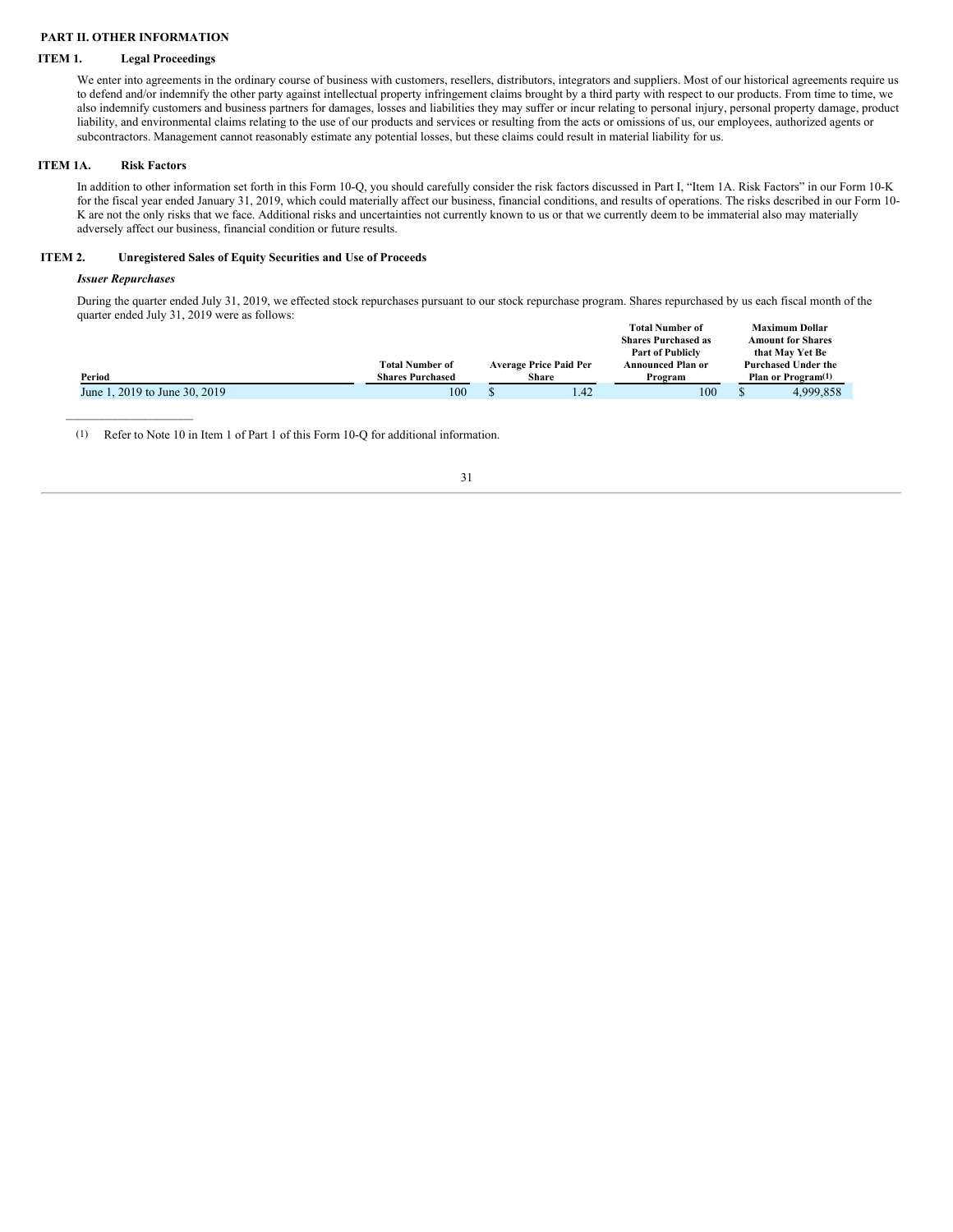## <span id="page-32-0"></span>**ITEM 6. Exhibits**

# (a) Exhibits

The following list of exhibits includes exhibits submitted with this Form 10-Q as filed with the SEC and those incorporated by reference to other filings.

## **Index to Exhibits**

| No.     | <b>Description</b>                                                                                                                                                                                                                                                    |
|---------|-----------------------------------------------------------------------------------------------------------------------------------------------------------------------------------------------------------------------------------------------------------------------|
| 4.1     | Amendment, dated as of June 28, 2019, by and between SeaChange International, Inc. and Computershare Inc., as Rights Agent (filed as Exhibit 4.1 to<br>Current Report on Form 8-K filed on June 28, 2019 with the Commission and incorporated herein by reference).   |
| 4.2     | Amendment, dated as of August 8, 2019, by and between SeaChange International, Inc. and Computershare Inc., as Rights Agent (filed as Exhibit 4.1 to<br>Current Report on Form 8-K filed on August 8, 2019 with the Commission and incorporated herein by reference). |
| 10.1    | Amendment, dated as of August 8, 2019, by and among SeaChange International, Inc., Karen Singer and TAR Holdings LLC (filed as Exhibit 10.1 to<br>Current Report on Form 8-K filed on August 8, 2019 and incorporated herein by reference).                           |
| 10.2    | Offer Letter, dated as of August 29, 2019, by and between SeaChange International, Inc. and Yossi Aloni (filed as Exhibit 10.1 to Current Report on<br>Form 8-K filed on August 29, 2019 and incorporated herein by reference).                                       |
| 31.1    | Certification Pursuant to Rule 13a-14(a) of the Exchange Act, as Adopted Pursuant to Section 302 of the Sarbanes-Oxley Act of 2002 (filed herewith).                                                                                                                  |
| 31.2    | Certification Pursuant to Rule 13a-14(a) of the Exchange Act, as Adopted Pursuant to Section 302 of the Sarbanes-Oxley Act of 2002 (filed herewith).                                                                                                                  |
| 32.1    | Certification Pursuant to 18 U.S.C. Section 1350, as Adopted Pursuant to Section 906 of the Sarbanes-Oxley Act of 2002 (furnished herewith).                                                                                                                          |
| 32.2    | Certification Pursuant to 18 U.S.C. Section 1350, as Adopted Pursuant to Section 906 of the Sarbanes-Oxley Act of 2002 (furnished herewith).                                                                                                                          |
| 101.INS | <b>XBRL Instance Document</b>                                                                                                                                                                                                                                         |
| 101.SCH | XBRL Taxonomy Extension Schema                                                                                                                                                                                                                                        |
| 101.CAL | XBRL Taxonomy Extension Calculation Linkbase                                                                                                                                                                                                                          |
| 101.DEF | XBRL Taxonomy Extension Definition Linkbase                                                                                                                                                                                                                           |
| 101.LAB | XBRL Taxonomy Extension Label Linkbase                                                                                                                                                                                                                                |
| 101.PRE | XBRL Taxonomy Extension Presentation Linkbase                                                                                                                                                                                                                         |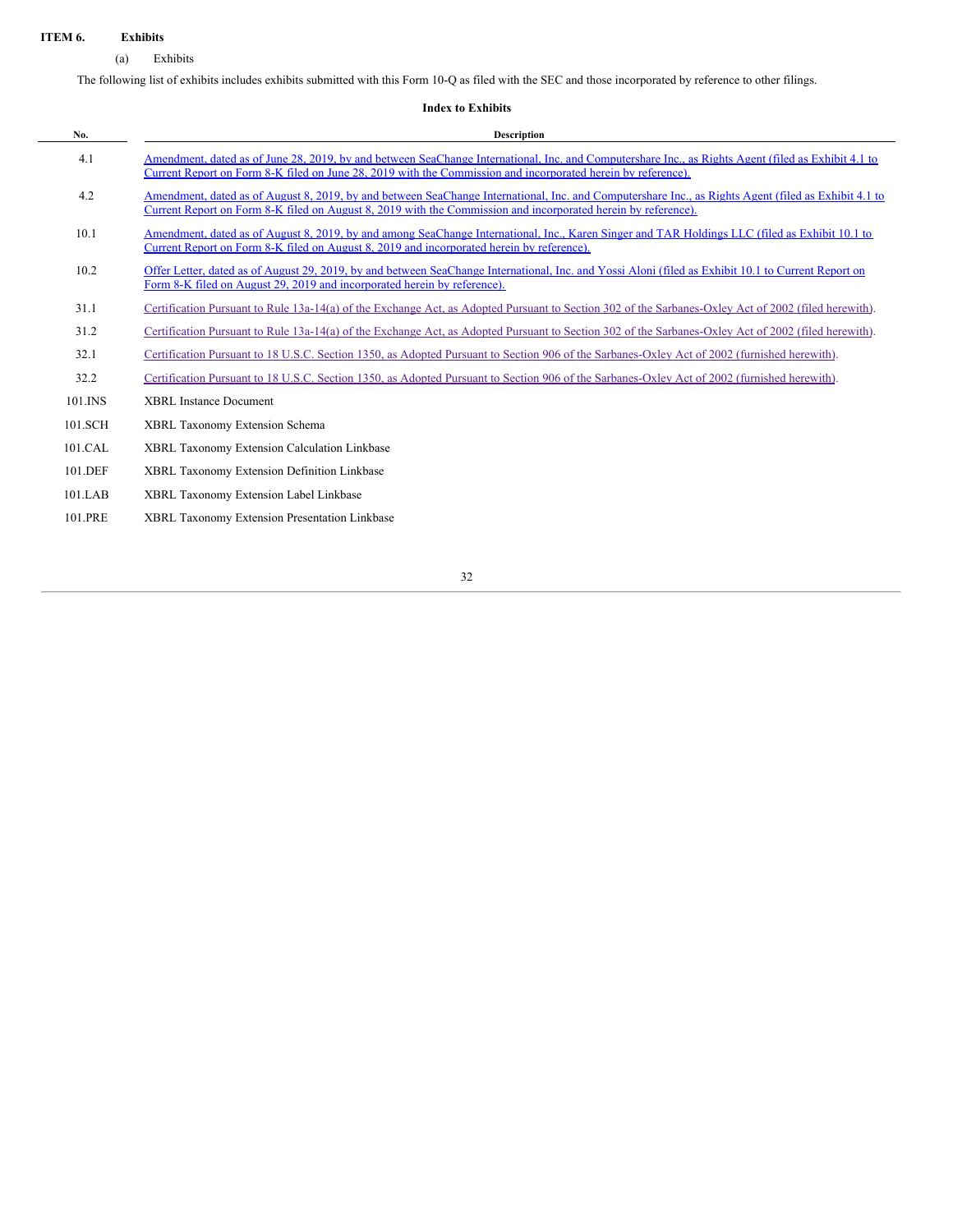## **SIGNATURES**

<span id="page-33-0"></span>Pursuant to the requirements of the Securities Exchange Act of 1934, SeaChange International, Inc. has duly caused this report to be signed on its behalf by the undersigned, thereunto duly authorized.

Dated: August 30, 2019

# **SEACHANGE INTERNATIONAL, INC.**

by: /s/ YOSSI ALONI

Yossi Aloni *Chief Executive Of icer*

by: /s/ PETER R. FAUBERT

Peter R. Faubert *Chief Financial Of icer, Senior Vice President and Treasurer*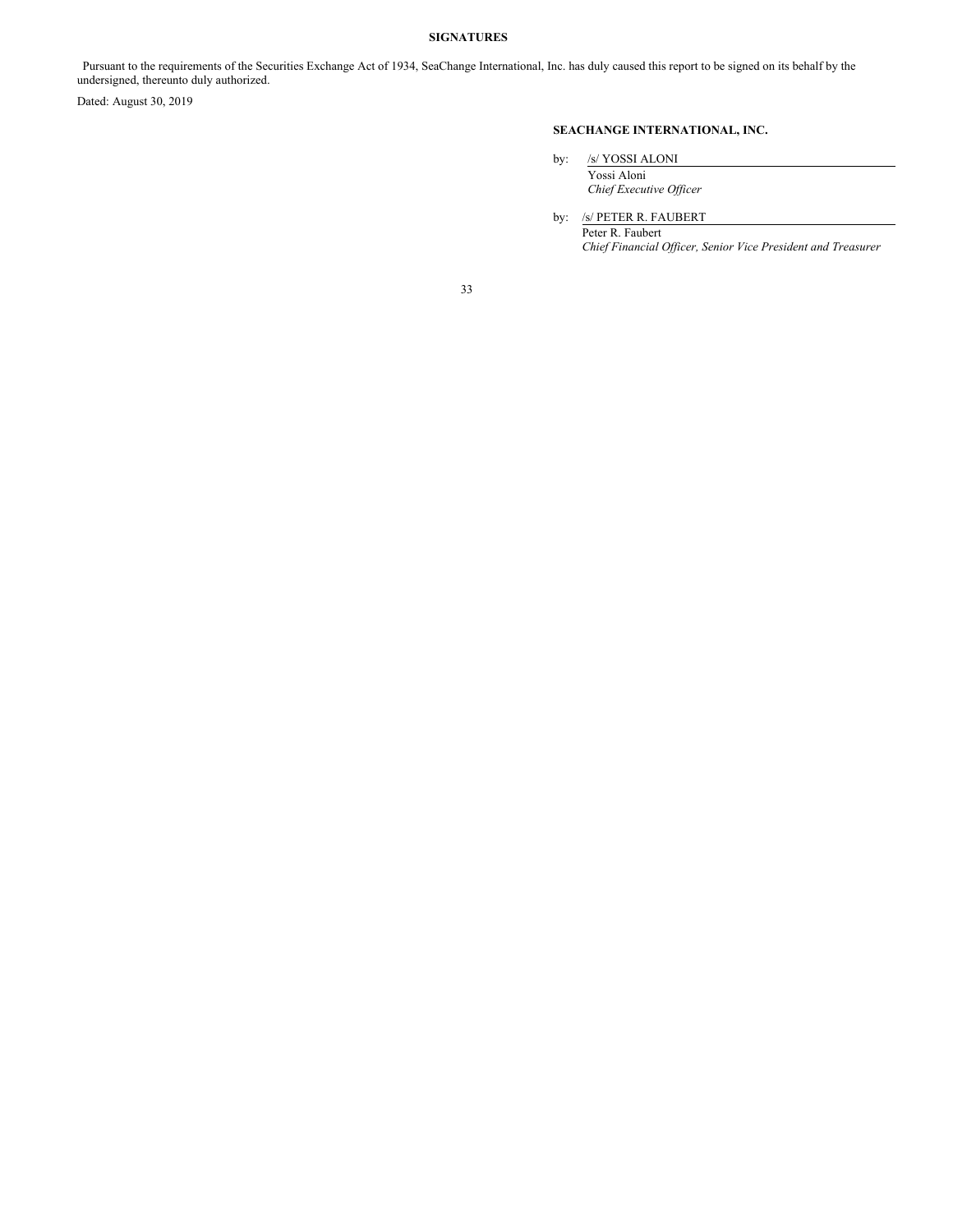## **CERTIFICATION**

<span id="page-34-0"></span>I, Yossi Aloni, certify that:

- 1. I have reviewed this quarterly report on Form 10-Q of SeaChange International, Inc.;
- 2. Based on my knowledge, this report does not contain any untrue statement of a material fact or omit to state a material fact necessary to make the statements made, in light of the circumstances under which such statements were made, not misleading with respect to the period covered by this report;
- 3. Based on my knowledge, the financial statements, and other financial information included in this report, fairly present in all material respects the financial condition, results of operations and cash flows of the registrant as of, and for, the periods presented in this report;
- 4. The registrant's other certifying officer and I are responsible for establishing and maintaining disclosure controls and procedures (as defined in Exchange Act Rules 13a-15(e) and 15d-15(e)) and internal control over financial reporting (as defined in Exchange Act Rules 13a – 15(f) and 15d – 15(f)) for the registrant and have:
	- (a) Designed such disclosure controls and procedures, or caused such disclosure controls and procedures to be designed under our supervision, to ensure that material information relating to the registrant, including its consolidated subsidiaries, is made known to us by others within those entities, particularly during the period in which this report is being prepared;
	- (b) Designed such internal control over financial reporting, or caused such internal control over financial reporting to be designed under our supervision, to provide reasonable assurance regarding the reliability of financial reporting and the preparation of financial statements for external purposes in accordance with generally accepted accounting principles;
	- (c) Evaluated the effectiveness of the registrant's disclosure controls and procedures and presented in this report our conclusions about the effectiveness of the disclosure controls and procedures, as of the end of the period covered by this report based on such evaluation; and
	- (d) Disclosed in this report any change in the registrant's internal control over financial reporting that occurred during the registrant's most recent fiscal quarter (the registrant's fourth fiscal quarter in the case of an annual report) that has materially affected, or is reasonably likely to materially affect, the registrant's internal control over financial reporting; and
- 5. The registrant's other certifying officer and I have disclosed, based on our most recent evaluation of internal control over financial reporting, to the registrant's auditors and the audit committee of the registrant's board of directors (or persons performing the equivalent functions):
	- (a) All significant deficiencies and material weaknesses in the design or operation of internal control over financial reporting which are reasonably likely to adversely affect the registrant's ability to record, process, summarize and report financial information; and
	- (b) Any fraud, whether or not material, that involves management or other employees who have a significant role in the registrant's internal control over financial reporting.

Date: August 30, 2019

By:  $\frac{1}{s}$  YOSSI ALONI

Yossi Aloni *Chief Executive Of icer (Principal Executive Of icer)*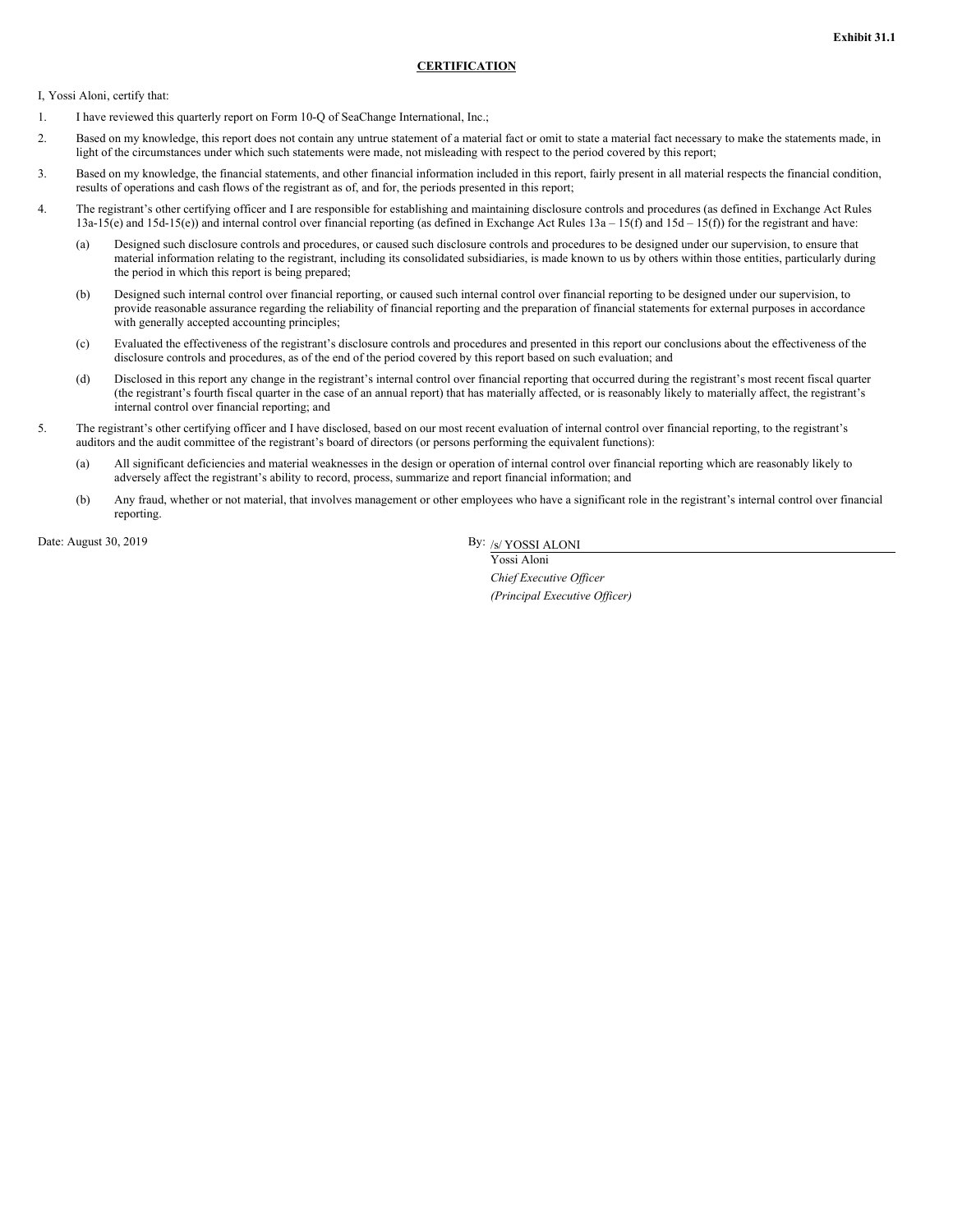## **CERTIFICATION**

<span id="page-35-0"></span>I, Peter R. Faubert, certify that:

- 1. I have reviewed this quarterly report on Form 10-Q of SeaChange International, Inc.;
- 2. Based on my knowledge, this report does not contain any untrue statement of a material fact or omit to state a material fact necessary to make the statements made, in light of the circumstances under which such statements were made, not misleading with respect to the period covered by this report;
- 3. Based on my knowledge, the financial statements, and other financial information included in this report, fairly present in all material respects the financial condition, results of operations and cash flows of the registrant as of, and for, the periods presented in this report;
- 4. The registrant's other certifying officer and I are responsible for establishing and maintaining disclosure controls and procedures (as defined in Exchange Act Rules 13a-15(e) and 15d-15(e)) and internal control over financial reporting (as defined in Exchange Act Rules 13a – 15(f) and 15d – 15(f)) for the registrant and have:
	- (a) Designed such disclosure controls and procedures, or caused such disclosure controls and procedures to be designed under our supervision, to ensure that material information relating to the registrant, including its consolidated subsidiaries, is made known to us by others within those entities, particularly during the period in which this report is being prepared;
	- (b) Designed such internal control over financial reporting, or caused such internal control over financial reporting to be designed under our supervision, to provide reasonable assurance regarding the reliability of financial reporting and the preparation of financial statements for external purposes in accordance with generally accepted accounting principles;
	- (c) Evaluated the effectiveness of the registrant's disclosure controls and procedures and presented in this report our conclusions about the effectiveness of the disclosure controls and procedures, as of the end of the period covered by this report based on such evaluation; and
	- (d) Disclosed in this report any change in the registrant's internal control over financial reporting that occurred during the registrant's most recent fiscal quarter (the registrant's fourth fiscal quarter in the case of an annual report) that has materially affected, or is reasonably likely to materially affect, the registrant's internal control over financial reporting; and
- 5. The registrant's other certifying officer and I have disclosed, based on our most recent evaluation of internal control over financial reporting, to the registrant's auditors and the audit committee of the registrant's board of directors (or persons performing the equivalent functions):
	- (a) All significant deficiencies and material weaknesses in the design or operation of internal control over financial reporting which are reasonably likely to adversely affect the registrant's ability to record, process, summarize and report financial information; and
	- (b) Any fraud, whether or not material, that involves management or other employees who have a significant role in the registrant's internal control over financial reporting.

Date: August 30, 2019

### By: /s/ PETER R. FAUBERT Peter R. Faubert

*Chief Financial Of icer, Senior Vice President and Treasurer (Principal Financial and Accounting Of icer)*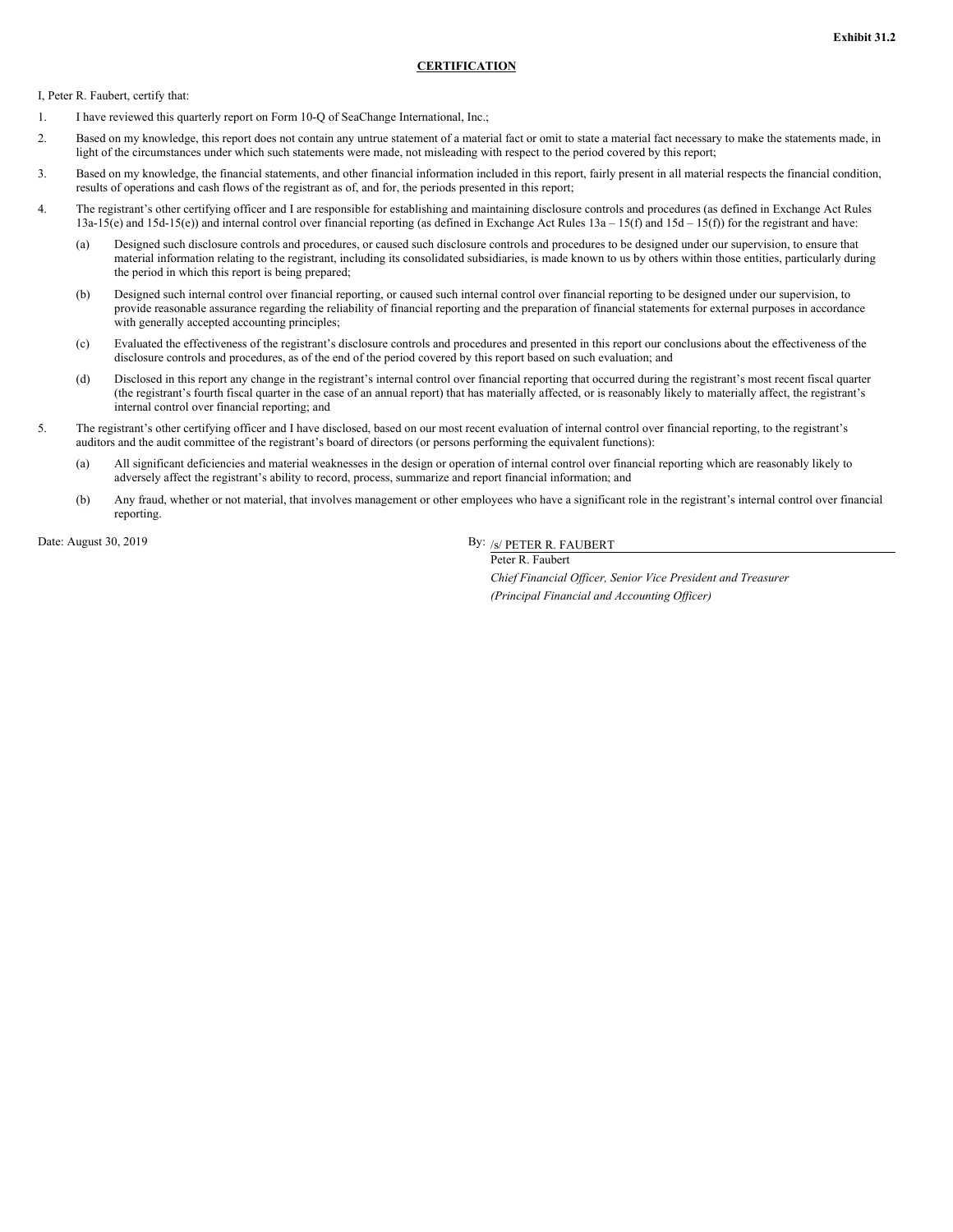## **CERTIFICATION PURSUANT TO 18 U.S.C. SECTION 1350, AS ADOPTED PURSUANT TO SECTION 906 OF THE SARBANES-OXLEY ACT OF 2002**

<span id="page-36-0"></span>In connection with the Quarterly Report of SeaChange International, Inc. (the "*Company*") on Form 10-Q for the period ending July 31, 2019 as filed with the Securities and Exchange Commission on the date hereof (the "*Report*"), I, Yossi Aloni, Chief Executive Officer of the Company, certify, pursuant to 18 U.S.C. § 1350, as adopted pursuant to § 906 of the Sarbanes-Oxley Act of 2002, that to my knowledge:

(1) The Report fully complies with the requirements of section 13(a) or 15(d) of the Securities Exchange Act of 1934; and

(2) The information contained in the Report fairly presents, in all material respects, the financial condition and results of operations of the Company.

Date: August 30, 2019 /s/ YOSSI ALONI

Yossi Aloni *Chief Executive Of icer (Principal Executive Of icer)*